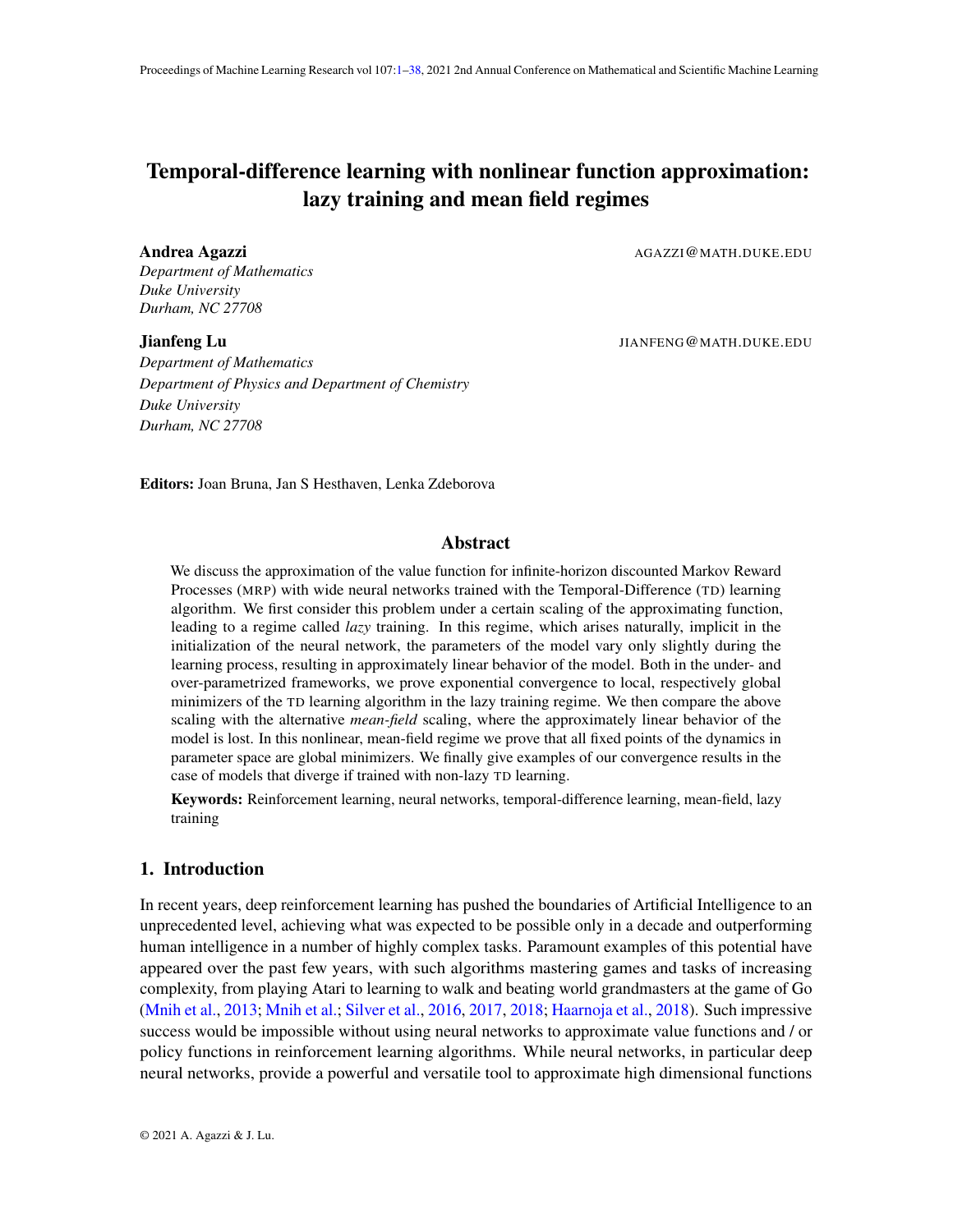[\(Cybenko,](#page-16-1) [1989;](#page-16-1) [Hornik,](#page-16-2) [1991;](#page-16-2) [Barron,](#page-15-0) [1993\)](#page-15-0), their intrinsic nonlinearity might also lead to trouble in training, in particular in the context of reinforcement learning. For example, it is well known that nonlinear approximation of the value function might cause divergence in classical temporaldifference learning due to instability [\(Tsitsiklis and Van Roy,](#page-19-0) [1997\)](#page-19-0). While several algorithms have been proposed in the literature to address the issue of non-convergence of nonlinear approximators (*e.g.*, Gradient Temporal Difference [\(Sutton et al.,](#page-18-3) [2009a\)](#page-18-3), GTD2, TD with gradient correction [\(Sutton et al.,](#page-19-1) [2009b\)](#page-19-1) and many others [\(Riedmiller,](#page-18-4) [2005;](#page-18-4) [Bhatnagar et al.,](#page-15-1) [2009;](#page-15-1) [Maei and Sutton,](#page-17-2) [2010;](#page-17-2) Szepesvári, [2010\)](#page-19-2)), practical deep reinforcement learning often employs and prefers basic algorithms such as temporal-difference [\(Sutton,](#page-18-5) [1988\)](#page-18-5) and Q-learning [\(Watkins,](#page-19-3) [1989\)](#page-19-3) due to their simplicity. It is thus crucial to understand the convergence of such algorithms and to bridge the gap between theory and practice.

The theoretical understanding of deep reinforcement learning is of course rather challenging, as even for supervised learning, which can be viewed as a special case of reinforcement learning, deep neural networks are still far from being understood despite the huge amount of research focus in recent years. On the other hand, recent progress has led to an emerging theory for neural network learning including recent works on the mean-field point of view of training dynamics [\(Mei et al.,](#page-17-3) [2018;](#page-17-3) [Rotskoff and Vanden-Eijnden,](#page-18-6) [2018;](#page-18-6) [Rotskoff et al.,](#page-18-7) [2019;](#page-18-7) [Wei et al.,](#page-19-4) [2018;](#page-19-4) [Chizat and Bach,](#page-16-3) [2018;](#page-16-3) [Wojtowytsch,](#page-19-5) [2020\)](#page-19-5) and also on the linearized training dynamics in the over-parametrized regime [\(Jacot et al.,](#page-16-4) [2018;](#page-16-4) [Allen-Zhu et al.,](#page-15-2) [2018;](#page-15-2) [Du et al.,](#page-16-5) [2018,](#page-16-5) [2019;](#page-16-6) [Zou et al.,](#page-19-6) [2018;](#page-19-6) [Allen-Zhu](#page-15-3) [et al.,](#page-15-3) [2019;](#page-15-3) [Chizat et al.,](#page-16-7) [2019;](#page-16-7) [Oymak and Soltanolkotabi,](#page-17-4) [2020;](#page-17-4) [Ghorbani et al.,](#page-16-8) [2019a;](#page-16-8) [Lee et al.,](#page-17-5) [2019\)](#page-17-5).

The main goal of this work is to analyze the dynamics of a prototypical reinforcement learning algorithm – Temporal-Difference (TD) learning – based on the recent progress in deep supervised learning. In particular, we first focus on the lazy training regime, (also known as the neural tangent kernel regime when training wide neural networks), and analyze TD learning in both over-parametrized and under-parametrized regimes with scaled value function approximations. We then compare such lazy models with their mean-field counterpart in terms of accuracy and convergence for TD learning.

Related Works. This work is closely related to the recent paper [Chizat et al.](#page-16-7) [\(2019\)](#page-16-7), addressing the problem of lazy training in the supervised learning framework when models are trained through (stochastic) gradient descent. In particular, that paper introduced the scaling that we consider in this work as an explanation, *e.g.*, of the small relative displacement of the weights of over- and under-parametrized neural networks for supervised learning. That work, however, leverages the gradient structure of the underlying vector field, which we lack in the present framework when the underlying policy is not reversible [\(Ollivier,](#page-17-6) [2018\)](#page-17-6). The linear stability analysis is also considered in the recent work [Achiam et al.](#page-15-4) [\(2019\)](#page-15-4) based on the neural tangent kernel [\(Jacot et al.,](#page-16-4) [2018\)](#page-16-4) for off-policy deep Q-learning.

The groundbreaking paper [Tsitsiklis and Van Roy](#page-19-0) [\(1997\)](#page-19-0) proves convergence of TD learning for linear value function approximation, unifying the manifold interpretations of this convergence phenomenon that preceded it by highlighting that convergence of the algorithm is to be understood in the norm induced by the invariant measure of the underlying Markov process. Furthermore, the paper gives an illuminating counterexample for the extension of the linear result to the general, nonlinear setting. Our result shows that divergence does not occur in the lazy training regime.

The recent work [Brandfonbrener and Bruna](#page-16-9) [\(2020\)](#page-16-9) discusses the stabilizing effect homogeneity in the approximating function class on TD training dynamics. This work further shows convergence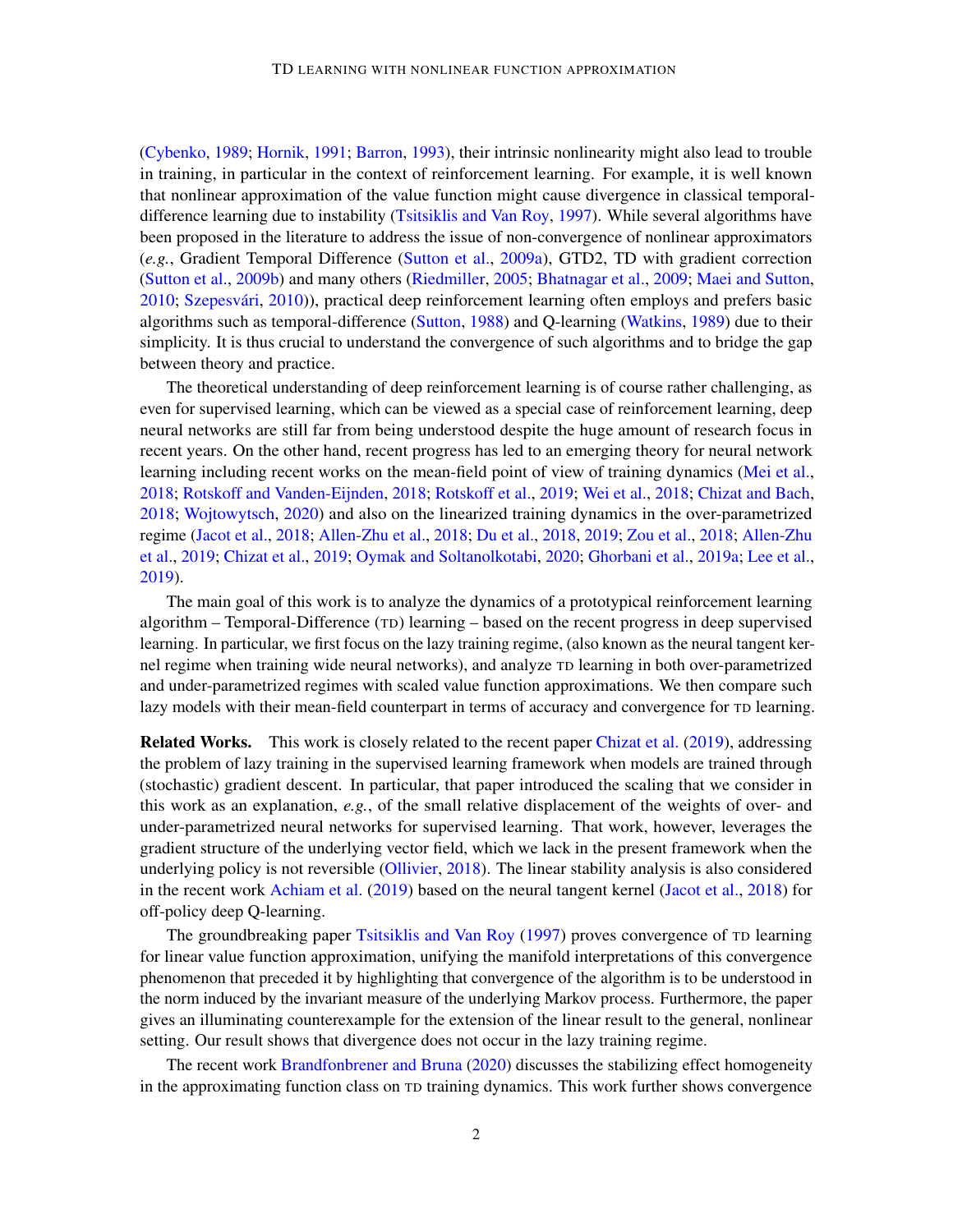and non-divergence of TD learning in the over-parameterized, respectively the under-parametrized regime, provided that the environment is sufficiently reversible. We note that working in the lazy training regime allows to ensure convergence independently on the reversibility of the environment and to quantify the error of the fitted model in the under-parametrized regime. Another recent work [Cai et al.](#page-16-10) [\(2019\)](#page-16-10) analyzes global convergence of a modified TD algorithm for two-layer neural networks with ReLu nonlinearity when the width of the hidden layer diverges. In contrast, in the present paper we focus on the *original*  $TD(\lambda)$  learning algorithm, and consider various training regimes. Furthermore, our convergence results in the lazy training regime apply to more general approximators (including, but not limited to, multiple activation functions). More recently, [Zhang](#page-19-7) [et al.](#page-19-7) [\(2020a\)](#page-19-7) discuss the convergence of TD learning with neural network representations in the mean-field regime. The optimality bounds established in that paper, however, critically depend on a scaling parameter  $\alpha$  which is assumed to be large. This scaling parameter corresponds to the lazy training parameter discussed in this paper. Therefore, the analysis of [Zhang et al.](#page-19-7) [\(2020a\)](#page-19-7) can be seen as a combination of the limits taken in this work (large width first and lazy training after). We also note that the results of [Zhang et al.](#page-19-7) [\(2020a\)](#page-19-7) are restricted to neural networks with bounded weights in the last layer. Further recent works discussing convergence properties of deep reinforcement learning algorithms both in the lazy and the mean-field regime include [\(Agazzi and Lu,](#page-15-5) [2020;](#page-15-5) [Zhang et al.,](#page-19-8) [2019,](#page-19-8) [2020b;](#page-19-9) [Qiu et al.,](#page-17-7) [2020;](#page-17-7) [Wang et al.,](#page-19-10) [2019;](#page-19-10) [Sirignano and Spiliopoulos,](#page-18-8) [2019\)](#page-18-8).

Finally, the mean-field analysis in our paper is tightly connected to the recent line of work [\(Mei](#page-17-3) [et al.,](#page-17-3) [2018;](#page-17-3) [Rotskoff and Vanden-Eijnden,](#page-18-6) [2018;](#page-18-6) [Rotskoff et al.,](#page-18-7) [2019;](#page-18-7) [Wei et al.,](#page-19-4) [2018;](#page-19-4) [Chizat and](#page-16-3) [Bach,](#page-16-3) [2018\)](#page-16-3). In particular, our proof of global optimality of the fixed points extends the results from [Chizat and Bach](#page-16-3) [\(2018\)](#page-16-3) bypassing the lack of the gradient structure in the TD learning setting.

Contributions. This paper discusses the use of wide neural networks as nonlinear function approximators in value-based reinforcement learning. In particular, we consider on-policy TD learning for policy evaluation, a widely used algorithm for value function approximation tasks. We study convergence and optimality of wide neural networks trained with this algorithm under different scaling regimes of the parameters at their initialization, contrasting the results to highlight advantages and drawbacks of the various choices of initialization. More precisely:

- 1. We prove convergence of TD learning (asymptotically with probability one) in the lazy training regime. More specifically, we prove convergence of this algorithm in both the under- and over-parametrized regime to local and global minima, respectively, of a natural, weighted error function (the projected TD error), and illustrate such convergence properties through numerical examples.
- 2. To obtain the result summarized above, we adapt the contraction conditions developed in the framework of linear function approximations to a nonlinear, differential geometric setting. Furthermore, we extend existing results on the convergence in the lazy training regime of nonlinear models trained by gradient descent in the supervised learning framework to the context of reinforcement learning. This requires a generalization of the techniques developed in the gradient flow setting to non-gradient (*i.e.*, rotational) vector fields such as the ones encountered in the TD learning framework.
- 3. To put the result in 1. into perspective, we compare the lazy training regime to the alternative mean-field regime. In particular we show that under some technical assumptions, in the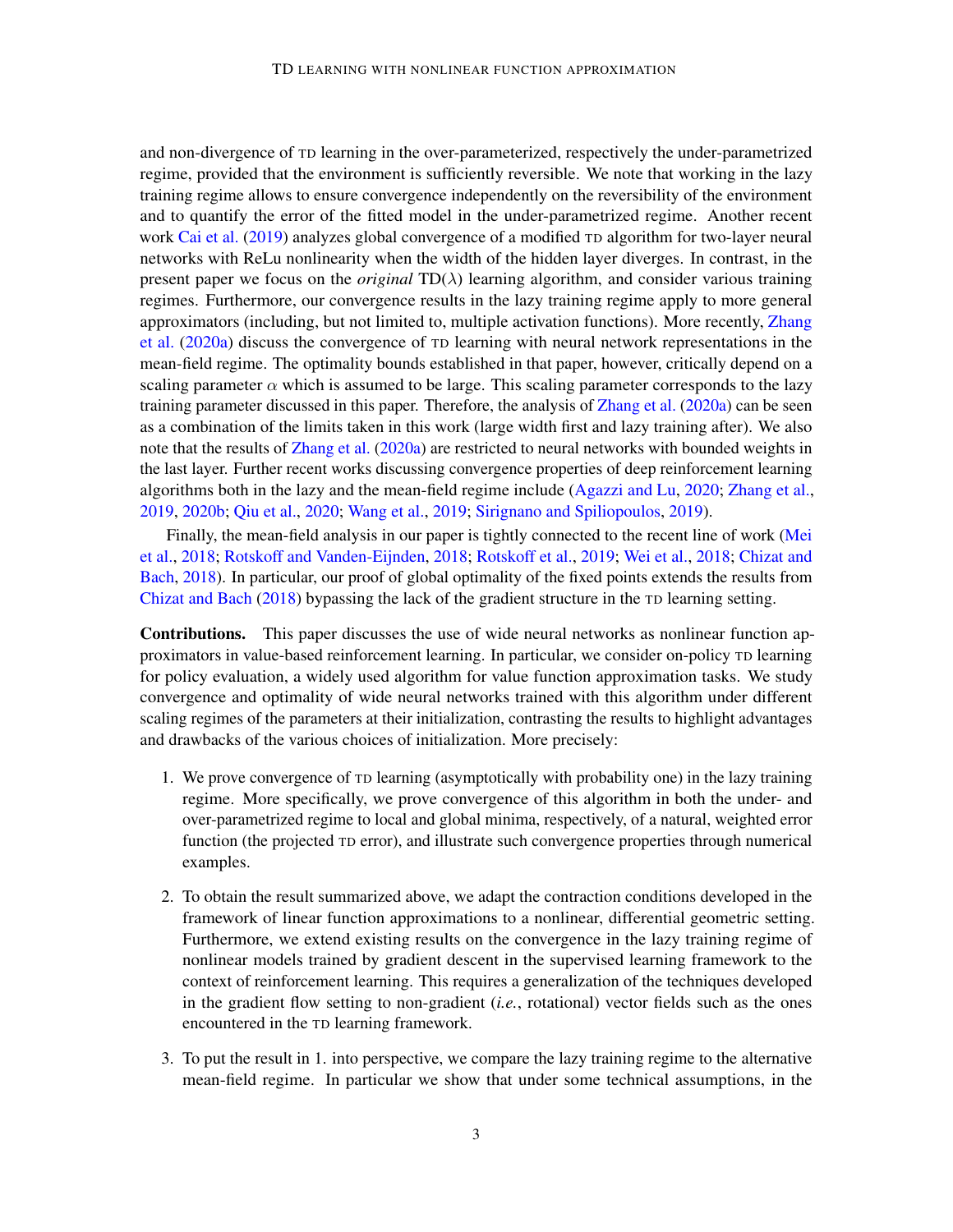mean-field case all the stationary points of the TD dynamics are global minimizers, *i.e.*, the model perfectly approximates the desired value function. This result provides evidence that models in the mean-field regime benefit of a far stronger approximating power.

Organization of the paper The paper is organized as follows: In Section [2](#page-3-0) we introduce the framework of Markov reward processes and the TD learning algorithm, discussing the approximations made throughout the paper and introducing the lazy training regime. In Section [3](#page-6-0) we discuss the convergence properties of the lazy training regime in the over-parametrized setting. In Section [4](#page-7-0) extend the convergence results in the lazy setting to the under-parametrized case, and we compare this regime with the mean-field regime. We give some numerical examples in Section [5](#page-12-0) and discuss our results in Section [6.](#page-13-0) Technical proof are deferred to the appendix.

# <span id="page-3-0"></span>2. Markov Reward Processes, TD learning and scaling limits

We denote a Markov Reward Process (MRP) by the 4-tuple  $(S, P, r, \gamma)$ , where S is the state space,  $P = P(s, s')_{s, s' \in S}$  a transition kernel,  $r(s, s')_{s, s' \in S}$  is the real-valued, bounded immediate reward function and  $\gamma \in (0, 1)$  is a discount factor. In this context, the *value function*  $V : \mathcal{S} \to \mathbb{R}_+$  maps each state to the infinite-horizon, expected discounted reward obtained by following the Markov process defined by  $P$ . We assume that this Markov process satisfies the following assumption:

Assumption 1 *The Markov process with transition kernel* P *is ergodic and its stationary measure* µ *has full support in* S*. Furthermore we assume that* S *is compact.*

We are interested in learning the value (or cost-to-go) function  $V^*(s)$  of a given MRP  $(S, P, r, \gamma)$ , which is given by

<span id="page-3-4"></span><span id="page-3-3"></span><span id="page-3-2"></span>
$$
V^*(s) := \mathbb{E}_s \left[ \sum_{k=0}^{\infty} \gamma^k r(s_k, s_{k+1}) \right],
$$
 (1)

where  $\mathbb{E}_s[\cdot]$  denotes the expectation of the stochastic process  $s_k$  starting at  $s_0 = s$ . More specifically we would like to estimate this function through a set of predictors  $V_w(s)$  in a Hilbert space  $\mathcal F$ parametrized by a vector  $w \in \mathcal{W} := \mathbb{R}^p$ . We make the following assumption on such predictors:

**Assumption 2** The parametric model  $V : \mathbb{R}^p \to \mathcal{F}$  mapping  $w \mapsto V_w(\cdot)$  is differentiable with Lipschitz continuous derivative  $DV\ :\ w\mapsto DV_w$  *(where*  $DV_w$  *is a linear map from*  $\mathbb{R}^p\to\mathcal{F}$ ) with *Lipschitz constant*  $L_{DV}$  *defined* WRT *the operator norm.* 

A popular algorithm to solve this problem is given by value function approximation with  $TD(\lambda)$ updates [\(Sutton and Barto,](#page-18-9) [2018\)](#page-18-9). Starting from an initial condition  $w(0) \in \mathcal{W}$ , for any  $\lambda \in [0, 1)$ , this learning algorithm updates the parameters w of the predictor along a path  $\{s_k\}$  in S by the following rule:

<span id="page-3-1"></span>
$$
w(t+1) := w(t) + \beta_t \, \delta(t,t) \, z_\lambda(t; \{s_k\}_0^t) \,, \tag{2}
$$

for a *fixed* sequence of time steps  $\{\beta_t\}$  to be specified later, where the *temporal-difference error*  $\delta(\cdot, \cdot)$  and *eligibility vector*  $z_{\lambda}(\cdot; \cdot)$  are given by

$$
\delta(t,k) := r(s_k, s_{k+1}) + \gamma V_{w(t)}(s_{k+1}) - V_{w(t)}(s_k) \qquad z_{\lambda}(t; \{s_k\}_{k_0}^{k_1}) := \sum_{\tau = k_0}^{k_1} (\gamma \lambda)^{k_1 - \tau} \nabla_w V_{w(t)}(s_{\tau}).
$$
\n(3)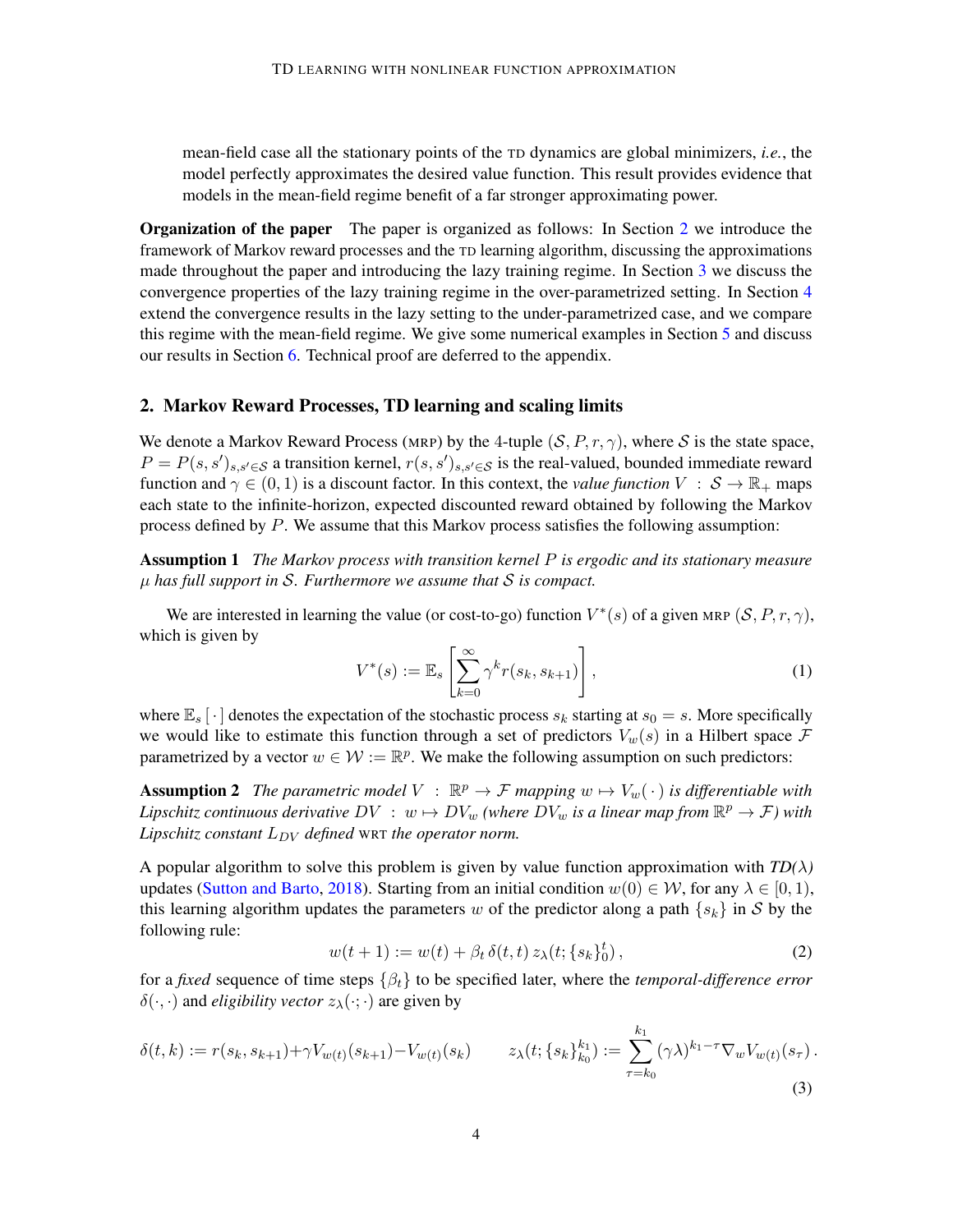This work focuses on the asymptotic regime of small constant step-sizes  $\beta_t \to 0$ . In this adiabatic limit, the stochastic component of the dynamics is averaged out before the parameters of the model can undergo a significant change. This allows to consider the TD update as a deterministic dynamical system emerging from the averaging of the underlying stochastic algorithm. We focus on analysis of this deterministic system to highlight the aspect of nonlinear function approximation. The averaged, deterministic dynamics is given by the set of ODEs

<span id="page-4-1"></span>
$$
\frac{\mathrm{d}}{\mathrm{d}t}w(t) = \mathbb{E}_{\mu}\left[\left(r(s_0, s_1) + \gamma V_{w(t)}(s_1) - V_{w(t)}(s_0)\right)z_{\lambda}(t; \{s_k\}_{-\infty}^0)\right],\tag{4}
$$

where  $\mathbb{E}_{\mu}$  denotes the expectation of the underlying dynamics at stationarity (started at  $k_0 = -\infty$ ) and  $z_{\lambda}(t; \{s_k\}_{k_0}^{k_1})$  $\binom{k_1}{k_0}$  is defined in [\(3\)](#page-3-1). In the case of finite state space ( $|S| = d$ ) we can represent  $V_w$  as a vector in  $\mathbb{R}^d$ , while in general it is a function  $S \to \mathbb{R}$ , which we will restrict to the Hilbert space  $\mathcal{F} := L^2(\mathcal{S}, \mu)$  of square integrable functions WRT  $\mu$ .

To streamline our analysis, we define the TD operator  $T^{\lambda}: L^2(\mathcal{S}, \mu) \to L^2(\mathcal{S}, \mu)$ :

$$
T^{\lambda}V(s) := (1 - \lambda) \sum_{m=0}^{\infty} \lambda^m \mathbb{E}_s \left[ \sum_{k=0}^m \gamma^k r(s_k, s_{k+1}) + \gamma^{m+1} V(s_{m+1}) \right].
$$

Note that when  $\lambda = 0$  the above operator acquires the simple form  $T^0 V := \bar{r} + \gamma PV$  for  $\bar{r}(s) :=$  $\mathbb{E}_s[r(s, s')]$ . Then, denoting throughout by  $DV_w$  the Fréchet derivative of V at  $w^1$  $w^1$ , it can be shown [\(Tsitsiklis and Van Roy,](#page-19-0) [1997,](#page-19-0) Lemma 8) (and is immediately verified when  $\lambda = 0$ ) that the dynamics [\(4\)](#page-4-1) for general  $\lambda$  < 1 can be written as

$$
\frac{\mathrm{d}}{\mathrm{d}t}w(t) = \langle T^{\lambda}V_{w(t)} - V_{w(t)}, DV_{w(t)} \rangle_{\mu},\tag{5}
$$

where we define throughout the inner product on F induced by the invariant measure  $\mu$  (acting componentwise in expressions such as the one above) as

<span id="page-4-4"></span><span id="page-4-3"></span><span id="page-4-2"></span>
$$
\langle a, b \rangle_{\mu} := \int_{\mathcal{S}} a(s)b(s)\mu(ds), \tag{6}
$$

and denote throughout by  $\|\cdot\|_{\mu}$  and  $\Gamma$  the corresponding norm and metric tensor respectively. Note that in the case  $|S| = d$ ,  $\Gamma$  reduces to the d-dimensional diagonal matrix whose entries are the (positive) values of the invariant measure  $\mu(s)$ , and one has  $\langle a, b \rangle_{\mu} = a^{\top} \Gamma b$ .

The extension of convergence results for the limiting, average dynamics we consider in this paper to convergence with probability one of the underlying, stochastic algorithm can be obtained through standard stochastic approximation arguments [\(Borkar and Meyn,](#page-16-11) [2000;](#page-16-11) [Borkar,](#page-16-12) [2009\)](#page-16-12). More details on this extension are given in Remark [4](#page-7-1) in Section [2.1](#page-6-1) and in the appendix.

#### 2.1. Mean-field models and lazy training regime

In this paper, we consider models of the form

$$
V_w(s) = \frac{1}{N} \sum_{i=1}^{N} \psi(s; w^{(i)}) \quad \text{where } w^{(i)} \in \Omega \subseteq \mathbb{R}^m \,\forall \, i \in (1, \dots, N), \psi : \mathcal{S} \times \Omega \mapsto \mathcal{F}, \quad (7)
$$

<span id="page-4-0"></span><sup>1.</sup> in the finite-dimensional case  $|S| = d < \infty$ ,  $DV_w$  can be identified with the  $d \times p$ -dimensional Jacobian matrix of  $V_w$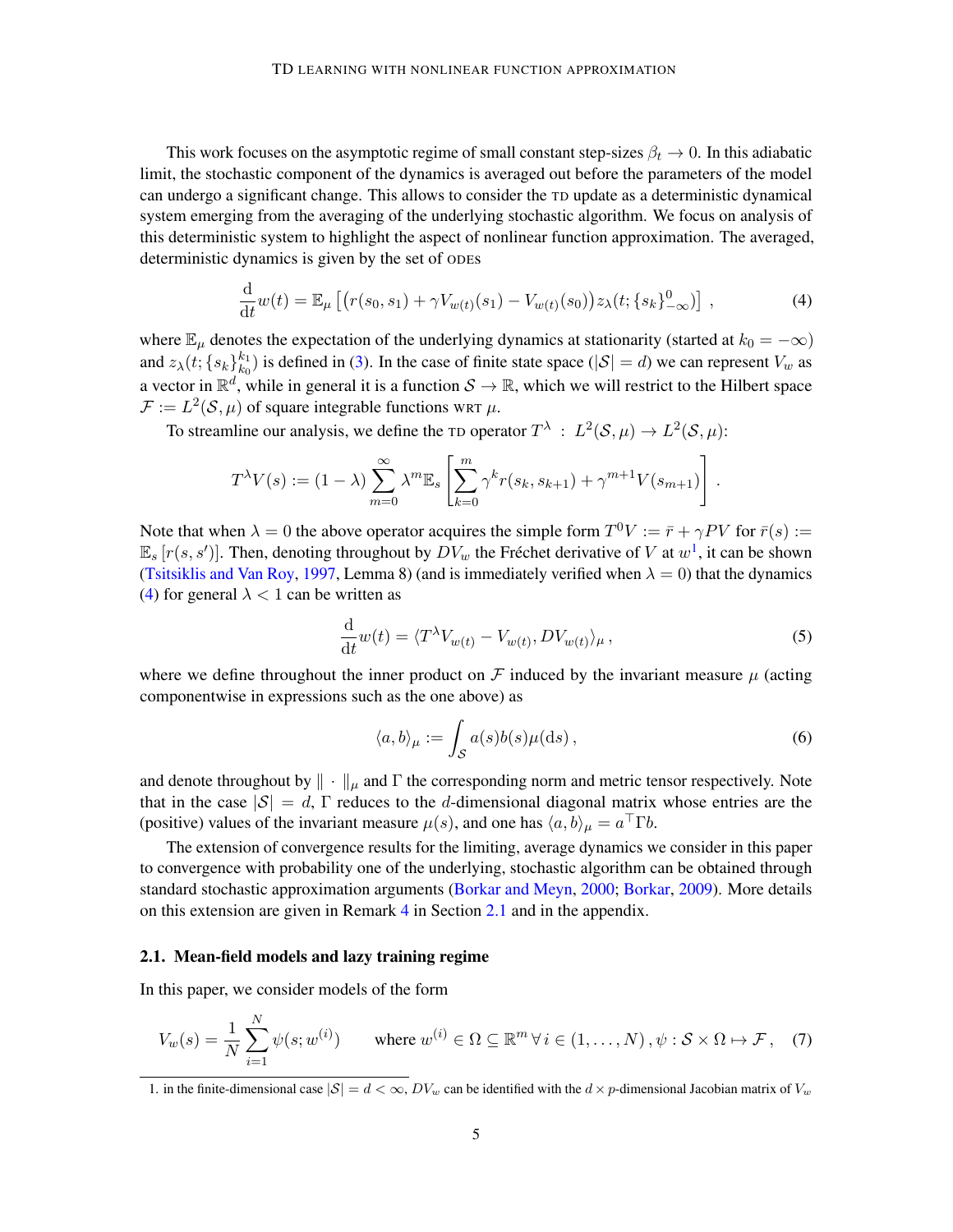<span id="page-5-1"></span>

Figure 1: Schematic representation of the effect of the linear scaling of the approximating function  $(e.g., in (12))$  $(e.g., in (12))$  $(e.g., in (12))$  for different values of  $\alpha$  in the *under-parametrized* setting. The space of parameters (left) is mapped to the space of predictors (right) by the parametric model V. The scaling  $V \rightarrow \alpha V$ changes the manifold  $\mathcal{F}_{W}$  that the parameter space is mapped to (different surfaces on the right). In particular, this scaling "widens" the reach in the space of functions of the predictors within a ball of small radius in W, but at the same time it "flattens" that space (locally in W) bringing it closer to the tangential plane  $\mathcal{T}_{V_{w(0)}}\mathcal{F}_{\mathcal{W}}$  to  $\mathcal{F}_{\mathcal{W}}$  at the initial model  $V_{w(0)}$ . Choosing  $V_{w(0)} = 0$  as in the picture above leaves the initial point of the dynamics (in predictor space) invariant under such transformation.

where the prediction of the model is obtained by averaging the output of  $N$  "simple", identical units  $\psi$ . In this case the TD update reads  $\frac{d}{dt}w^{(i)}(t) = \langle T^{\lambda}V_{w(t)} - V_{w(t)}, N^{-1}\nabla_{\omega}\psi(\cdot; w^{(i)})\rangle_{\mu}$ . This family of models includes single layer neural networks [\(Chizat and Bach,](#page-16-3) [2018\)](#page-16-3), radial basis functions and linear models [\(Rotskoff and Vanden-Eijnden,](#page-18-6) [2018\)](#page-18-6).

We further introduce a certain scaling of the TD learning update, which will be the central object of study of this paper. More specifically, we define the rescaled update

<span id="page-5-0"></span>
$$
\frac{\mathrm{d}}{\mathrm{d}t}w(t) = \frac{1}{\alpha} \langle T^{\lambda}(\alpha V_{w(t)}) - \alpha V_{w(t)}, DV_{w(t)} \rangle_{\mu}
$$
\n(8)

for a scaling parameter  $\alpha \geq 1$ . This update, resulting from a simultaneous rescaling of time and of  $V_w$  in [\(5\)](#page-4-2), was designed to capture the effective training dynamics of neural network models under various initializations of their parameters, as we detail below.

The remainder of the paper discusses the large- $N$  limit of  $(7)$ , and contrast the effect of two possible choices of  $\alpha$  when scaling such model as  $V_w \to \alpha V_w$ :

1. Lazy training regime ( $\alpha \to \infty$  as  $N \to \infty$ ) This regime is realized for *large* values of the scaling parameter  $\alpha$  in [\(8\)](#page-5-0). One of the reasons why this scaling of the model is of practical interest is because it arises naturally when training neural networks, implicit in some widely applied choices of initial conditions, as we explain in Section [5.2](#page-12-1) and as discussed in *e.g.*, [Chizat et al.](#page-16-7) [\(2019\)](#page-16-7); [Cai et al.](#page-16-10) [\(2019\)](#page-16-10). As we shall see below, under some mild assumptions for large values of  $\alpha$  the parameters w of the model vary only slightly during training, justifying the name *lazy training* regime. A visual representation of the geometric effect of this scaling in the case where  $p < d < \infty$  is given in Fig. [1.](#page-5-1) When the parameters  $w^{(i)}$  are drawn IID from a common distribution, as  $\alpha \to \infty$  together with  $N \to \infty$  the model converges to a *deterministic* kernel, called *neural tangent kernel* (NTK) [\(Jacot et al.,](#page-16-4) [2018\)](#page-16-4). We investigate the effect of this scaling transformation on the training dynamics in Sections [3](#page-6-0) and [4.1.](#page-7-2)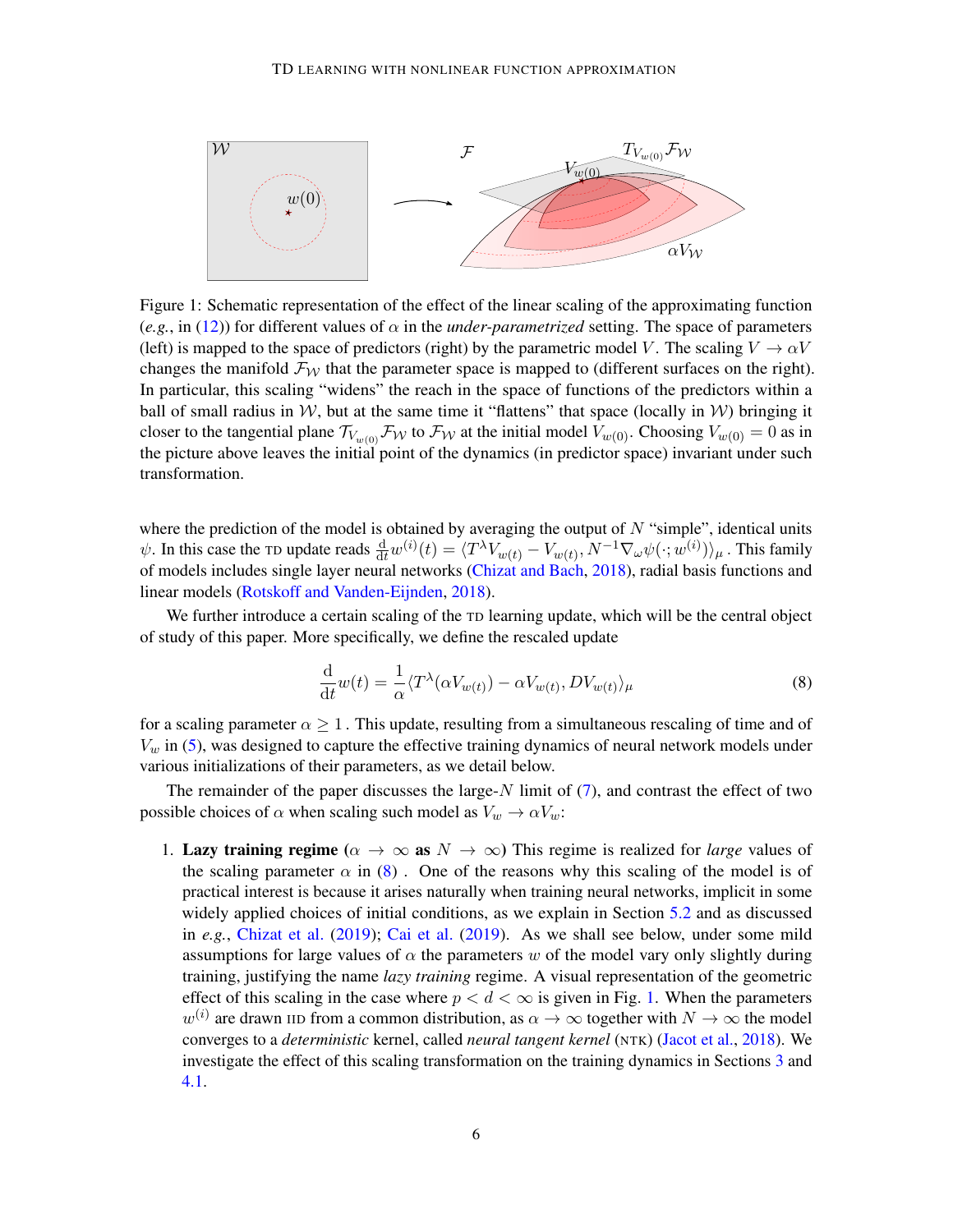<span id="page-6-1"></span>2. Mean-field regime ( $\alpha = \mathcal{O}_N(1)$  and  $N \to \infty$ ) This regime is realized, contrarily to the above, for *bounded* values of  $\alpha$ , for example fixing  $\alpha = 1$  while  $N \to \infty$ , and arises under a different scaling of the model parameters at initialization as discussed in Section [5.2.](#page-12-1) This setting was investigated in the context of supervised learning [Mei et al.](#page-17-3) [\(2018\)](#page-17-3); [Rotskoff](#page-18-6) [and Vanden-Eijnden](#page-18-6) [\(2018\)](#page-18-6); [Chizat and Bach](#page-16-3) [\(2018\)](#page-16-3) under the name of *mean-field* limit. A heuristic justification that the scaling in [\(7\)](#page-4-3) is natural for the model  $V_w$  and does not lead to the lazy regime can be found *e.g.*, in [Chizat et al.](#page-16-7) [\(2019\)](#page-16-7). In Section [4.2](#page-9-1) we investigate the optimality properties of neural networks in this regime and compare it to the lazy training from point 1.

# <span id="page-6-0"></span>3. Over-parametrized regime

In the over-parametrized setting we assume that  $DV_{w(0)}$  is surjective, *i.e.*, its singular values are uniformly bounded away from 0. This is only possible in the finite state space setting and is automatically the case if the number of parameters  $p$  is larger than the size of the state space  $S$ . Admittedly, in applications such as AlphaGo [\(Silver et al.,](#page-18-0) [2016,](#page-18-0) [2017\)](#page-18-1), it is unrealistic to overparametrize, but we start with this regime, which parallels the study of over-parametrized supervised learning, to develop the intuition of the reader and introduce some important lemmas. Analysis of the under-parametrized regime will be discussed in the next section. In order to state our first result, we introduce the scalar product in F defined by  $\langle a, b \rangle_0 = \langle a, g_{w(0)}b \rangle$  where  $g_w := (DV_w \cdot DV_w^{\top})^{-1}$ , and denote by  $\|\cdot\|_0$  the norm it induces. Note that  $g_w$  is the metric tensor of the pushforward metric induced by the parametric model  $V : \mathbb{R}^p \to \mathcal{F}$ . Furthermore, we note that if the singular values of  $DV_{w(0)}$  are uniformly bounded away from 0, the norms  $\|\cdot\|_{\mu}$ ,  $\|\cdot\|_0$  are equivalent, *i.e.*, there exists  $\kappa > 0$  such that  $\kappa^{-1} ||f||_0 < ||f||_{\mu} < \kappa ||f||_0$  for all  $f \in \mathcal{F}$ .

<span id="page-6-2"></span>**Theorem 1 (Lazy training, over-parametrized case)** *Assume that*  $\sigma_{min} > 0$ *, where*  $\sigma_{min}$  *is the smallest singular value of*  $DV_{w(0)}$ . Assume further that  $w(0)$  is such that  $||V_{w(0)}||_0 < M :=$  $(1 - \gamma)^2 \sigma_{min}^2/(192 \kappa^2 L_{DV} || DV_{w(0)} ||)$ , then for  $\alpha > \alpha_0 := ||V^*||_0/M$  we have for all  $t \ge 0$  that

$$
||V^* - \alpha V_{w(t)}||_0^2 \le ||V^* - \alpha V_{w(0)}||_0^2 e^{-\frac{1-\gamma}{2\kappa^2}t}.
$$
\n(9)

 $Recall$  that  $V^*$  is the exact value function given by [\(1\)](#page-3-2). Moreover, if  $\|V_{w(0)}\|_0 \leq C\alpha^{-1}$  for a constant  $C > 0$ , then  $\sup_{t>0} ||w(t) - w(0)|| = \mathcal{O}(\alpha^{-1}).$ 

**Proof sketch of Theorem [1](#page-6-2)** Similarly to the proof in [Chizat et al.](#page-16-7) [\(2019\)](#page-16-7), we first show that  $DV_w$ and  $V_w$  do not change much assuming that w stays in a small ball of radius  $\varrho$ . Then, combining this result with the Lipschitz continuous character of  $DV$  in w, we show that w does indeed stay in the desired ball of radius  $\rho$ . To bypass the absence of a strongly convex cost functional in our framework, which was crucial in the analysis of [Chizat et al.](#page-16-7) [\(2019\)](#page-16-7), we adopt a strategy based on the use of a local Lyapunov function

<span id="page-6-3"></span>
$$
U(f) = ||f - V^*||_0^2, \tag{10}
$$

where  $V^*$  is the sought for value function [\(1\)](#page-3-2). The theorem is based on two preparatory lemmas. The first one (Lemma [2\)](#page-6-3) states that for large values of the scaling parameter  $\alpha$  the pushforward metric  $g_w$ varies in a negligible way during training. To state the lemma, we denote throughout by **1** the identity map in the corresponding space and by  $\mathcal{B}_{\varrho}^{\mu}(v)$ ,  $\mathcal{B}_{\varrho}^{0}(v)$  and  $\mathcal{B}_{\varrho}(v)$  the balls with radius  $\varrho$  around  $v$  in  $\|\cdot\|_{\mu}$ ,  $\|\cdot\|_{0}$  and  $\|\cdot\|_{2}$  respectively.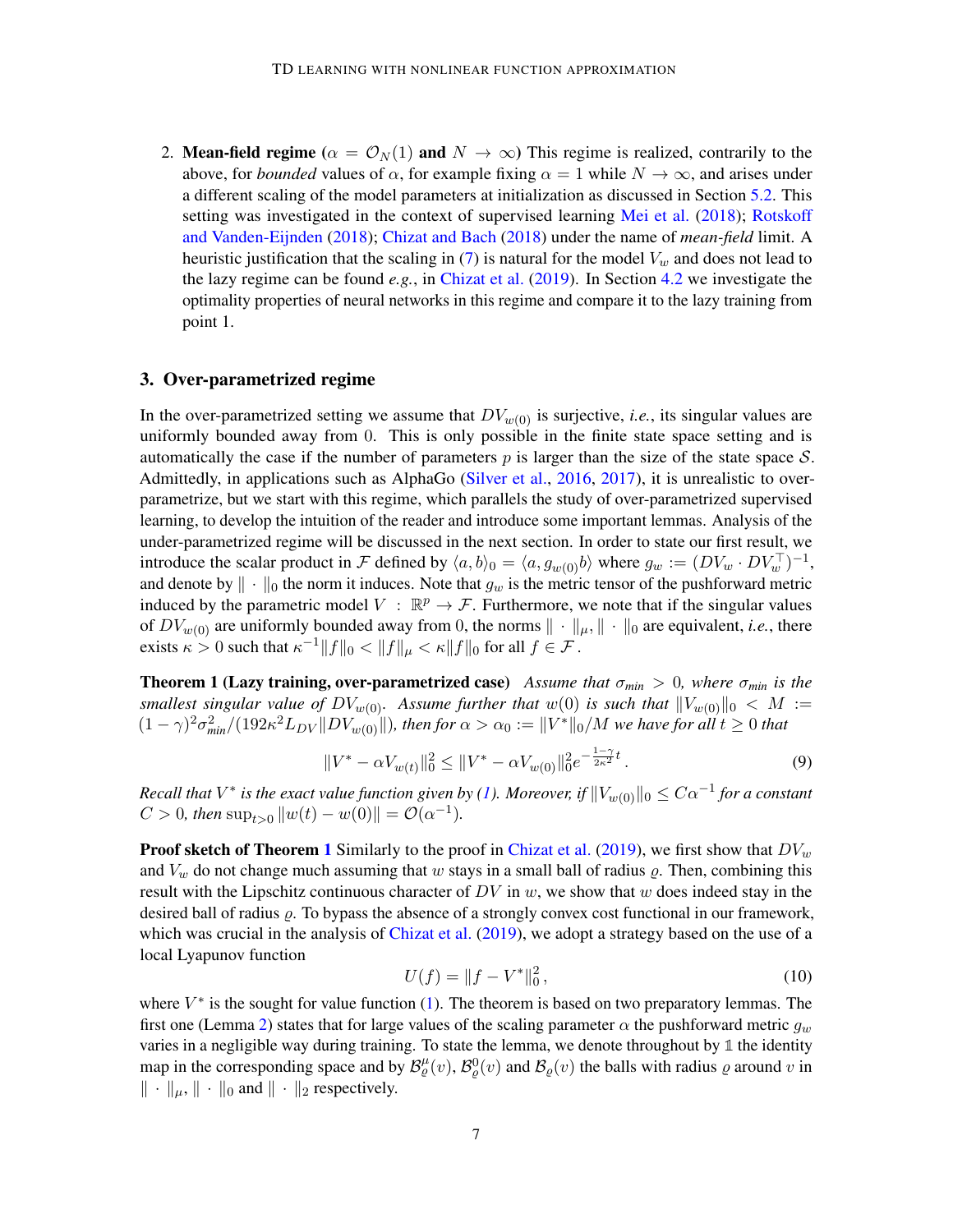**Lemma 2 (Perturbation of the metric)** Let  $\mathcal{G}_0$  be a compact subset of a linear space  $\mathcal{G}$ . For  $v(0) \in$  $\mathcal{G}_0$ , let  $g_v$  be a continuous, self-adjoint linear operator that is positive definite in a neighborhood of  $v(0)$  when restricted on G. Then for all  $\varepsilon > 0$  there exists  $\delta > 0$  such that, for all  $v \in \mathcal{B}_{\delta}(v(0)) \subseteq \mathcal{G}_{0}$ 

<span id="page-7-4"></span><span id="page-7-3"></span>
$$
g_{v(0)} = (\mathbb{1} + \tilde{g}_v)g_v, \tag{11}
$$

*for a linear operator*  $\tilde{g}_v$  *with*  $\|\tilde{g}_v\| < \varepsilon$ . *More specifically, let*  $\sigma_{min}$  *be the smallest singular value of*  $DV_{w(0)}$ . Then if  $\varrho \leq (1-\gamma)\sigma_{min}^2/(48L_{DV})$ , [\(11\)](#page-7-3) holds with  $\|\tilde{g}_{V(w)}\| < \frac{1-\gamma}{4}$  $\frac{-\gamma}{4}$  for all  $w \in \mathcal{B}_{\varrho}(w(0))$ .

We also recall from [Tsitsiklis and Van Roy](#page-19-0) [\(1997\)](#page-19-0) the following contraction property of the TD operator in the  $\|\cdot\|_{\mu}$  norm. For the convenience of readers, we recall the proof in the appendix.

**Lemma 3** *[\(Tsitsiklis and Van Roy,](#page-19-0) [1997,](#page-19-0) Lemmas [1,](#page-3-3) 3, 7) Under Assumption 1, for any*  $V, \tilde{V} \in \mathcal{F}$ we have that  $\|T^\lambda V-T^\lambda \tilde{V}\|_\mu\leq \gamma_\lambda \|V-\tilde{V}\|_\mu$  *for*  $\gamma_\lambda:=\gamma\frac{1-\lambda}{1-\gamma\lambda}\leq \gamma < 1$  . In particular there exists *a* unique fixed point of  $T^{\lambda}$ ,  $V^* \in \mathcal{F}$  given by [\(1\)](#page-3-2).

To prove Theorem [1,](#page-6-2) we then rely on the contraction  $T^{\lambda}$  (Lemma [3,](#page-7-4) from [Tsitsiklis and Van Roy](#page-19-0) [\(1997\)](#page-19-0)) to establish decay of the local Lyapunov function U as long as w stays within a ball. furthermore, by Lemma [2](#page-6-3) the nonlinear effects become negligible when  $\alpha$  is sufficiently large. The control of  $U$  in turn gives the bound of the change of  $w$ , which closes the argument. The full proofs of the theorem and the lemmas are given in the appendix.  $\blacksquare$ 

<span id="page-7-1"></span>Remark 4 *Our results can be extended to show stability and convergence in the stochastic approximation setting, similarly to [Tsitsiklis and Van Roy](#page-19-0) [\(1997\)](#page-19-0); [Bhatnagar et al.](#page-15-1) [\(2009\)](#page-15-1), under the additional assumption that the step size* {βt} *satisfies the Robbins-Monro condition [\(Robbins and](#page-18-10) [Monro,](#page-18-10) [1951\)](#page-18-10). For example, one can apply [\(Borkar and Meyn,](#page-16-11) [2000,](#page-16-11) Thms. 2.2, 2.4) guaranteeing almost sure convergence and exponential contraction of the expected error with probability one over the initial condition provided that the limiting vector field (in our case [\(8\)](#page-5-0)) has a unique fixed point and is Lipschitz continuous. Lipschitz continuity is an immediate consequence of the linearity of* T <sup>λ</sup> *and the boundedness of closed balls in* F *together with the Lipschitz continuity of the models Assumption [2.](#page-3-4) The existence of a fixed point [\(1\)](#page-3-2) in* F *of the limiting vector field is trivial while its uniqueness is shown in the proof of Theorem [1](#page-6-2) in the appendix.*

# <span id="page-7-0"></span>4. Under-parametrized regime

The underlying assumption in this section is that the size of state space is larger than the number of parameters, which in turn bounds the rank r of  $DV_{w(0)}$  from above:  $r < p < d$ . In particular, in the case of wide neural networks of interest in this paper, this assumption is realized when the state space is not finite and, in particular, in the case of continuous state space  $S$ .

#### <span id="page-7-2"></span>4.1. Lazy training regime

In this regime, in general, there is no hope that  $T_D$  will converge to the true value function  $V^*$ . In fact, the image of the operator  $T^{\lambda}$  might not even lie in the space  $\mathcal{F}_{\mathcal{W}}$  of approximating functions. However, the derivative  $DV_{w(t)}^{\top}$  in the TD update acts as a projection (WRT the product  $\langle \cdot, \cdot \rangle_{\mu}$ )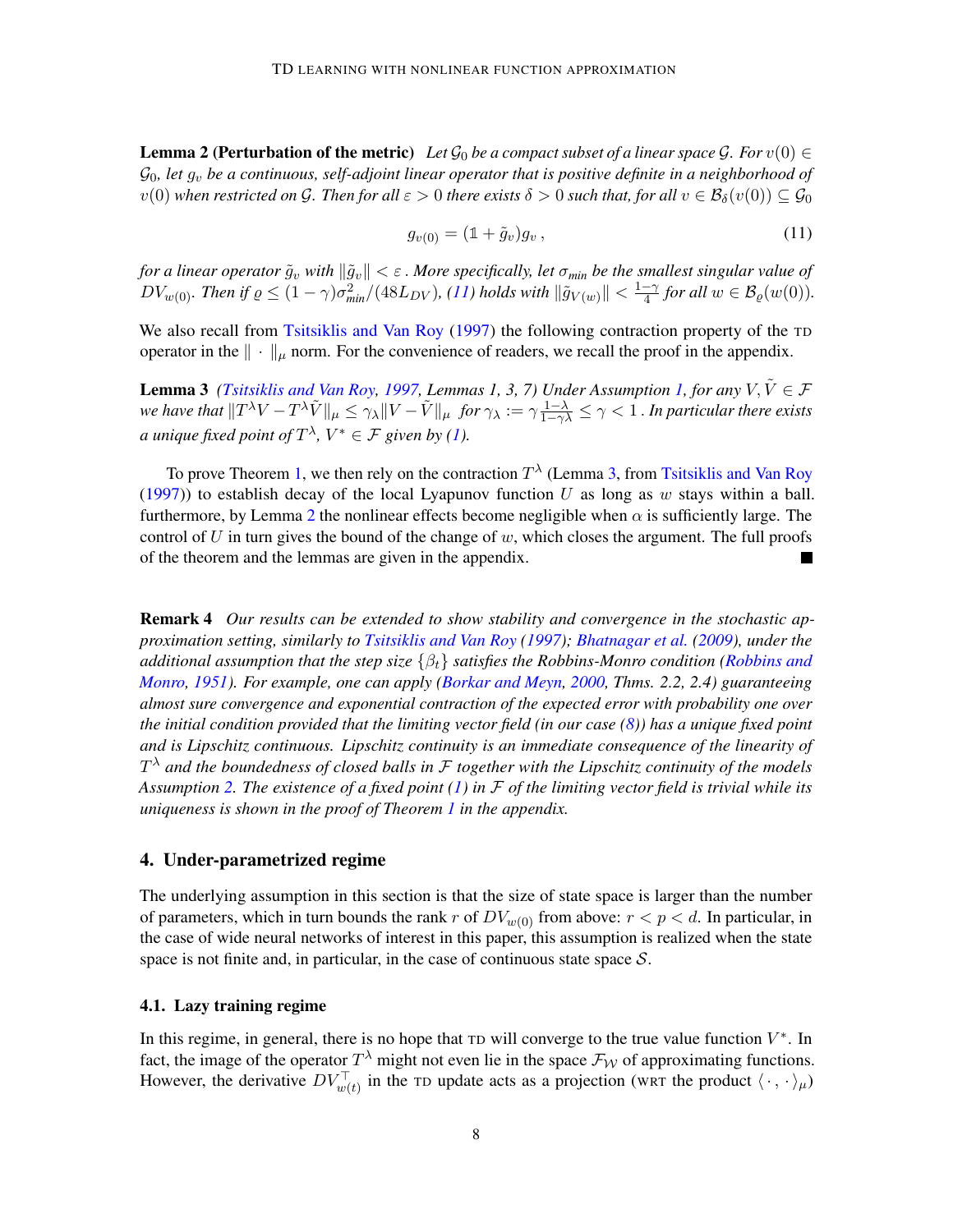onto the tangent space of  $\mathcal{F}_{\mathcal{W}}$  at  $V_{w(t)}$  (more specifically,  $DV_{w(t)}^{\top}$  projects the image of  $T^{\lambda}$  onto  $\mathcal{W}$ , which is then mapped back by  $DV_{w(t)}$  to the tangent space  $\mathcal{T}_{V(w(t))} \mathcal{F}_{\mathcal{W}}$  of  $\mathcal{F}_{\mathcal{W}}$  at  $V(w(t))$ ). We denote throughout by  $\Pi$  and  $\Pi_0$  the projection operator under [\(6\)](#page-4-4) onto  $\mathcal{T}_{V(w(t))} \mathcal{F}_{\mathcal{W}}$  and  $\mathcal{T}_{V(w(0))} \mathcal{F}_{\mathcal{W}}$ respectively. What one can hope for is that the TD algorithm converges to a locally "optimal" approximation  $\tilde{V}^*$  of  $V^*$  on the manifold  $\mathcal{F}_{W}$ , which is close to the best approximator  $\Pi_0V^*$  of  $V^*$ on the linear tangent space  $\mathcal{T}_{V(w(0))} \mathcal{F}_{W}$ .

<span id="page-8-0"></span>**Theorem 5 (Lazy training, under-parametrized case)** *Assume that*  $r := rank(DV_w)$  *is constant in a neighborhood of*  $w(0)$  *and*  $V_{w(0)} = 0$ *. Then there exists*  $\alpha_0 > 0$  *such that for any*  $\alpha > \alpha_0$  *the*  $d$ ynamics [\(8\)](#page-5-0) (and the corresponding approximation  $V_w$ ) converge exponentially fast to a locally (in W) attractive fixed point  $\tilde{V}^*$ , for which  $\|\Pi(T^{\lambda}\tilde{V}^* - \tilde{V}^*)\|_{\mu} = 0$  and  $\|\tilde{V}^* - V^*\|_{\mu} < \frac{1-\lambda\gamma}{1-\gamma}$  $\frac{1-\lambda\gamma}{1-\gamma} \| \Pi_0 V^* V^* \|_{\mu} + \mathcal{O}(\alpha^{-1}).$ 

Note that for random initialization the constant rank assumption is satisfied almost surely. Indeed, the maximal rank property holds generically in W and thus with probability 1 at  $w(0)$  when the model parameters are initialized randomly. Furthermore, by lower semicontinuity of the rank function the Jacobian DV will have maximal rank in an *open* subset of W, ensuring the existence of the required neighborhood. The proof of Theorem [5](#page-8-0) (sketched below) is given in the appendix.

The main difference in the proof of Theorem [5](#page-8-0) wr Theorem [1](#page-6-2) is that  $DV_w \cdot DV_w^{\top}$  does not have full rank anymore. This implies on one hand that the norms  $\|\cdot\|_{\mu}$  and  $\|\cdot\|_0$  are not equivalent in F, even though we still have  $\|\cdot\|_0 \leq \kappa \|\cdot\|_{\mu}$  for a  $\kappa > 0$ , provided that Assumption [1](#page-3-3) holds. On the other hand, as mentioned above, this implies that the model  $V_w$  evolves on a submanifold  $\mathcal{F}_W$  of  $\mathcal{F}$ , and that  $T^{\lambda}$  does not, in general, map onto the tangential plane  $\mathcal{T}_{V(w)}\mathcal{F}_{\mathcal{W}}$  of  $\mathcal{F}_{\mathcal{W}}$  at  $V_w$ . The action of  $T^{\lambda}$  is then projected back onto  $\mathcal{T}_{V(w)}\mathcal{F}_{\mathcal{W}}$  by the operator  $DV_{w(t)}$ . The nonlinear structure of the space  $\mathcal{F}_{W}$  complicates the proof WRT the over-parametrized case, and we apply standard differential geometric tools to map the problem back to a linear space.

**Proof of Theorem [5](#page-8-0)** We apply the rank theorem [\(Boutaib,](#page-16-13) [2015;](#page-16-13) [Lee,](#page-17-8) [2003\)](#page-17-8) ([\(Abraham et al.,](#page-15-6) [2012\)](#page-15-6) for the  $\infty$ -dimensional setting) to show that there exist sets  $\mathcal{W}_0$ ,  $\overline{\mathcal{W}}_0 \subseteq \mathbb{R}^p$ ,  $\mathcal{F}_0$ ,  $\overline{\mathcal{F}}_0 \subseteq \mathcal{F}$  and diffeomorphic maps  $\phi$  :  $\mathcal{W}_0 \to \overline{\mathcal{W}}_0$ ,  $\psi$  :  $\mathcal{F}_0 \to \overline{\mathcal{F}}_0$  where  $\psi \circ V \circ \phi^{-1} = \pi_r$ ,  $\phi(w(0)) = 0$ ,  $\psi(V_{w(0)}) = 0$  and, for an appropriate choice of bases,  $\pi_r$  maps the coordinates of  $\overline{W}_0$  to the *first* r coordinates of  $\overline{\mathcal{F}}_0$ , *i.e.*,  $(x_1, \ldots, x_p) \mapsto (x_1, \ldots, x_r, 0, 0, \ldots)$ , where r is the rank of the operator  $DV_{w(0)}$ . See Figure [1](#page-5-1) for an illustration. We denote by  $\Pi_r$  the hyperplane in F spanned by the first r vectors of the basis. We recall that by [Boutaib](#page-16-13) [\(2015\)](#page-16-13); [Lee](#page-17-8) [\(2003\)](#page-17-8); [Abraham et al.](#page-15-6) [\(2012\)](#page-15-6) the maps,  $\psi$ ,  $\phi$ ,  $\pi_r$  are continuous with Lipschitz derivatives  $D\psi$ ,  $D\phi$ ,  $D\pi_r$  respectively.

$$
\begin{array}{ccc}\n\mathcal{W}_0 & \xrightarrow{V} & \mathcal{F}_0 \\
\downarrow \phi & & \downarrow \psi \\
\hline\n\mathcal{W}_0 & \xrightarrow{\pi_r} & \mathcal{F}_0\n\end{array}
$$

Figure 2: Illustration of the spaces and maps used in the proof of Theorem [5](#page-8-0)

We consider the trajectory of  $V_{w(t)} := \pi_r \circ \phi(w(t)) = \psi(V_{w(t)})$ . Denoting by D· the Fréchet derivative at the corresponding point of the dynamics and noting that  $DV = D\psi^{-1}D\pi_rD\phi$  we have

$$
\frac{\mathrm{d}}{\mathrm{d}t}\overline{V}_{w(t)} = -\frac{1}{\alpha} \langle D\psi DVDV^{\top}, T^{\lambda} \alpha \psi^{-1} (\overline{V}_{w(t)}) - \alpha \psi^{-1} (\overline{V}_{w(t)}) \rangle_{\pi}
$$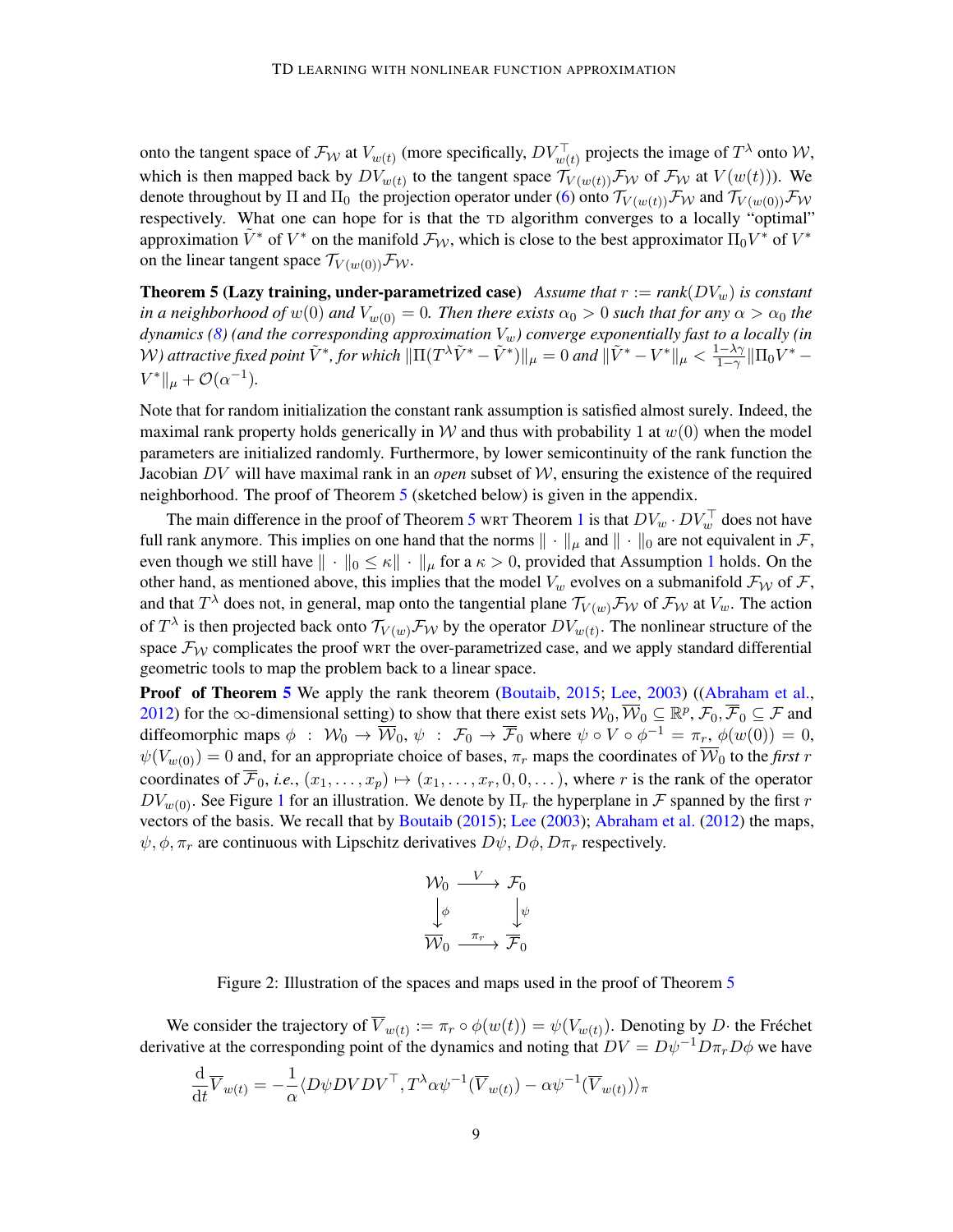<span id="page-9-0"></span>
$$
= -\frac{1}{\alpha} \langle D\pi_r D\phi D\phi^\top D\pi_r^\top (D\psi^{-1})^\top, T^\lambda \alpha \psi^{-1} (\overline{V}_{w(t)}) - \alpha \psi^{-1} (\overline{V}_{w(t)}) \rangle_\pi , \quad (12)
$$

so  $\overline{V}$  remains in  $\Pi_r$ . As a consequence of the above we can naturally define a metric (the pushforward metric) on  $\overline{F}_0$  by the tensor  $\bar{g}_{\bar{v}} = (D\pi_r D\phi D\phi^\top D\pi_r^\top)^{-1}$ . In fact, by choosing the metric tensor to be constant on  $\overline{\mathcal{F}}_0$ , *i.e.*, equal to  $\overline{g}_0$  for all  $v \in \overline{\mathcal{F}}_0$ , we equip the linear space  $\overline{\mathcal{F}}_0$  with a scalar product  $\langle \cdot, \cdot \rangle_0$ . This, in turn, directly induces a norm  $\| \cdot \|_0$  on the same space. We now proceed to use such simple metric structure to establish the existence and uniqueness of a fixed point of [\(12\)](#page-9-0) in  $\mathcal{F}_0$  for  $\alpha$ large enough.

The desired result follows from [\(Simpson-Porco and Bullo,](#page-18-11) [2014,](#page-18-11) Proposition 4.1), which establishes uniqueness and exponential contraction at rate  $\ell > 0$  of a dynamical system evolving under the flow of a vector field X given by the RHS of [\(12\)](#page-9-0) in a forward invariant set  $\overline{\mathcal{F}}_0$  provided that for every geodesic  $\gamma(s)$  in  $\overline{\mathcal{F}}_0$  [\(13\)](#page-9-2) holds. Therefore, the proof of convergence is concluded by applying Lemma [6](#page-9-3) and Lemma [7.](#page-9-4) The proof of the optimality of the fixed point is postponed as Lemma [12.](#page-27-0)

<span id="page-9-3"></span>**Lemma 6** There exists  $\delta > 0$  and  $\alpha_0 > 0$  such that the ball  $\mathcal{B}_\delta^0(0) \subseteq \overline{\mathcal{F}}_0$  is forward invariant and *forward complete* WRT *the dynamics of [\(8\)](#page-5-0) for all*  $\alpha > \alpha_0$ *.* 

<span id="page-9-4"></span>**Lemma 7** *There exists*  $\ell > 0$ ,  $\delta > 0$  *and*  $\alpha_0 > 0$  *such that for all*  $\alpha > \alpha_0$  *and all geodesics*  $\gamma(s)$ contained in the ball  $\mathcal{B}^0_\delta(0) \subseteq \overline{\mathcal{F}}_0$ , the function

<span id="page-9-2"></span>
$$
\langle \gamma'(s), X(\gamma(s)) \rangle_0 - \ell s \langle \gamma'(0), \gamma'(0) \rangle_0, \qquad (13)
$$

*is strictly decreasing in* s*.*

**Remark 8** *The proof of Theorem [5](#page-8-0) can be generalized to the case where*  $V_0$  *is not identically* 0 *but within a*  $\|\cdot\|_{\mu}$ -ball of radius  $\varrho(\alpha)$  around 0 for  $\varrho(\alpha)$  going to 0 with  $\alpha \to \infty$ . This generalization, *however, requires the map* V *to be* uniformly *Lipschitz smooth for*  $w \in W_0$ *. This extension allows to explicitly cover the training of randomly initialized, single layer neural networks.*

The *local* optimality in Theorem [5](#page-8-0) is a consequence of the approximately linear behavior of lazy learners that we leverage in our proofs. Indeed, it is known [\(Jacot et al.,](#page-16-4) [2018\)](#page-16-4) that models in this regime behave asymptotically like kernel methods, and their expressive power is therefore limited to the corresponding Reproducing Kernel Hilbert Space (RKHS).

In this sense, in the case of randomly initialized, wide networks it is natural to compare these models to random feature models with an appropriate set of feature maps [\(Yehudai and Shamir,](#page-19-11) [2019\)](#page-19-11). For a detailed comparison of random feature models and neural networks in the lazy training regime we refer the reader to [Ghorbani et al.](#page-16-14) [\(2019b\)](#page-16-14). Furthermore, we refer to [Bach](#page-15-7) [\(2017\)](#page-15-7) for a general discussion of the approximating power of neural network models in this lazy regime, highlighting their limits WRT their non-lazy counterparts.

#### <span id="page-9-1"></span>4.2. Mean-field regime

To better understand the limitations of training wide neural networks in the lazy training regime, we contrast their behavior with the one of networks that do not display such approximately linear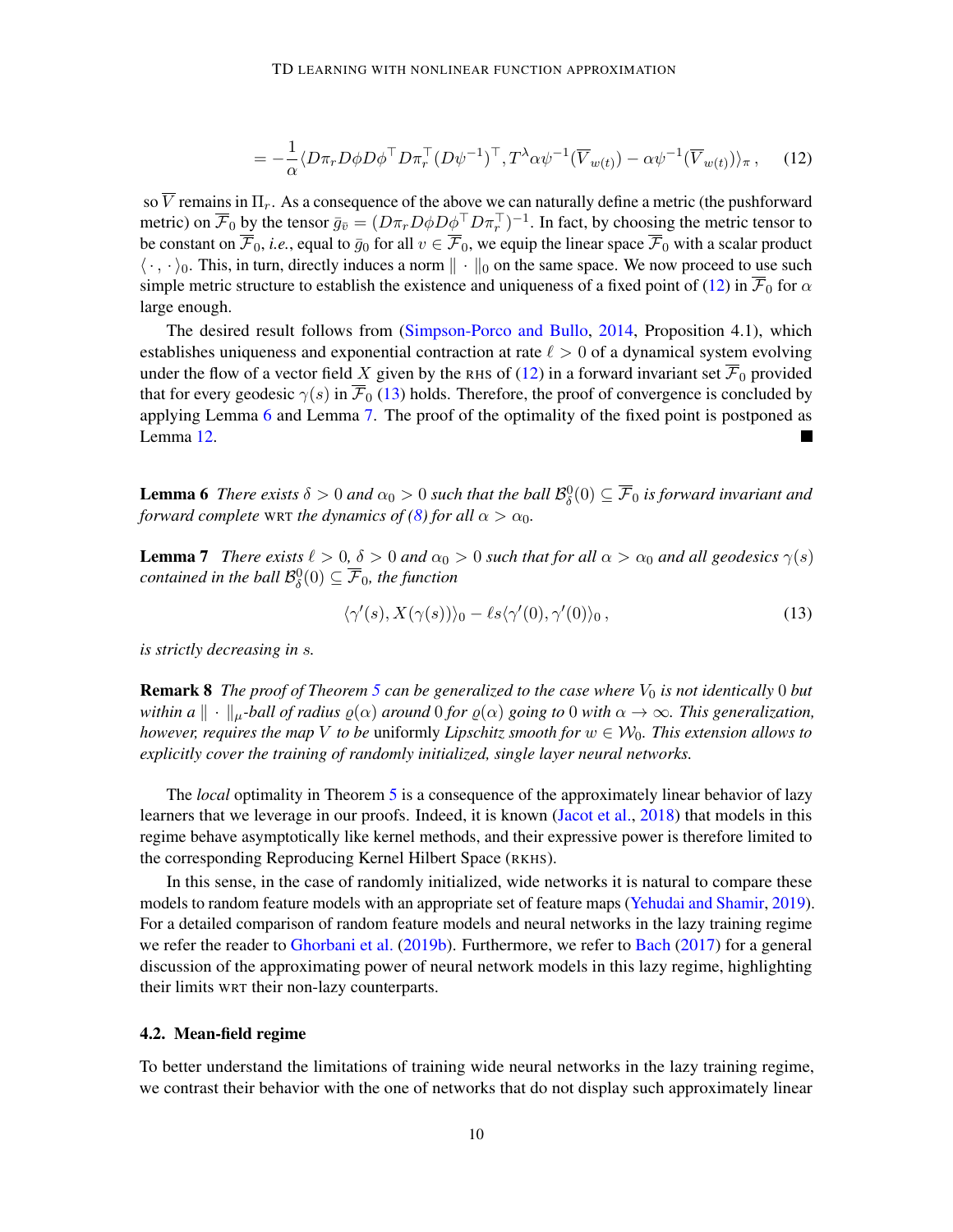behavior through training. These models, introduced below, correspond to a different scaling of the model parameters at initialization and are commonly referred to as mean-field models. While results on the convergence of such mean-field models are obtained in a more restricted setting detailed below, they provide an effective term of comparison to the linearized regime explored in previous sections.

In the following we set, for clarity of exposition,  $\lambda = 0$  and we assume that  $|\mathcal{S}| = \infty$  in order to be in the under-parametrized regime of interest. We further restrict to the setting where the function  $\psi$ is h-homogeneous for  $h > 1$  in at least one of its parameters. A function f is called h-homogeneous if  $f(\xi x) = \xi^h f(x)$  for all  $\xi \in \mathbb{R}$ . One simple case where this holds is when  $\omega = (\omega_0, \bar{\omega}) \in \mathbb{R} \times \Theta$ for  $\Theta \subseteq \mathbb{R}^{m-1}$  and  $\psi(s; \omega) = \omega_0 \phi(x; \bar{\omega})$  for a certain, usually nonlinear function  $\phi \; : \; \mathcal{S} \times \Theta \to \mathcal{F}$ , so that  $\psi$  is 1-homogeneous in  $\omega_0 \in \mathbb{R}$ . This is for instance the case in the setting of single (hidden) layer neural networks, radial functions, and linear models, where  $\phi$  represents, respectively, the nonlinear activation function, the radial basis function or the model features.

**The mean-field regime** By the assumed structure of the approximator, we represent  $V_w$  in [\(7\)](#page-4-3) as  $V_w(s) = V_{\nu^{(N)}}(s) := \int_{\Omega} \psi(s;\omega) \nu^{(N)}(\mathrm{d}\omega)$  where  $\nu^{(N)}(\mathrm{d}\omega) = \frac{1}{N} \sum_{i=1}^N \delta_{w^{(i)}}(\mathrm{d}\omega) \in \mathcal{M}_+(\Omega)$ . This empirical measure representation removes the symmetry of the approximating functions under permutations of the weight indices, while behaving naturally in the limit  $N \to \infty$ , when  $\nu^{(N)} \to \nu$ weakly, so that  $V_{\nu^{(N)}} \to V_{\nu}$ . Upon rescaling time as  $t \leftarrow Nt$ , the evolution of the measure  $\nu \in \mathcal{M}_+(\Omega)$  under [\(4\)](#page-4-1) is then governed by a *mean-field* transport partial differential equation of the Vlasov type, given by

<span id="page-10-1"></span><span id="page-10-0"></span>
$$
\frac{\mathrm{d}}{\mathrm{d}t}\nu_t(\omega) = \mathrm{div}\left(\nu_t(\omega)\int_{\mathcal{S}\times\mathcal{S}}\nabla_\omega\psi(s;\omega)\delta(s,s',\nu_t)P(s,\mathrm{d}s')\mu(\mathrm{d}s)\right) \tag{14}
$$

for the TD-error  $\delta$  from [\(3\)](#page-3-1), *i.e.*,  $\delta(s, s', \nu) := r(s, s') + \gamma \int \psi(s'; \omega') \nu(\mathrm{d}\omega') - \int \psi(s; \omega') \nu(\mathrm{d}\omega').$ Analogous dynamics equation in the supervised learning case has been derived in [Mei et al.](#page-17-3) [\(2018\)](#page-17-3); [Rotskoff and Vanden-Eijnden](#page-18-6) [\(2018\)](#page-18-6); [Chizat and Bach](#page-16-3) [\(2018\)](#page-16-3).

To state the main result of this section, the optimality of fixed points of [\(14\)](#page-10-0) we need the following

**Assumption 3** Assume that  $\omega = (\omega_0, \bar{\omega}) \in \mathbb{R} \times \Theta = \Omega$  for  $\Theta = \mathbb{R}^{m-1}$  and  $\psi(s; \omega) = \omega_0 \phi(s; \bar{\omega})$ *with*

- *a)* Regularity of  $\phi$ :  $\phi$  *is bounded, differentiable and*  $D\phi$  *is Lipschitz. Also, for all*  $f \in \mathcal{F}$  *the regular values of the map*  $\bar{\omega} \mapsto g_f(\bar{\omega}) := \langle f, \phi(\cdot; \bar{\omega})\rangle$  *are dense in its range, and*  $g_f(r\bar{\omega})$  $converges$  in  $C^1(\{\bar\omega\in\Theta:\|\bar\omega\|_2=1\})$  as  $r\to\infty$  to a map  $\bar g_f(\bar\omega)$  whose regular values are *dense in its range.*
- *b*) Universal approximation: the span of  $\{\phi(\cdot,\bar{\omega}) : \bar{\omega} \in \Theta\}$  is dense in  $L^2(\mathcal{S},\mu)$
- *c*) Support of the measure: There exists  $r_0 > 0$  *s.t. the support of the initial condition*  $\nu_0$  *is contained in*  $\mathcal{Q}_{r_0} = [-r_0, r_0] \times \Theta$  *and separates*  $\{-r_0\} \times \Theta$  *from*  $\{r_0\} \times \Theta$ *, i.e., if any continuous path connecting*  $\{-r_0\} \times \Theta$  *to*  $\{r_0\} \times \Theta$  *intersects the support of*  $\nu_0$ *.*

Assumption [3](#page-10-1) a) is a common, technical regularity assumption (*e.g.*, [\(Chizat and Bach,](#page-16-3) [2018,](#page-16-3) Assumption 3.4)), ensuring that [\(14\)](#page-10-0) is well behaved and controlling the growth, variation and regularity of  $\phi$ . Alternative assumptions on the case  $\Theta \neq \mathbb{R}^{m-1}$  are given in the appendix. Assumption [3](#page-10-1) b) speaks to the approximating power of the nonlinearity, assumed to be powerful enough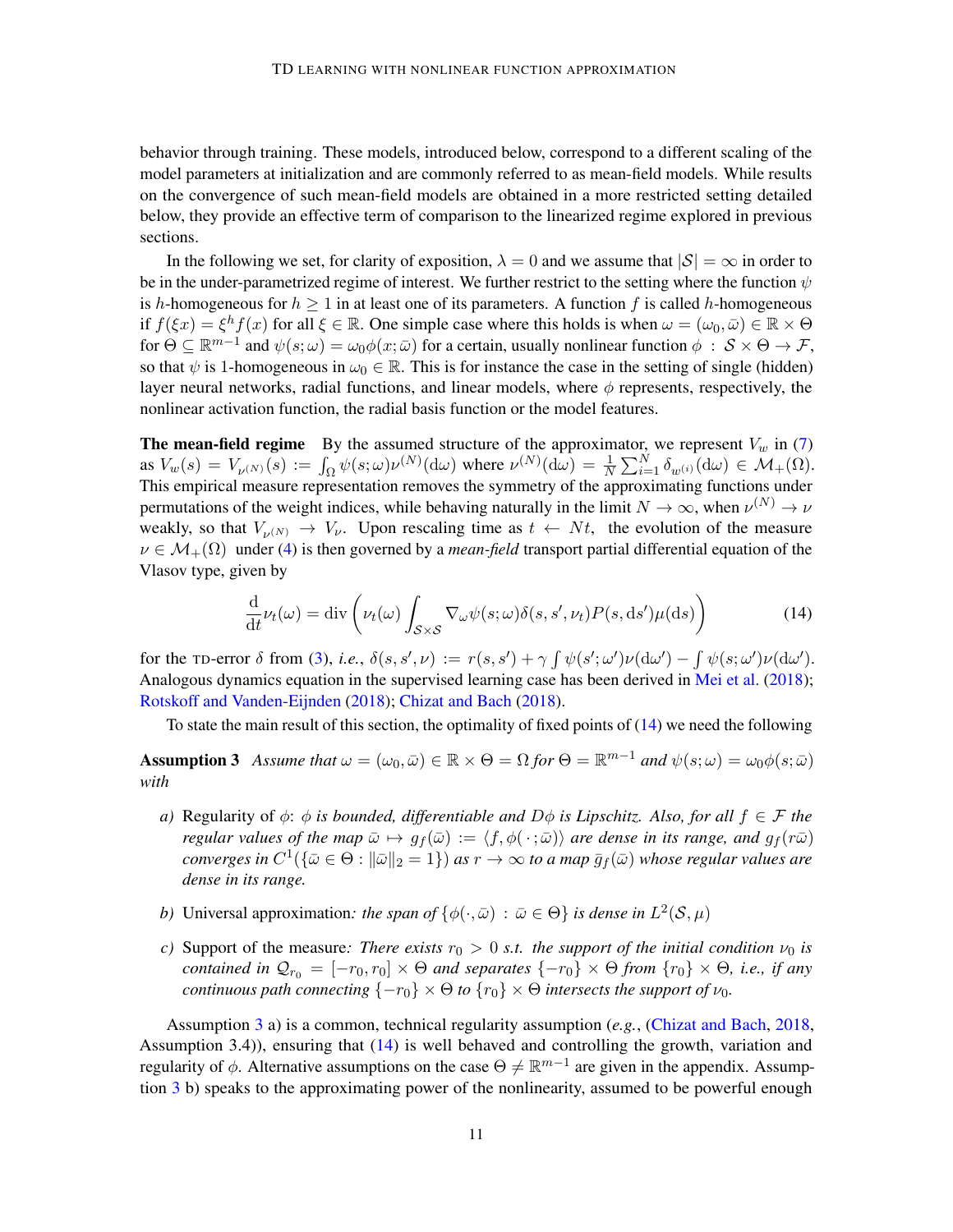to approximate any function in  $L^2(\mathcal{S}, \mu)$ , while c) guarantees that the initial condition is such that the expressivity from b) can actually be exploited. Universal approximation assumptions similar to Assumption [3](#page-10-1) b) were made in [Lu et al.](#page-17-9) [\(2020\)](#page-17-10); [Nguyen and Pham](#page-17-10) (2020).

Before discussing the optimality properties of the dynamics  $(14)$ , we show that this PDE accurately describes the TD dynamics of a sufficiently wide, single layer neural network. To this aim, we let  $\mathcal{P}_2(\Omega)$  be the space of probability distributions on  $\Omega$  with finite second moment.

<span id="page-11-1"></span>**Proposition 9** Let Assumption [3](#page-10-1) hold and let  $w_t^{(N)}$ t *be a solution of [\(4\)](#page-4-1) with initial condition*  $w_0^{(N)} \in \mathcal{W} = \Omega^N$ . If  $\nu_0^{(N)}$  $O_0^{(N)}$  converges to  $\nu_0 \in \mathcal{P}_2(\Omega)$  in Wasserstein distance  $W_2$  as  $N \to \infty$  then  $\nu_t^{(N)}$ *c*<sup>(*xv*</sup>) converges, for any  $t > 0$ , to the unique solution  $\nu_t$  of [\(14\)](#page-10-0).

We note that by the law of large numbers for empirical distributions, the condition of convergence of  $\nu_0^{(N)}$  $\binom{N}{0}$  to  $\nu_0$  is *e.g.*, satisfied when  $w_0^{(i)}$  $\binom{0}{0}$  are drawn independently at random from  $\nu_0$ . The proof of the above result is largely standard under the given assumptions, and was given in a setting similar to the one at hand in [Zhang et al.](#page-19-7) [\(2020a\)](#page-19-7). For completeness, we provide a sketch of the proof in the appendix. The idea of the proof is a canonical propagation of chaos argument [\(Sznitman,](#page-19-12) [1991\)](#page-19-12), which we adapt from [Chizat and Bach](#page-16-3) [\(2018\)](#page-16-3) to the present context. In the absence of an energy functional in the TD setting, in order to establish the necessary regularity of the vector field we prove

<span id="page-11-2"></span>**Lemma 10** For any  $\nu_0$  with  $\int \omega_0^2 \nu_0(d\omega) \leq \infty$  there exists  $C_V > 0$  such that, for any  $t > 0$  we *have*  $||V_{\nu_{t}}||_{\mu} < C_{V}$ *.* 

To prove the above result we leverage the homogeneity of the approximator, slightly adapting the proof of [\(Brandfonbrener and Bruna,](#page-16-9) [2020,](#page-16-9) Theorem 1) to the present setting. We note that the above result is of independent interest in that it rules out divergence in predictor space of the mean-field dynamics. We are now ready to state the main optimality result of this section:

<span id="page-11-0"></span>**Theorem 11 (Mean-field optimality)** Let Assumption [3](#page-10-1) hold and  $\nu_t$  given by [\(14\)](#page-10-0) converge to  $\nu^*$ , *then*  $V_{\nu^*} = V^* \mu$ -*a.e.* 

Thus if the TD-learning dynamics [\(14\)](#page-10-0) converges to a fixed point, it is a global minimizer. To prove this result, we first connect the optimality of a fixed point with the support of the underlying measure in parameter space. More specifically, we show in Lemma [14](#page-34-0) that by the expressivity of  $\sigma$ , the transport vector field of suboptimal fixed points of the dynamics [\(14\)](#page-10-0) cannot vanish everywhere in parameter space, so that a measure with sufficient support cannot correspond to a suboptimal fixed point.

We then show in Lemma [15](#page-34-1) that the TD dynamics in the mean-field regime preserves such sufficient notion of support of the measure (Assumption [3](#page-10-1) c)) throughout training. This is true for any finite time by topological arguments: the separation property of the measure cannot be altered by the action of a continuous flow such as [\(14\)](#page-10-0). Leveraging the above partial results, we finally prove in Lemma [16,](#page-35-0) that spurious fixed points are avoided by the TD dynamics [\(14\)](#page-10-0) when initialized properly. To establish this we argue by contradiction: assuming that we are approaching such a spurious fixed point  $\tilde{\nu}$  at time  $t_0$ , we show in Lemma [18](#page-37-1) that the velocity field will change little for any  $t > t_0$ . On the other hand, by the homogeneity of  $\psi$  and by Assumption [3](#page-10-1) c), we show that by Lemma [15](#page-34-1) a positve amount of measure  $\tilde{\nu}$  will fall in a forward invariant region – which exists by Lemma [14](#page-34-0) – where its  $\omega_0$  component will grow linearly in t, thereby eventually contradicting the assumption that  $\tilde{\nu}$  is a fixed point of [\(14\)](#page-10-0).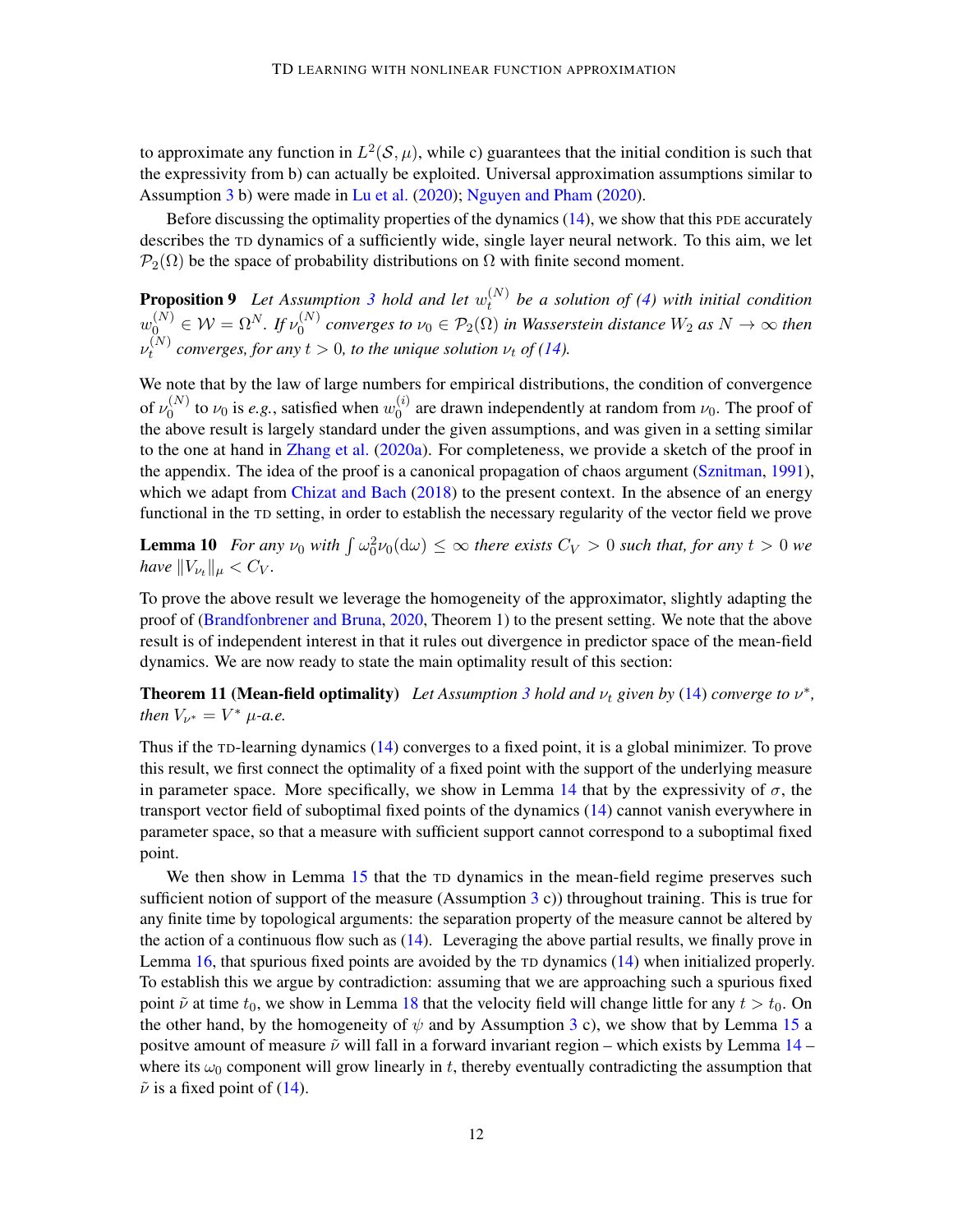# <span id="page-12-0"></span>5. Numerical examples

#### <span id="page-12-2"></span>5.1. A divergent nonlinear approximator

We illustrate the convergence properties of TD learning in the lazy training regime in the underparametrized case by applying it to the classical framework of [\(Tsitsiklis and Van Roy,](#page-19-0) [1997,](#page-19-0) Section X). This reference gives an example of a family of nonlinear function approximators that diverge when trained with the TD method. The intuition behind this counterexample is that one can construct a manifold of approximating functions  $\mathcal{F}_{W}$  in the form of a spiral, with the same orientation as the rotation of the vector field induced by the TD update in the space of functions. By choosing the windings of the spiral to be dense enough, the projection of the TD vector field follows the spiral in the outward direction, leading to a divergence of the algorithm, as displayed schematically in Fig. [3a.](#page-13-1) More specifically, consistently with [Tsitsiklis and Van Roy](#page-19-0) [\(1997\)](#page-19-0), we parametrize the manifold  $\mathcal{F}_{W}$ as  $V_{\vartheta} := e^{\hat{\varepsilon}\vartheta}(a\cos(\hat{\lambda}\vartheta) - b\sin(\hat{\lambda}\vartheta)) - V^*$  for  $a = (10, -7, -3), b = (2.3094, -9.815, 7.5056),$  $\hat{\epsilon} = 0.01$ ,  $\hat{\lambda} = 0.866$ . We set  $\gamma = 0.9$  and step-size  $\beta_t \equiv 2 \times 10^{-3}$ , while the underlying Markov chain is defined by the transition matrix  $P_{ij} = (\delta_{j, \text{mod}(i,3)+1} + \delta_{i,j})/2$ , where  $\delta_{i,j}$  is the Kronecker delta function and equals 1 if  $i = j$  and 0 else. We note that the step-size does not affect the convergence properties of the algorithm, as argued in [Tsitsiklis and Van Roy](#page-19-0) [\(1997\)](#page-19-0), where the immediate reward was set to  $\bar{r} = (0, 0, 0)$ . Note that, as realizing the conditions of Theorem [5](#page-8-0) starts the simulation at the solution  $V^* = (0,0,0)$ , we shift both the solution and the manifold of approximating functions by the same vector in the embedding space, leaving the new solution  $V^* = -V_0 = -a$  at the center of the spiral, *i.e.*, realized at  $\vartheta = -\infty$ . This corresponds to choosing an average reward  $\bar{r} = (-6.85, 8.35, -1.5)$ . We note that by the affine nature of the TD update, this change in  $\bar{r}$  results in a global shift of the TD vector field in  $\bar{F}$  and does not affect the update of  $\vartheta$ . In particular, this means that the TD update remains *divergent* for every initial condition different than the solution  $V^*$ . We run the TD update in the off-centered situation both for values of  $\alpha = 1$ (the classical, divergent regime) and  $\alpha = 100$ . As explained in the previous sections, this scaling of the approximating function makes the TD update *convergent*, as displayed in Fig. [3c.](#page-13-2) The intuition behind the convergence of the algorithm is outlined in Fig. [3:](#page-13-3) when  $\alpha$  is large we are in an almost linear regime where the TD update converges to a *local* minimum of the dynamics.

#### <span id="page-12-1"></span>5.2. Single layer neural networks

We show that the regime of study arises naturally in one hidden layer neural networks for a certain family of initialization. We consider the example of ReLu activation, *i.e.*, when the model is given by  $V_w(s) = \sum_{i=1}^N a_i \max(0, b_i \cdot s - c_i)$ , for  $s \in \mathbb{R}^m$  and N distinct  $(m+2)$ -dimensional vectors  $w_i = (a_i, (b_i)_1, \ldots, (b_i)_m, c_i)_{i \in (1,\ldots,N)}$ . Typical initialization of the weights of the above model is of the form  $a_i \stackrel{iid}{\sim} \mathcal{N}(0, 1/\sqrt{1})$  $\overline{N}$ ,  $(b_i)_j \stackrel{iid}{\sim} \mathcal{N}(0, 1/\sqrt{m})$  for all j and  $c_i \stackrel{iid}{\sim} \mathcal{N}(0, 1)$ . However, by the linearity of the activation function in  $a_i$  and by the rescaling property of normal distribution this is equivalent to writing  $\alpha V_w(s) = \alpha \frac{1}{N}$ in  $a_i$  and by the rescaling property of normal distribution this is<br> $\frac{1}{N} \sum_{i=1}^{N} a_i \max(0, b_i \cdot s - c_i)$  for an N-dependent  $\alpha(N) = \sqrt{N}$ (diverging in N),  $a_i \stackrel{iid}{\sim} \mathcal{N}(0, 1)$ ,  $(b_i)_j \stackrel{iid}{\sim} \mathcal{N}(0, 1/\sqrt{2})$  $\overline{d}$ ) and  $c_i \stackrel{iid}{\sim} \mathcal{N}(0, 1)$ . Therefore, this common choice of initial conditions implicitly starts the training of the above model in the lazy regime [\(Ghorbani et al.,](#page-16-14) [2019b\)](#page-16-14). We train the network by TD learning [\(8\)](#page-5-0) with fixed step-size  $\beta_t \equiv 10^{-3}$ both in the over- and under-parametrized regime. To do so, we draw an objective function  $V^*$ randomly with distribution  $V^*(s) \stackrel{iid}{\sim} \mathcal{N}(0, 1)$  for all  $s \in \mathcal{S}$  on a grid of  $d$  equally spaced points on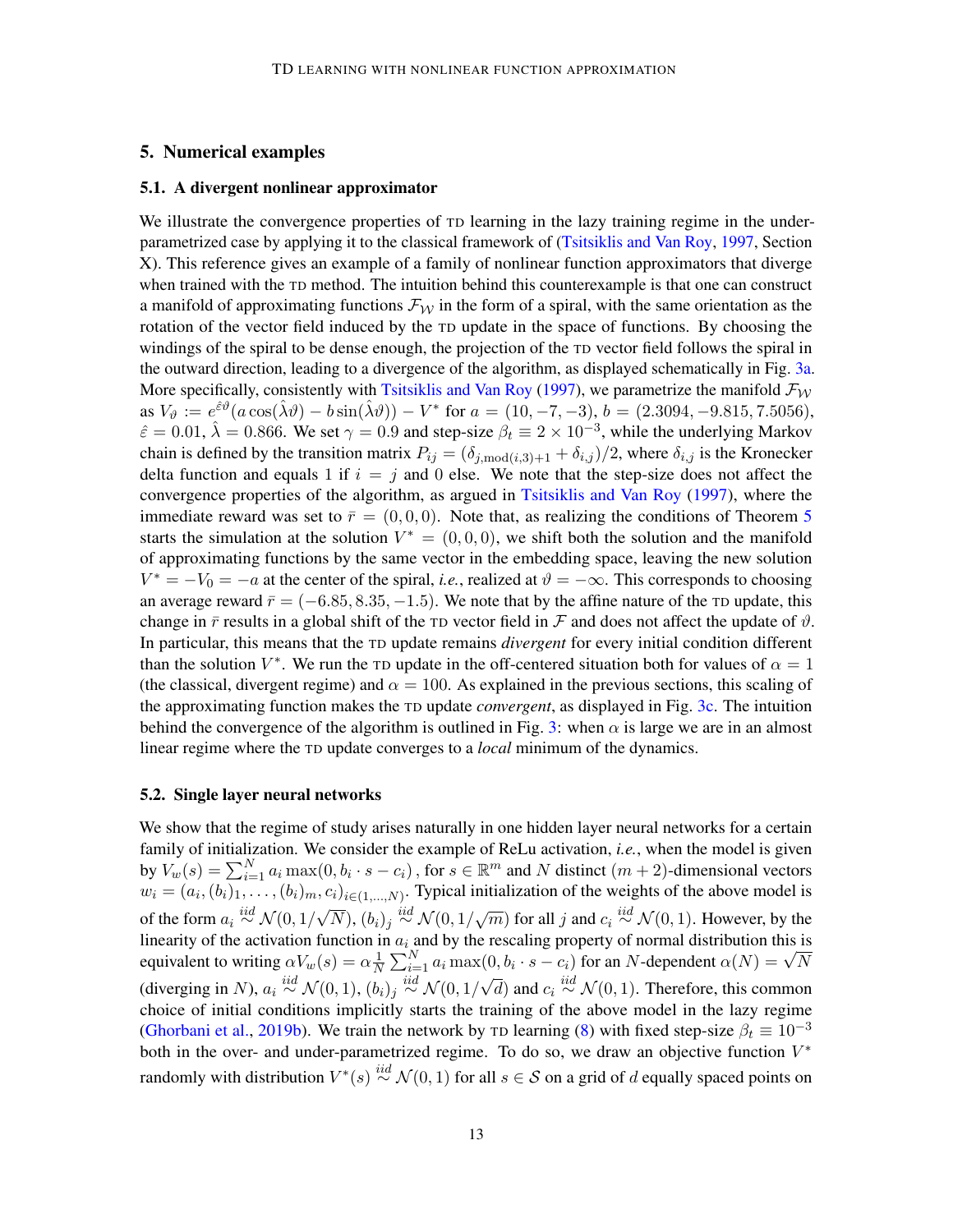<span id="page-13-3"></span><span id="page-13-1"></span>

<span id="page-13-2"></span>Figure 3: Schematic representation of the manifold  $\mathcal{F}_{\mathcal{W}}$  for the example in Section [5.1](#page-12-2) before (a) and after (b) scaling of  $\alpha$ . The underlying vector field represents the TD error  $\delta(V)$  from [\(3\)](#page-3-1), whose projection on  $\mathcal{T}_V \mathcal{F}_W$  gives the dynamics of the TD update in  $\mathcal{F}_W$ . In (a) this projection points "outwards" along the spiral, while (b) it has a fixed point close to 0. The scaling yields an effective "linearization" of the manifold around 0. The red point marks the global fixed point of the vector field. In (c), we plot the  $\mu$ -norm of the projected TD error  $\Pi(T^{\lambda}V - V)$ . This quantity measures the increments of the model parameters during training and vanishes at a local minimum of the TD dynamics. We see that the algorithm diverges for  $\alpha = 1$  (blue curve), but converges to a local minimum for  $\alpha = 100$  (red curve).

the interval  $[-1, 1]$ . We then compute the corresponding average reward by solving  $\bar{r} = (1 - \gamma P)V^*$ , and train the model [\(8\)](#page-5-0) for  $\lambda = 0$ ,  $\gamma = 0.9$  (when not specified otherwise) with transition matrix  $P_{ij} = (\delta_{j, \text{mod}(i,d)+1} + \delta_{i,j})/2$ . To respect the conditions of Theorem [5,](#page-8-0) we initialize half of the model parameters as explained above, while the other half is obtained from the first by replicating the values of  $b_i, c_i$  and inverting the one of  $a_i \rightarrow -a_i$ . This "doubling trick" introduced in [Chizat](#page-16-7) [et al.](#page-16-7) [\(2019\)](#page-16-7) produces a neural network with  $V_{w(0)} \equiv 0$  and randomly initialized weights with the desired distribution. We consider situations where  $N = 10$ ,  $d = 50$  (under-parametrized, taking  $\alpha = 100$ ) and  $N = 100$ ,  $d = 30$  (over-parametrized, with  $\alpha = 500$ ), and plot the convergence to local, respectively global minima in Fig. [4a.](#page-14-0)

To illustrate the convergence properties of neural networks in the mean-field regime as presented in Theorem [11](#page-11-0) we repeat the above experiment taking  $\alpha = 1$ . In this setting, we consider a model with parameters  $N = 350, d = 700$ , resulting in the under-parametrized regime. In this case, to ensure that the value function to be learned can be approximated by the finite-width network we consider a target value function  $V^*(s)$  given by a neural network of the form [\(7\)](#page-4-3) with  $N^* = 4$ , initialized as  $a_i^* \stackrel{iid}{\sim} \mathcal{N}(0, 1)$ ,  $(b_i^*)_j \stackrel{iid}{\sim} \mathcal{N}(0, 1/\sqrt{1})$  $\overline{d}$ ) and  $c_i^* \stackrel{iid}{\sim} \mathcal{N}(0, 1)$ . The results of these simulations are displayed in Fig. [4b.](#page-14-1) We notice that, while the MSE converges to zero, the rate of decay of this quantity does not display the regularity observed in the over-parametrized, lazy regime, numerically corroborating the hypothesis that the convergence of mean-field models is not *uniformly* linear.

#### <span id="page-13-0"></span>6. Conclusions and future work

In this work we have discussed the convergence and optimality properties of the TD learning algorithm with wide neural networks as function approximators, comparing the effect of different initialization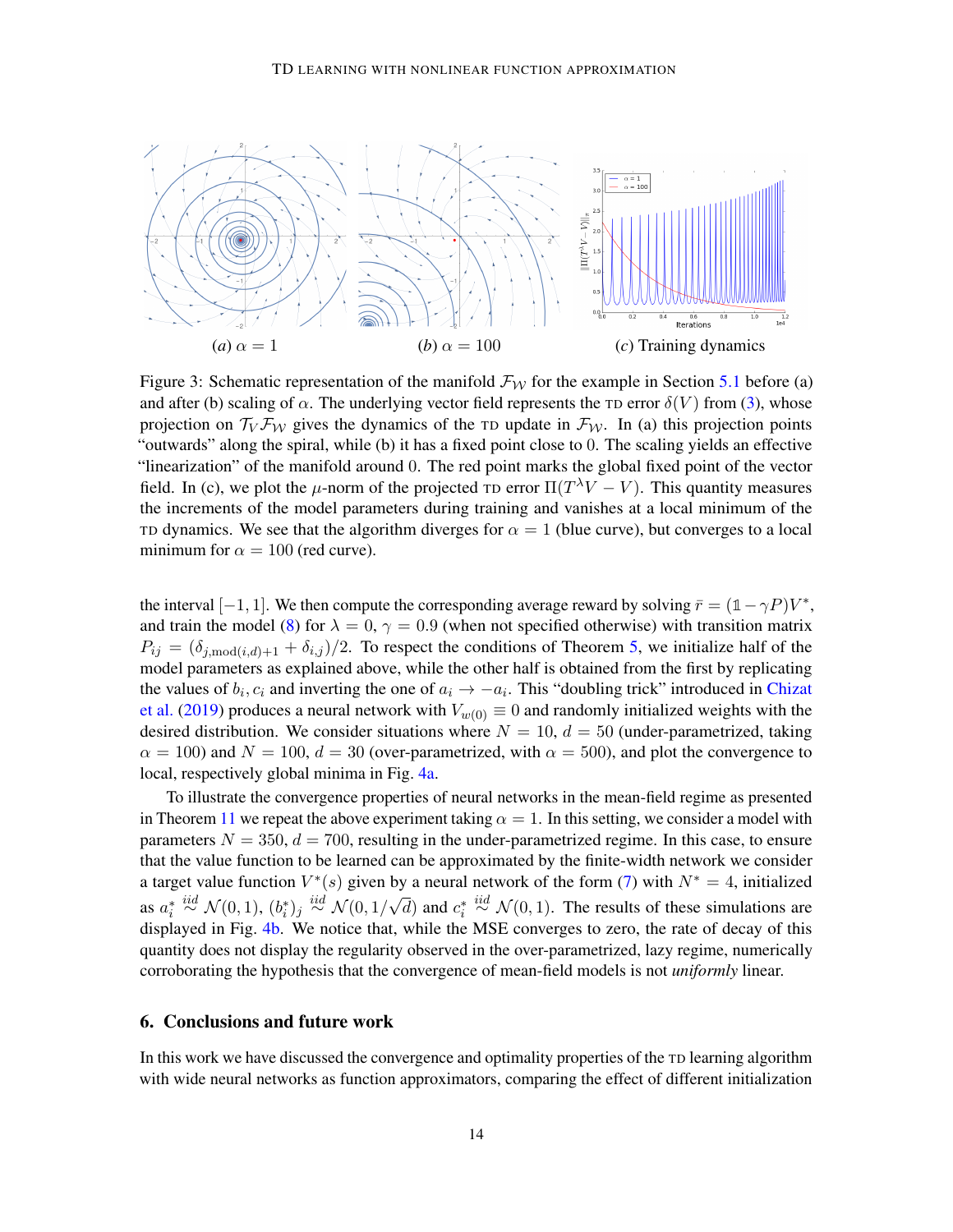<span id="page-14-0"></span>

<span id="page-14-1"></span>Figure 4: Training results or the examples described Section [5.2](#page-12-1) in the lazy (a) and meanfield (b) regimes. In (a, top) we plot the MSE of single layer neural network during training in the over-parametrized regime ( $N = 100, d = 30, \alpha = 500$ ) for different choices of  $\gamma$ (0.8, 0.83, 0.85, 0.87, 0.9), showing exponential convergence (at different rates) to the global mini-mum claimed in Theorem [1.](#page-6-2) In (a, bottom) we plot the norm of the projected TD error for a neural network in the under-parametrized regime ( $N = 10, d = 50, \alpha = 100, \gamma = 0.9$ ) for different initial conditions, showing convergence to a local fixed point. In (b) we again plot the MSE in the mean-field regime ( $N = 350, d = 700, \alpha = 1, \gamma = 0.9$ ) for different initial conditions. This plot displays qualitatively different convergence behaviors, with no apparent upper bound on the convergence rate, indicative of the nonlinear character of the model. Code available here: [Agazzi and Lu](#page-15-8) [\(2021\)](#page-15-8).

procedures on the dynamics of the algorithm and on the limiting approximator, both in the underand over-parametrized setting.

In the lazy regime, the algorithm behaves essentially like a linear approximator spanning the tangential space of the approximating manifold (in function space) at initialization. As such, the training converges exponentially fast with probability one to the global minimum or a local fixed point depending on the codimension of the approximating manifold in the search space. This phenomenon can be understood as an effect of the linearized regime in which the neural networks are trained which reduces them, in the limit, to a kernel method [\(Jacot et al.,](#page-16-4) [2018\)](#page-16-4). This somewhat limited expressivity is reflected in the *local* optimality of the fixed points of the TD dynamics in the lazy regime.

We contrast this behavior by proving *global* optimality guarantees for the fixed points of the same models when trained in the mean-field scaling limit, the highly nonlinear dynamics of which make convergence (and convergence rate bounds) hard to establish. In this sense, we argue that convergence of lazy models comes at the expense of their expressivity. Nonetheless, the results proven in this work emphasize the interest of the lazy regime in the framework of deep reinforcement learning, where models often suffer from divergent behavior especially during early stages of training. Optimal results are expected given prior knowledge that the value function belongs to a known RKHS: using a nonlinearity whose NTK includes such RKHS would result in both convergence and optimality guarantees of the learned value function.

Future directions of research include the development of more refined, nonasymptotic versions of the above theorems and the extension of these results to more complex, nonlinear reinforcement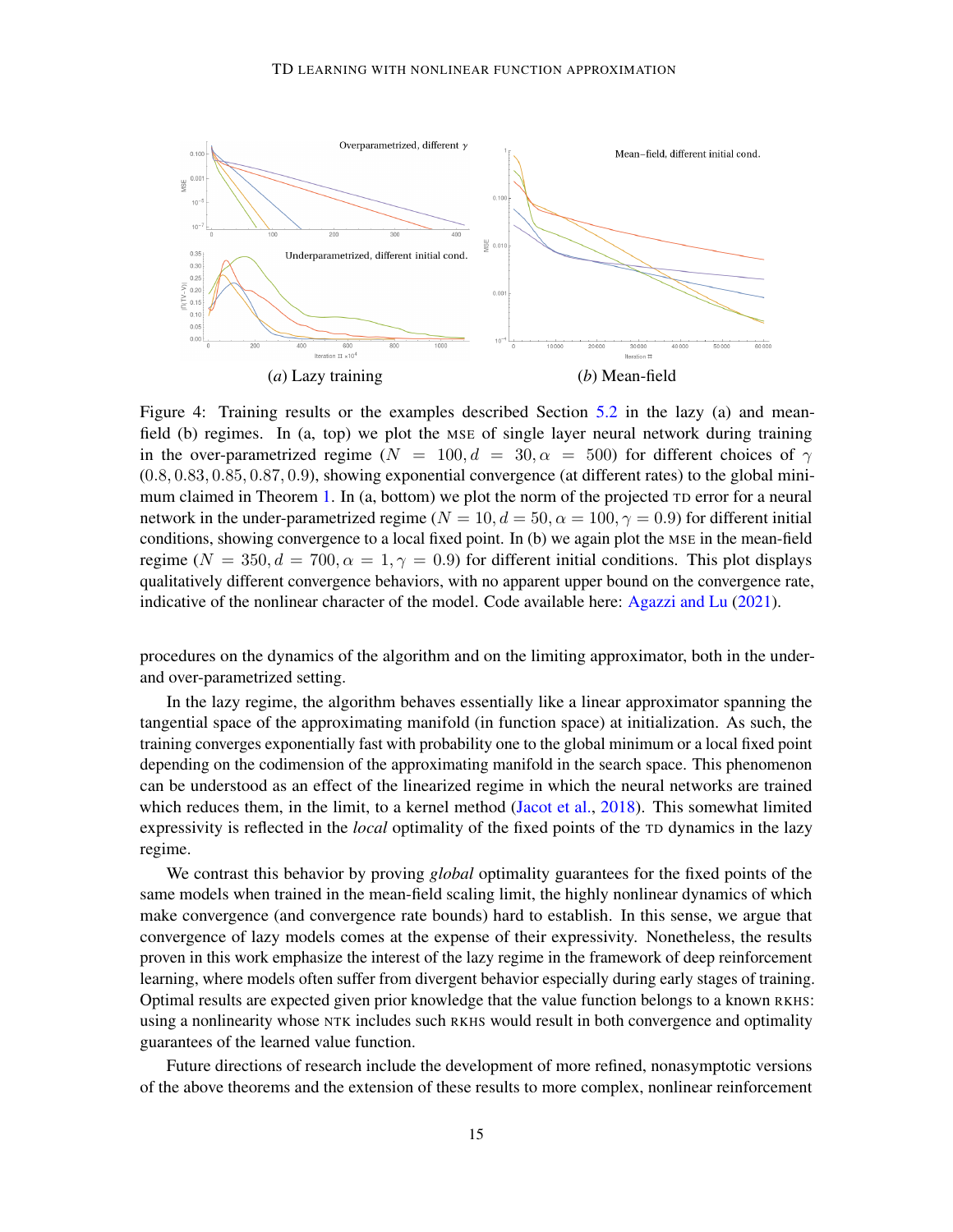learning algorithms in the Markov Decision Processes setting. We note that such extension is immediate in settings such as SARSA, where the state-action space can be regarded as an extension of the state space in the TD case. On the contrary, the generalization of the results obtained above to off-policy algorithms such as Q-learning pose a more significant challenge. This is captured for instance in [Melo et al.](#page-17-11) [\(2008\)](#page-17-11), where convergence guarantees for linear approximators can only be obtained upon making relatively strong a-priori assumptions on the spectral properties of the feature matrix during training. Consequently this direction of research remains open. Furthermore, a more thorough exploration of the relationship between the limiting results in [Chizat and Bach](#page-16-3) [\(2018\)](#page-16-3) and the ones presented here and in [Chizat et al.](#page-16-7) [\(2019\)](#page-16-7) would be important for the understanding of the limiting dynamics of neural networks in this domain, in particular in terms of convergence of the nonlinear, mean-field limit in the context of reinforcement learning.

# Acknowledgments

We thank a bunch of people.

# **References**

- <span id="page-15-6"></span>Ralph Abraham, Jerrold E Marsden, and Tudor Ratiu. *Manifolds, tensor analysis, and applications*, volume 75. Springer Science & Business Media, 2012.
- <span id="page-15-4"></span>Joshua Achiam, Ethan Knight, and Pieter Abbeel. Towards Characterizing Divergence in Deep Q-Learning, 2019. preprint, arXiv:1903.08894.
- <span id="page-15-5"></span>Andrea Agazzi and Jianfeng Lu. Global optimality of softmax policy gradient with single hidden layer neural networks in the mean-field regime. *arXiv e-prints*, art. arXiv:2010.11858, October 2020.
- <span id="page-15-8"></span>Andrea Agazzi and Jianfeng Lu. TD learning with wide, single layer neural networks. [https:](https://github.com/agazzian/deepTD) [//github.com/agazzian/deepTD](https://github.com/agazzian/deepTD), 2021.
- <span id="page-15-2"></span>Zeyuan Allen-Zhu, Yuanzhi Li, and Zhao Song. A convergence theory for deep learning via over-parameterization. *arXiv preprint arXiv:1811.03962*, 2018.
- <span id="page-15-3"></span>Zeyuan Allen-Zhu, Yuanzhi Li, and Yingyu Liang. Learning and generalization in overparameterized neural networks, going beyond two layers. In *Advances in neural information processing systems*, pages 6155–6166, 2019.
- <span id="page-15-7"></span>Francis Bach. Breaking the curse of dimensionality with convex neural networks. *Journal of Machine Learning Research*, 18(19):1–53, 2017.
- <span id="page-15-0"></span>A. R. Barron. Universal approximation bounds for superpositions of a sigmoidal function. *IEEE Transactions on Information Theory*, 39(3):930–945, 1993.
- <span id="page-15-1"></span>Shalabh Bhatnagar, Doina Precup, David Silver, Richard S Sutton, Hamid R. Maei, and Csaba Szepesvári. Convergent temporal-difference learning with arbitrary smooth function approximation. In *Advances in Neural Information Processing Systems 22*, pages 1204–1212. 2009.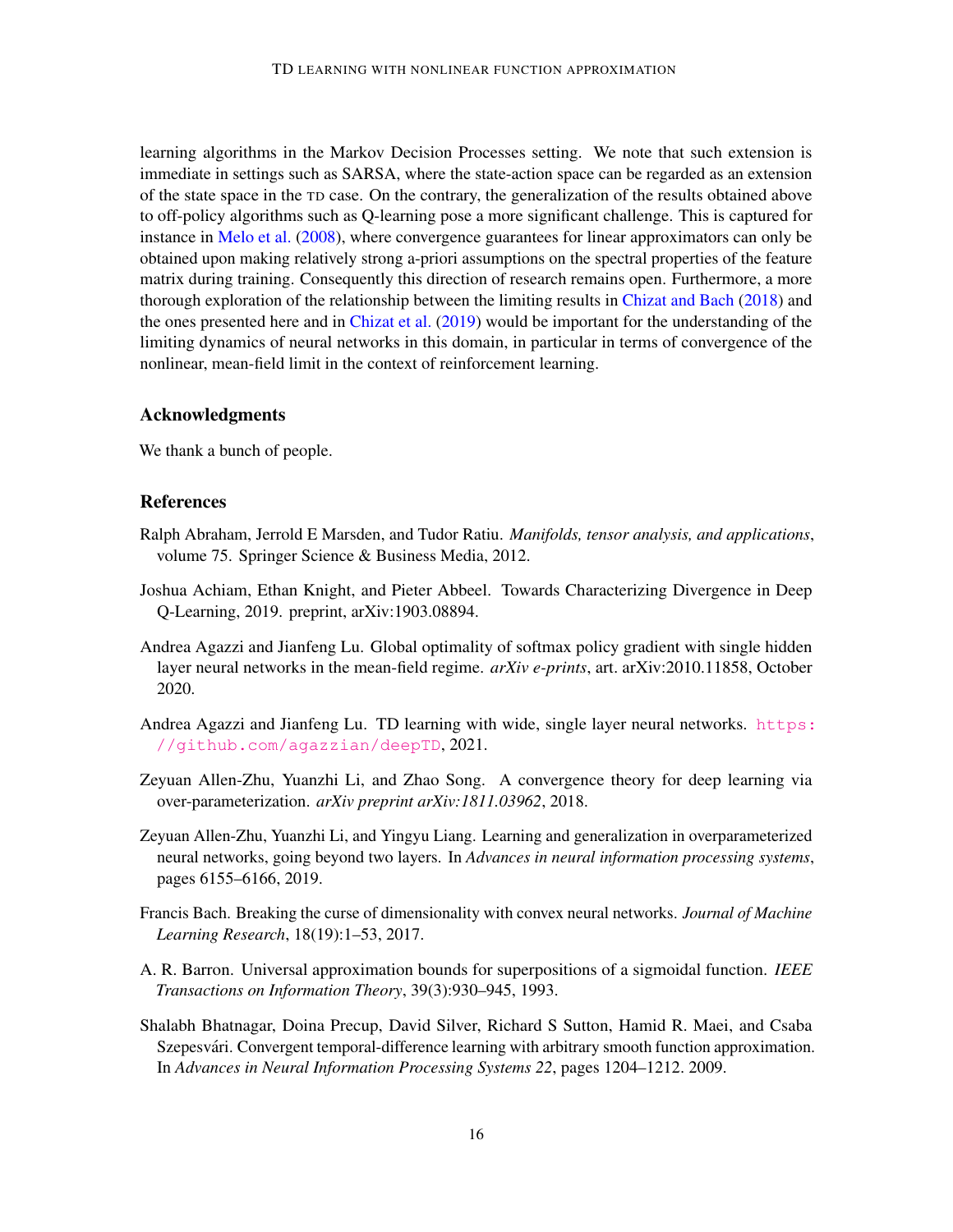- <span id="page-16-11"></span>V. Borkar and S. Meyn. The O.D.E. method for convergence of stochastic approximation and reinforcement learning. *SIAM Journal on Control and Optimization*, 38(2):447–469, 2000. doi: 10.1137/S0363012997331639.
- <span id="page-16-12"></span>Vivek S Borkar. *Stochastic approximation: a dynamical systems viewpoint*, volume 48. Springer, 2009.
- <span id="page-16-13"></span>Youness Boutaib. On Lipschitz maps and their flows, 2015. preprint, arXiv:1510.07614.
- <span id="page-16-9"></span>David Brandfonbrener and Joan Bruna. Geometric insights into the convergence of nonlinear TD learning. In *8th International Conference on Learning Representations, ICLR 2020, Addis Ababa, Ethiopia, April 26-30, 2020*. OpenReview.net, 2020.
- <span id="page-16-10"></span>Qi Cai, Zhuoran Yang, Jason D. Lee, and Zhaoran Wang. Neural temporal-difference learning converges to global optima, 2019. preprint, arXiv:1905.10027.
- <span id="page-16-3"></span>Lénaïc Chizat and Francis Bach. On the global convergence of gradient descent for overparameterized models using optimal transport. In *Proceedings of the 32Nd International Conference on Neural Information Processing Systems*, NIPS'18, pages 3040–3050, 2018.
- <span id="page-16-7"></span>Lenaic Chizat, Edouard Oyallon, and Francis Bach. On lazy training in differentiable programming. In *Advances in Neural Information Processing Systems*, pages 2933–2943, 2019.
- <span id="page-16-1"></span>G. Cybenko. Approximation by superpositions of a sigmoidal function. *Mathematics of Control, Signals and Systems*, 2(4):303–314, Dec 1989.
- <span id="page-16-5"></span>S. S. Du, X. Zhai, B. Poczos, and A. Singh. Gradient descent provably optimizes over-parameterized neural networks, 2018. preprint, arXiv:1810.02054.
- <span id="page-16-6"></span>Simon Du, Jason Lee, Haochuan Li, Liwei Wang, and Xiyu Zhai. Gradient descent finds global minima of deep neural networks. In *International Conference on Machine Learning*, pages 1675–1685, 2019.
- <span id="page-16-8"></span>Behrooz Ghorbani, Song Mei, Theodor Misiakiewicz, and Andrea Montanari. Linearized two-layers neural networks in high dimension, 2019a. arXiv preprint arXiv:1904.12191.
- <span id="page-16-14"></span>Behrooz Ghorbani, Song Mei, Theodor Misiakiewicz, and Andrea Montanari. Limitations of lazy training of two-layers neural network. In *Advances in Neural Information Processing Systems*, pages 9108–9118, 2019b.
- <span id="page-16-0"></span>T. Haarnoja, S. Ha, A. Zhou, J. Tan, G. Tucker, and S. Levine. Learning to walk via deep reinforcement learning, 2018. preprint, arXiv:1812.11103.
- <span id="page-16-2"></span>Kurt Hornik. Approximation capabilities of multilayer feedforward networks. *Neural Networks*, 4 (2):251 – 257, 1991. ISSN 0893-6080.
- <span id="page-16-4"></span>Arthur Jacot, Franck Gabriel, and Clément Hongler. Neural tangent kernel: Convergence and generalization in neural networks. In *Advances in neural information processing systems*, pages 8571–8580, 2018.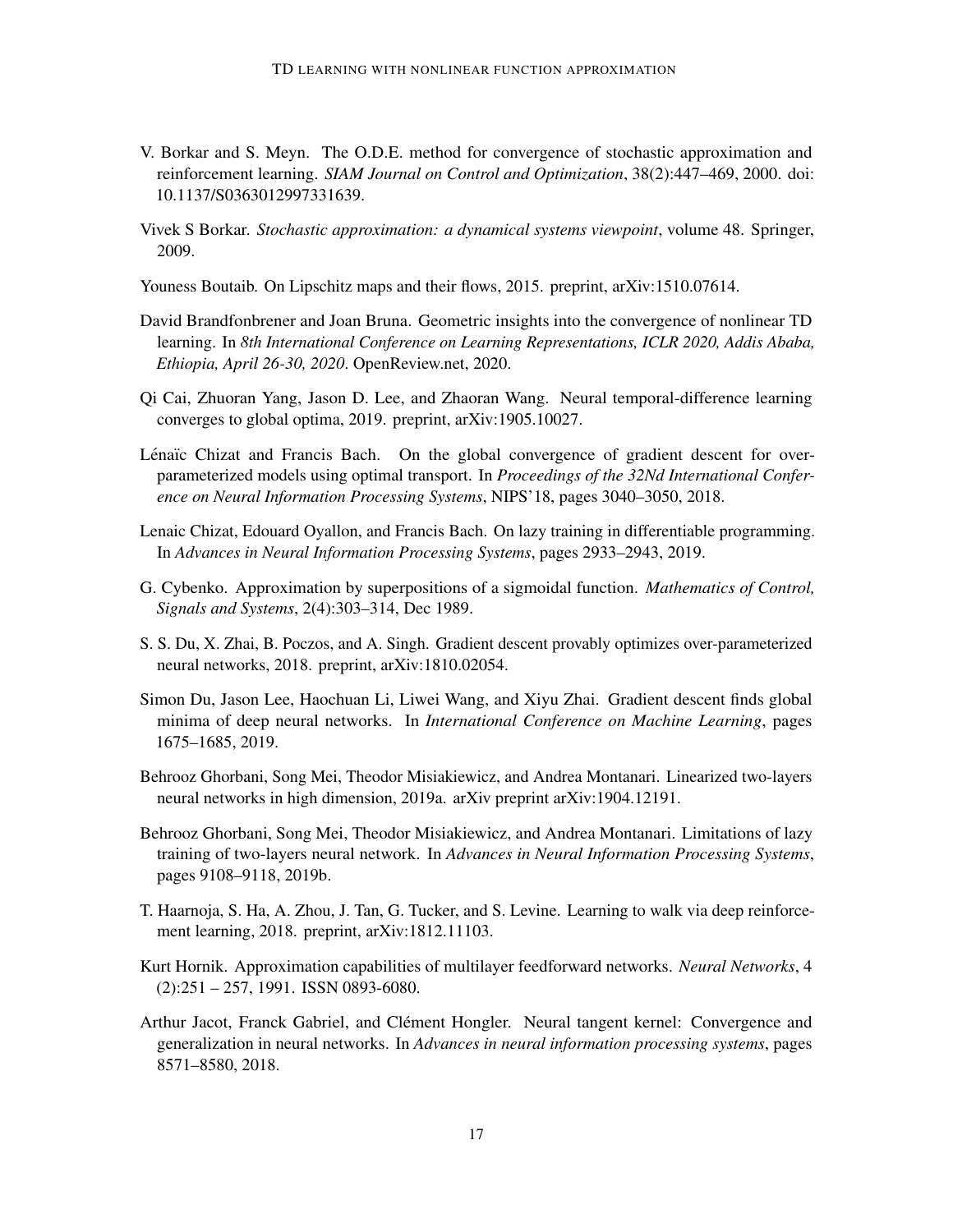- <span id="page-17-5"></span>Jaehoon Lee, Lechao Xiao, Samuel Schoenholz, Yasaman Bahri, Roman Novak, Jascha Sohl-Dickstein, and Jeffrey Pennington. Wide neural networks of any depth evolve as linear models under gradient descent. In *Advances in neural information processing systems*, pages 8570–8581, 2019.
- <span id="page-17-8"></span>J.M. Lee. *Introduction to Smooth Manifolds*. Graduate Texts in Mathematics. Springer, 2003. ISBN 9780387954486.
- <span id="page-17-9"></span>Yiping Lu, Chao Ma, Yulong Lu, Jianfeng Lu, and Lexing Ying. A mean field analysis of deep resnet and beyond: Towards provably optimization via overparameterization from depth. In *International Conference on Machine Learning*, pages 6426–6436. PMLR, 2020.
- <span id="page-17-2"></span>Hamid Reza Maei and Richard S. Sutton. GQ(lambda): A general gradient algorithm for temporaldifference prediction learning with eligibility traces. In *3rd Conference on Artificial General Intelligence (AGI-2010)*. Atlantis Press, 2010. ISBN 978-90-78677-36-9.
- <span id="page-17-3"></span>Song Mei, Andrea Montanari, and Phan-Minh Nguyen. A mean field view of the landscape of twolayer neural networks. *Proceedings of the National Academy of Sciences*, 115(33):E7665–E7671, 2018. doi: 10.1073/pnas.1806579115.
- <span id="page-17-11"></span>Francisco S Melo, Sean P Meyn, and M Isabel Ribeiro. An analysis of reinforcement learning with function approximation. In *Proceedings of the 25th international conference on Machine learning*, pages 664–671, 2008.
- <span id="page-17-1"></span>Volodymyr Mnih, Koray Kavukcuoglu, David Silver, Andrei A. Rusu, Joel Veness, Marc G. Bellemare, Alex Graves, Martin Riedmiller, Andreas K. Fidjeland, Georg Ostrovski, Stig Petersen, Charles Beattie, Amir Sadik, Ioannis Antonoglou, Helen King, Dharshan Kumaran, Daan Wierstra, Shane Legg, and Demis Hassabis. Human-level control through deep reinforcement learning. *Nature*, (7540):529–533, 02 .
- <span id="page-17-0"></span>Volodymyr Mnih, Koray Kavukcuoglu, David Silver, Alex Graves, Ioannis Antonoglou, Daan Wierstra, and Martin Riedmiller. Playing Atari with deep reinforcement learning. In *NIPS Deep Learning Workshop*. 2013.
- <span id="page-17-10"></span>Phan-Minh Nguyen and Huy Tuan Pham. A rigorous framework for the mean field limit of multilayer neural networks. *arXiv preprint arXiv:2001.11443*, 2020.
- <span id="page-17-6"></span>Yann Ollivier. Approximate temporal difference learning is a gradient descent for reversible policies, 2018. preprint, arXiv:1805.00869.
- <span id="page-17-4"></span>Samet Oymak and Mahdi Soltanolkotabi. Towards moderate overparameterization: global convergence guarantees for training shallow neural networks. *IEEE Journal on Selected Areas in Information Theory*, 2020.
- <span id="page-17-7"></span>Shuang Qiu, Zhuoran Yang, Xiaohan Wei, Jieping Ye, and Zhaoran Wang. Single-Timescale Stochastic Nonconvex-Concave Optimization for Smooth Nonlinear TD Learning. *arXiv e-prints*, art. arXiv:2008.10103, August 2020.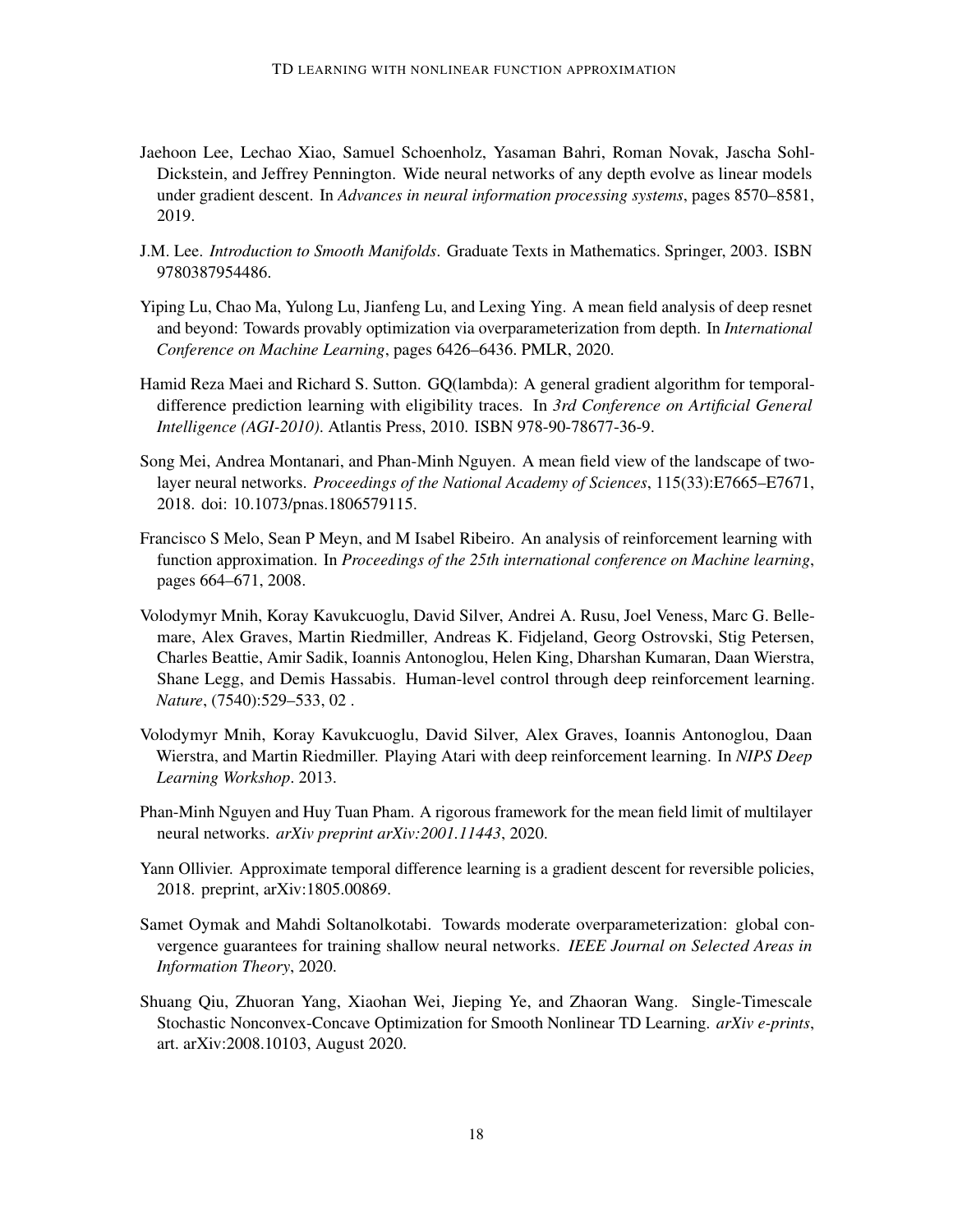- <span id="page-18-4"></span>Martin Riedmiller. Neural fitted Q iteration – first experiences with a data efficient neural reinforcement learning method. In João Gama, Rui Camacho, Pavel B. Brazdil, Alípio Mário Jorge, and Luís Torgo, editors, *Machine Learning: ECML 2005*, pages 317–328, Berlin, Heidelberg, 2005. Springer Berlin Heidelberg.
- <span id="page-18-10"></span>H. Robbins and S. Monro. A stochastic approximation method. *Ann. Math. Statist.*, 22:400–407, 1951.
- <span id="page-18-6"></span>Grant Rotskoff and Eric Vanden-Eijnden. Parameters as interacting particles: long time convergence and asymptotic error scaling of neural networks. In S. Bengio, H. Wallach, H. Larochelle, K. Grauman, N. Cesa-Bianchi, and R. Garnett, editors, *Advances in Neural Information Processing Systems 31*, pages 7146–7155. Curran Associates, Inc., 2018.
- <span id="page-18-7"></span>Grant Rotskoff, Samy Jelassi, Joan Bruna, and Eric Vanden-Eijnden. Neuron birth-death dynamics accelerates gradient descent and converges asymptotically. In *International Conference on Machine Learning*, pages 5508–5517, 2019.
- <span id="page-18-0"></span>David Silver, Aja Huang, Christopher J. Maddison, Arthur Guez, Laurent Sifre, George van den Driessche, Julian Schrittwieser, Ioannis Antonoglou, Veda Panneershelvam, Marc Lanctot, Sander Dieleman, Dominik Grewe, John Nham, Nal Kalchbrenner, Ilya Sutskever, Timothy Lillicrap, Madeleine Leach, Koray Kavukcuoglu, Thore Graepel, and Demis Hassabis. Mastering the game of Go with deep neural networks and tree search. 2016.
- <span id="page-18-1"></span>David Silver, Julian Schrittwieser, Karen Simonyan, Ioannis Antonoglou, Aja Huang, Arthur Guez, Thomas Hubert, Lucas Baker, Matthew Lai, Adrian Bolton, Yutian Chen, Timothy Lillicrap, Fan Hui, Laurent Sifre, George van den Driessche, Thore Graepel, and Demis Hassabis. Mastering the game of Go without human knowledge. *Nature*, 550:354, October 2017.
- <span id="page-18-2"></span>David Silver, Thomas Hubert, Julian Schrittwieser, Ioannis Antonoglou, Matthew Lai, Arthur Guez, Marc Lanctot, Laurent Sifre, Dharshan Kumaran, Thore Graepel, Timothy Lillicrap, Karen Simonyan, and Demis Hassabis. A general reinforcement learning algorithm that masters chess, shogi, and Go through self-play. *Science*, 362(6419):1140–1144, 2018.
- <span id="page-18-11"></span>John W Simpson-Porco and Francesco Bullo. Contraction theory on Riemannian manifolds. *Systems & Control Letters*, 65:74–80, 2014.
- <span id="page-18-8"></span>Justin Sirignano and Konstantinos Spiliopoulos. Asymptotics of reinforcement learning with neural networks. *arXiv preprint arXiv:1911.07304*, 2019.
- <span id="page-18-9"></span>R. S. Sutton and A. G. Barto. *Reinforcement Learning: An Introduction*. MIT Press, Cambridge, MA, second edition, 2018.
- <span id="page-18-5"></span>Richard S. Sutton. Learning to predict by the methods of temporal differences. *Machine Learning*, 3 (1):9–44, Aug 1988.
- <span id="page-18-3"></span>Richard S Sutton, Hamid R Maei, and Csaba Szepesvári. A convergent  $o(n)$  temporal-difference algorithm for off-policy learning with linear function approximation. In *Advances in neural information processing systems*, pages 1609–1616, 2009a.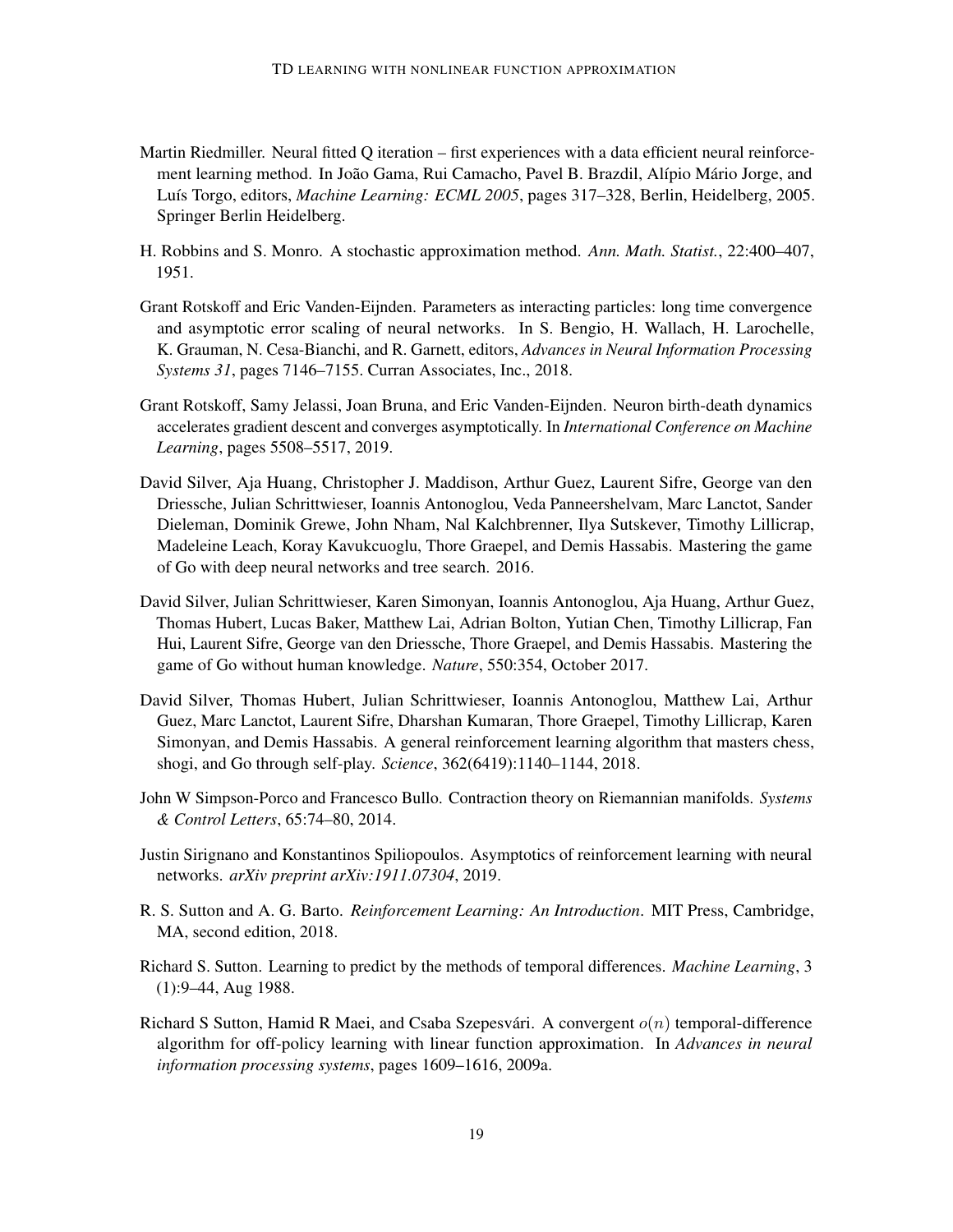- <span id="page-19-1"></span>Richard S Sutton, Hamid Reza Maei, Doina Precup, Shalabh Bhatnagar, David Silver, Csaba Szepesvári, and Eric Wiewiora. Fast gradient-descent methods for temporal-difference learning with linear function approximation. In *Proceedings of the 26th Annual International Conference on Machine Learning*, pages 993–1000. ACM, 2009b.
- <span id="page-19-2"></span>Csaba Szepesvári. Algorithms for reinforcement learning. Synthesis Lectures on Artificial Intelligence *and Machine Learning*, 4(1):1–103, 2010.
- <span id="page-19-12"></span>Alain-Sol Sznitman. Topics in propagation of chaos. In *Ecole d'été de probabilités de Saint-Flour XIX—1989*, pages 165–251. Springer, 1991.
- <span id="page-19-0"></span>John N Tsitsiklis and Benjamin Van Roy. Analysis of temporal-diffference learning with function approximation. In *Advances in neural information processing systems*, pages 1075–1081, 1997.
- <span id="page-19-10"></span>Lingxiao Wang, Qi Cai, Zhuoran Yang, and Zhaoran Wang. Neural policy gradient methods: Global optimality and rates of convergence. *arXiv preprint arXiv:1909.01150*, 2019.
- <span id="page-19-3"></span>C. J. C. H. Watkins. *Learning from Delayed Rewards*. PhD thesis, King's College, Oxford, 1989.
- <span id="page-19-4"></span>C. Wei, J. D. Lee, Q. Liu, and T. Ma. On the margin theory of feedforward neural networks, 2018. preprint, arXiv:1810.05369.
- <span id="page-19-5"></span>Stephan Wojtowytsch. On the convergence of gradient descent training for two-layer relu-networks in the mean field regime. *arXiv preprint arXiv:2005.13530*, 2020.
- <span id="page-19-11"></span>Gilad Yehudai and Ohad Shamir. On the power and limitations of random features for understanding neural networks. In *Advances in Neural Information Processing Systems*, pages 6594–6604, 2019.
- <span id="page-19-8"></span>Kaiqing Zhang, Zhuoran Yang, and Tamer Başar. Multi-agent reinforcement learning: A selective overview of theories and algorithms. *arXiv preprint arXiv:1911.10635*, 2019.
- <span id="page-19-7"></span>Yufeng Zhang, Qi Cai, Zhuoran Yang, Yongxin Chen, and Zhaoran Wang. Can temporal-difference and q-learning learn representation? a mean-field theory. *arXiv preprint arXiv:2006.04761*, 2020a.
- <span id="page-19-9"></span>Yufeng Zhang, Qi Cai, Zhuoran Yang, and Zhaoran Wang. Generative adversarial imitation learning with neural network parameterization: Global optimality and convergence rate. In Hal Daumé III and Aarti Singh, editors, *Proceedings of the 37th International Conference on Machine Learning*, volume 119 of *Proceedings of Machine Learning Research*, pages 11044–11054, Virtual, 13–18 Jul 2020b. PMLR.
- <span id="page-19-6"></span>D. Zou, Y. Cao, D. Zhou, and Q. Gu. Stochastic gradient descent optimizes over-parametererized deep ReLU networks, 2018. preprint, arXiv:1811.08888.

# Appendix A. Supplementary proofs in the lazy training regime

To simplify the notation in the forthcoming analysis, we slightly abuse the notation used when the state space is finite-dimensional extending it, when necessary, to the infinite-dimensional setting. This naturally generalizes matrix multiplication to the action of linear operators. In particular the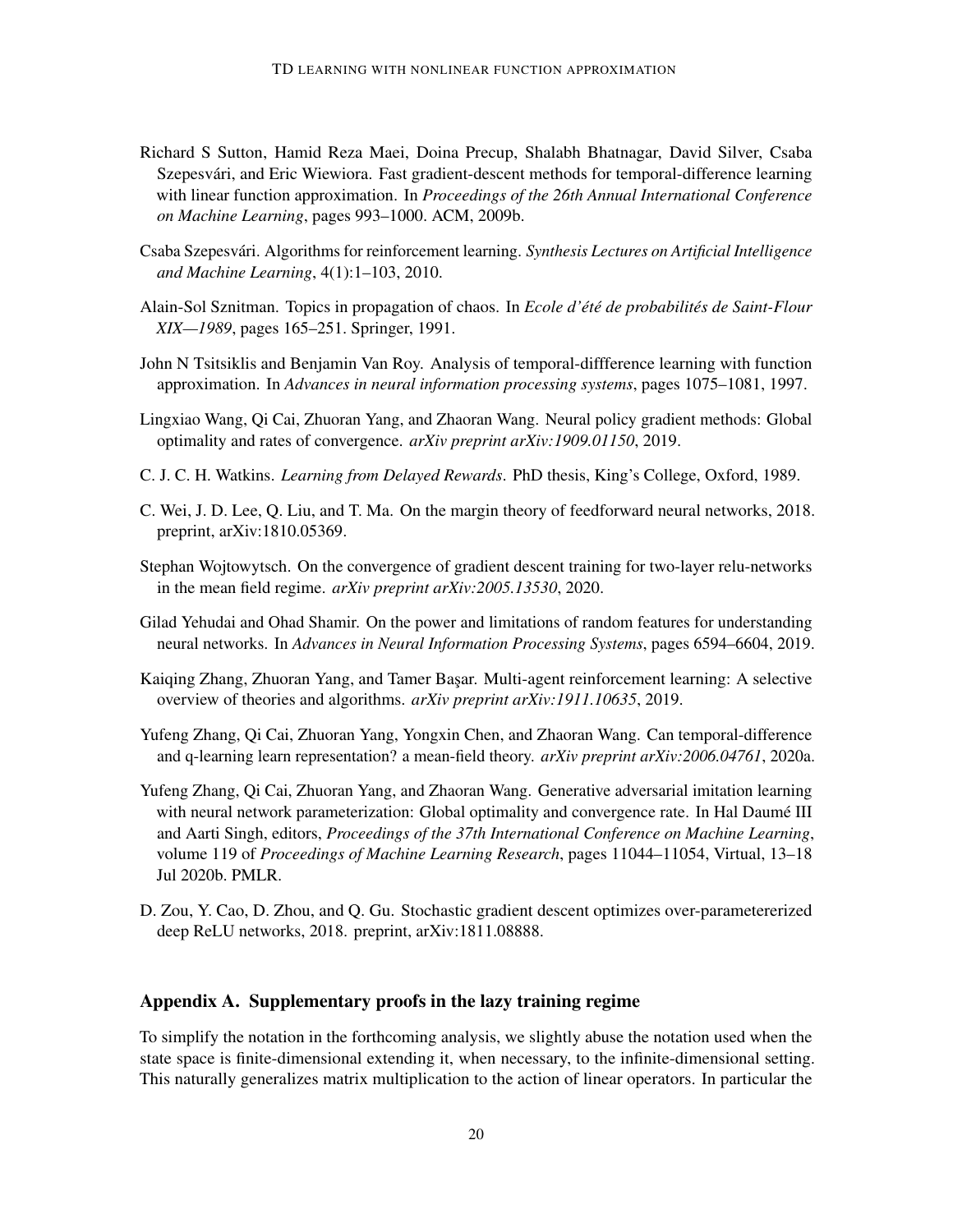action of Γ, which we recall in the finite-dimensional setting is a diagonal matrix with entries  $\mu(s)$ , is to be intended as

$$
(a^{\top} \Gamma b)_{ij} = \int_{\mathcal{S}} a_i(s) b_j(s) \,\mu(ds).
$$

Furthermore, we introduce the following decomposition of the TD operator:

$$
T^{\lambda}V = \bar{r}^{\lambda} + \gamma P^{\lambda}V,
$$

where

$$
\bar{r}^{\lambda}(s) := (1-\lambda) \sum_{m=0}^{\infty} \lambda^m \mathbb{E}_s \left[ \sum_{k=0}^m \gamma^k r(s_k, s_{k+1}) \right], \quad P^{\lambda} V(s) := (1-\lambda) \sum_{m=0}^{\infty} (\lambda \gamma)^m \mathbb{E}_s \left[ V(s_{m+1}) \right],
$$

or, in vector notation

$$
\bar{r}^{\lambda} := (1 - \lambda) \sum_{m=0}^{\infty} \lambda^m \sum_{k=0}^m \gamma^k P^k r, \quad P^{\lambda} V(s) := (1 - \lambda) \sum_{m=0}^{\infty} (\lambda \gamma)^m P^{m+1} V.
$$

In the proofs below, we will use the above, simplified notation to obtain contraction estimates on the dynamical system [\(4\)](#page-4-1). These estimates will leverage the fact that  $P^{\lambda}$  is nonexpansive and  $\gamma < 1$ , and from this notation contraction rates in terms of  $\gamma$  will arise naturally. However, by Lemma [3,](#page-7-4) we know that the contraction rate of  $T^{\lambda}$  is  $\gamma_{\lambda}$ . Rewriting the proofs with  $\gamma \to \gamma_{\lambda}$  will show the stronger contraction.

#### A.1. Over-parametrized regime

**Lemma [2](#page-6-3)** Let  $\mathcal{G}_0$  be a compact subset of a linear space  $\mathcal{G}$ . For  $v(0) \in \mathcal{G}_0$ , let  $g_v$  be a continuous, *self-adjoint linear operator that is positive definite in a neighborhood of*  $v(0)$  *when restricted on*  $\mathcal{G}$ *. Then for all*  $\varepsilon > 0$  *there exists*  $\delta > 0$  *such that, for all*  $v \in \mathcal{B}_{\delta}(v(0)) \subseteq \mathcal{G}_{0}$ 

$$
g_{v(0)}=(1+\tilde{g}_v)g_v,
$$

*for a linear operator*  $\tilde{g}_v$  :  $\mathcal{F} \to \mathcal{F}$  *with*  $\|\tilde{g}_v\| < \varepsilon$ . *More specifically, let*  $\sigma_{min}$  *be the smallest*  $\alpha$  *singular value of*  $DV_{w(0)}$ *. Then if*  $\varrho \le (1 - \gamma) \sigma_{min}^2/(48L_{DV})$ , [\(11\)](#page-7-3) holds with  $\|\tilde{g}_{V(w)}\| < \frac{1 - \gamma}{4}$  $\frac{-\gamma}{4}$  for *all*  $w \in \mathcal{B}_{\rho}(w(0))$ .

**Proof of Lemma [2](#page-6-3)** Let  $B_w = DV_{w(0)}DV_{w(0)}^\top - DV_wDV_w^\top$ . We carry out the proof for the case  $\sigma_{\min}$  < 1 (else the result holds with  $\sigma_{\min} = 1$  in  $\rho$ ), in which case we have for all  $w \in \mathcal{B}_{\rho}(w(0))$  that

$$
||B_w|| \le 2L_{DV}||w(0) - w|| + (L_{DV}||w(0) - w||)^2 \le 3L_{DV}||w(0) - w||.
$$

Then we can write

$$
g_{w(0)} = (DV_{w(0)}DV_{w(0)}^{-})^{-1} = (DV_wDV_w^{T} + B_w)^{-1}
$$
  
=  $(g_w^{-1}(1 + g_wB_w))^{-1} = (1 + g_wB_w)^{-1}g_w$   
=  $\sum_{n=0}^{\infty} (-1)^n (g_wB_w)^n g_w = g_w + \sum_{n=1}^{\infty} (-1)^n (g_wB_w)^n g_w.$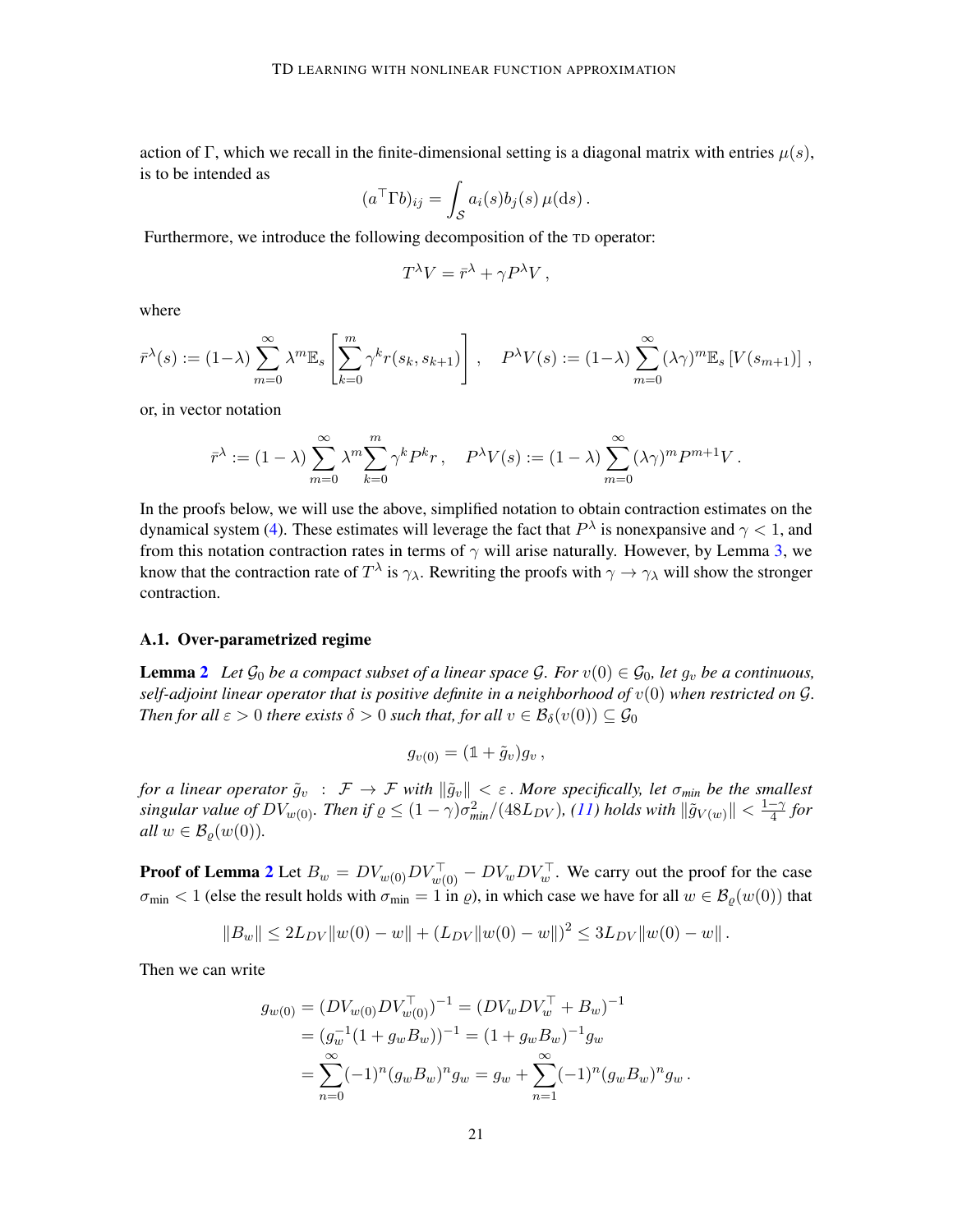Furthermore, by the assumptions on the regularity of  $V$  and on the initial condition  $w(0)$  we have that  $g_w \le 4/\sigma_{\min}^2 \mathbb{1}$ , provided that  $w \in \mathcal{B}_{\varrho}(w(0))$  for  $\varrho$  as in Lemma [2.](#page-6-3) Therefore, the perturbation  $\tilde{g}_w := \sum_{n=1}^{\infty} (-1)^n (g_w B_w)^n$  satisfies

$$
\|\tilde{g}_w\| = \|\sum_{n=1}^{\infty} (-1)^n (g_w B_w)^n\| \le \sum_{n=1}^{\infty} \|g_w B_w\|^n \le \sum_{n=1}^{\infty} \left(\frac{3L_{DV}}{\sigma_{\min}^2/4} \|w(0) - w\|\right)^n \le \frac{1-\gamma}{4}.
$$

The same proof applies in the general case with different, implicit constants.

**Lemma [3](#page-7-4)** *[\(Tsitsiklis and Van Roy,](#page-19-0) [1997,](#page-19-0) Lemmas [1,](#page-3-3) 3, 7) Under Assumption 1, for any*  $V, \tilde{V} \in \mathcal{F}$ *we have that*

$$
||T^{\lambda}V - T^{\lambda}\tilde{V}||_{\mu} \le \gamma_{\lambda}||V - \tilde{V}||_{\mu} \quad \text{for} \quad \gamma_{\lambda} := \gamma \frac{1 - \lambda}{1 - \gamma \lambda} \le \gamma < 1. \tag{15}
$$

<span id="page-21-1"></span><span id="page-21-0"></span> $\blacksquare$ 

*In particular there exists a unique fixed point of*  $T^{\lambda}$ ,  $V^* \in \mathcal{F}$  given by [\(1\)](#page-3-2).

**Proof of Lemma [3](#page-7-4)** We first prove that  $||PV||_{\mu} \le ||V||_{\mu}$ . This follows by Jensen inequality and by the invariance of  $\mu$ :

$$
||PV||_{\mu}^{2} = V^{\top}P^{\top}\Gamma PV = \int_{\mathcal{S}} \mu(ds) (\int_{\mathcal{S}} P(s, ds')V(s'))^{2}
$$
  
 
$$
\leq \int_{\mathcal{S}^{2}} \mu(ds)P(s, ds')V(s')^{2} = \int_{\mathcal{S}} \mu(ds)V(s)^{2} = ||V||_{\mu}^{2}. \tag{16}
$$

Then, writing

$$
T^{\lambda}V(s) = (1 - \lambda) \sum_{m=0}^{\infty} \lambda^m \mathbb{E}_s \left[ \sum_{k=0}^m \gamma^k r(s_k, s_{k+1}) + \gamma^{m+1} V(s_{m+1}) \right]
$$
  

$$
= (1 - \lambda) \sum_{m=0}^{\infty} \lambda^m \left( \sum_{k=0}^m \gamma^k \mathbb{E}_s \left[ \bar{r}(s_k) \right] + \gamma^{m+1} \mathbb{E}_s \left[ V(s_{m+1}) \right] \right)
$$
  

$$
= (1 - \lambda) \sum_{m=0}^{\infty} \lambda^m \left( \sum_{k=0}^m \gamma^k P^k \bar{r}(s) + (\gamma P)^{m+1} V(s) \right),
$$

where  $s_k$  is the process on S induced by P with initial condition  $s_0$ , we have contraction of the operator  $T^{\lambda}$  in  $L^2(\mathcal{S}, \mu)$  by

$$
||T^{\lambda}(V - \tilde{V})||_{\mu} = \left\| (1 - \lambda) \sum_{m=0}^{\infty} \lambda^m (\gamma P)^{m+1} \left( V(s) - \tilde{V}(s) \right) \right\|_{\mu}
$$
  

$$
\leq (1 - \lambda) \sum_{m=0}^{\infty} \lambda^m \gamma^{m+1} \left\| V(s) - \tilde{V}(s) \right\|_{\mu}
$$
  

$$
= \frac{\gamma(1 - \lambda)}{1 - \gamma \lambda} \left\| V(s) - \tilde{V}(s) \right\|_{\mu},
$$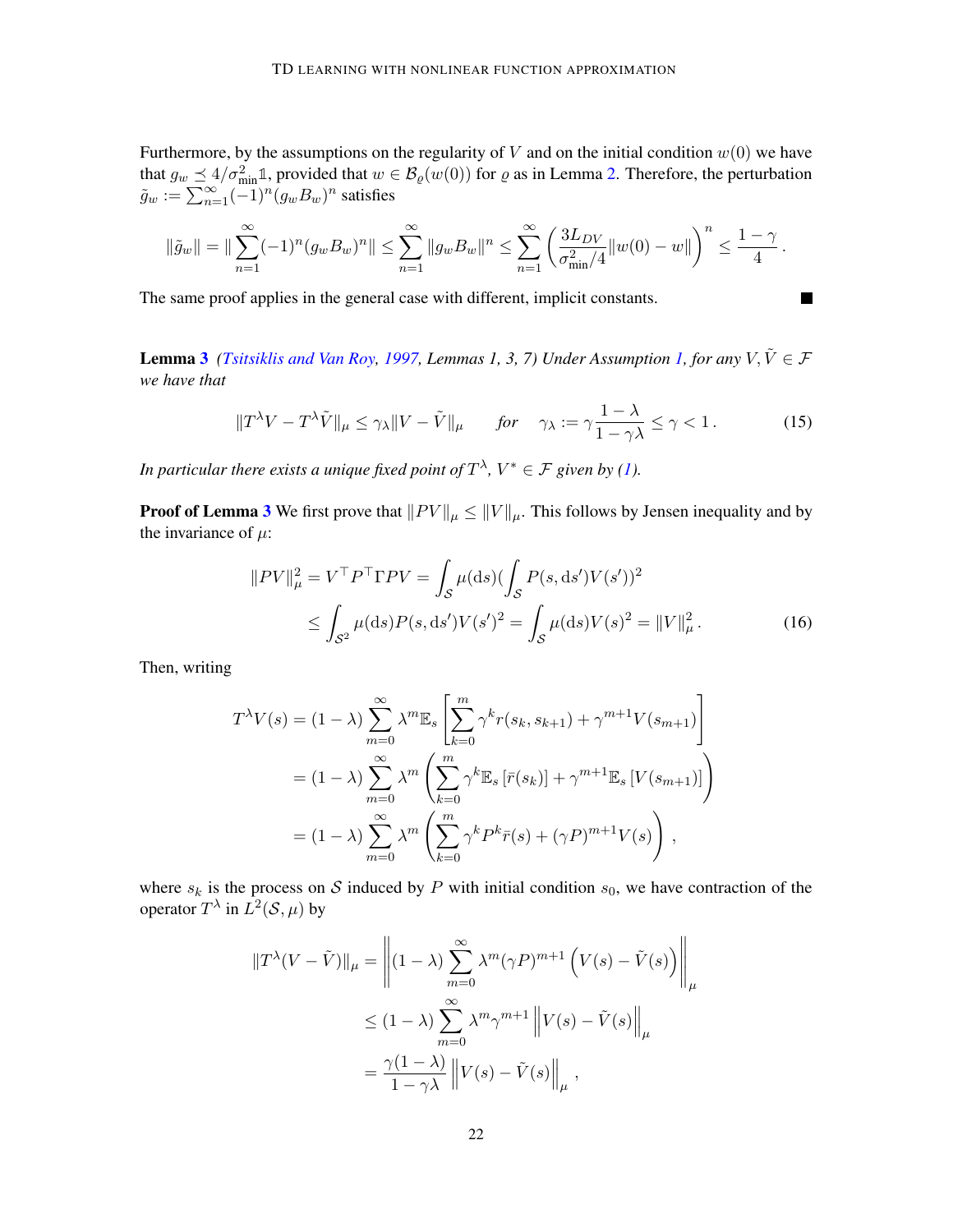where in the inequality above we have used [\(16\)](#page-21-0). This proves that  $T^{\lambda}$  is a contraction in F, and as such it must have a unique fixed point. That this fixed point corresponds to [\(1\)](#page-3-2) is immediately checked by direct computation. L.

**Theorem [1](#page-6-2)** Assume that  $\sigma_{min} > 0$ , where  $\sigma_{min}$  is the smallest singular value of  $DV_{w(0)}$ . Assume further that  $w(0)$  is such that  $\|V_{w(0)}\|_0 < M := (1-\gamma)^2\sigma_{min}^2/(192\kappa^2L_{DV}\|DV_{w(0)}\|)$ , then for  $\alpha > \alpha_0 := \| V^* \|_0 / M$  we have for all  $t \geq 0$  that

<span id="page-22-3"></span>
$$
||V^* - \alpha V_{w(t)}||_0^2 \le ||V^* - \alpha V_{w(0)}||_0^2 e^{-\frac{1-\gamma}{2\kappa^2}t}.
$$
\n(17)

 $Recall$  that  $V^*$  is the exact value function given by [\(1\)](#page-3-2). Moreover, if  $\|V_{w(0)}\|_0 \leq C\alpha^{-1}$  for a constant  $C > 0$ , then  $\sup_{t>0} ||w(t) - w(0)|| = \mathcal{O}(\alpha^{-1}).$ 

**Proof of Theorem [1](#page-6-2)** By setting  $\rho := (1 - \gamma)\sigma_{min}^2/(48L_{DV})$  and by the assumed Lipschitz smoothness of V,  $DV_w \cdot DV_w^{\top} \succeq \sigma_{\min}^2/4$  as long as  $w \in \mathcal{B}_{\varrho}(w(0))$ . We would like to check a local exponential contraction condition, *i.e.*, that for all  $w(t) \in \mathcal{B}_{\rho}(w(0))$  we have

<span id="page-22-0"></span>
$$
\frac{\mathrm{d}}{\mathrm{d}t}U(\alpha V_{w(t)}) \le \frac{\gamma - 1}{2\kappa^2}U(\alpha V_{w(t)}), \qquad \text{for } t > 0.
$$
\n(18)

To obtain the above result we apply the chain rule:

$$
\frac{\mathrm{d}}{\mathrm{d}t}U(\alpha V_{w(t)}) = \langle \partial_f U(\alpha V_{w(t)}), \frac{\mathrm{d}}{\mathrm{d}t} \alpha V_{w(t)} \rangle_0
$$
\n
$$
= \alpha \langle \alpha V_{w(t)} - V^*, DV_{w(t)} \cdot \frac{\mathrm{d}}{\mathrm{d}t} w(t) \rangle_0
$$
\n
$$
= \langle \alpha V_{w(t)} - V^*, DV_{w(t)} \cdot DV_{w(t)}^{\top} \Gamma(T^{\lambda} \alpha V_{w(t)} - \alpha V_{w(t)}) \rangle_0. \tag{19}
$$

Throughout, we define  $\tau_{\varrho} := \inf\{t < 0 : w(t) \notin \mathcal{B}_{\varrho}(w(0))\}$ ,  $g_w := (DV_w \cdot DV_w^{\top})^{-1}$  (recalling that the  $DV_w \cdot DV_w^{\top}$  has full rank in  $\mathcal{B}_{\varrho}(w(0))$  and write  $g_0 = (\mathbb{1} + \tilde{g}_w)g_w$ , where  $\tilde{g}_w$  is defined in Lemma [2.](#page-6-3) Then, as long as  $t < \tau_o$  we have, for every  $a, b \in \mathcal{F}$ 

<span id="page-22-1"></span>
$$
\langle a, DV_{w(t)} \cdot DV_{w(t)}^{\top} \Gamma b \rangle_0 = \langle a, (\mathbb{1} + \tilde{g}_{w(t)}) \Gamma b \rangle \le \langle a, b \rangle_{\mu} + ||\tilde{g}_{w(t)}|| ||a||_{\mu} ||b||_{\mu}.
$$

By the above result we can bound from above the RHS of  $(19)$  by

$$
\frac{\mathrm{d}}{\mathrm{d}t}U(\alpha V_{w(t)}) \leq \langle \alpha V_{w(t)} - V^*, T^{\lambda} \alpha V_{w(t)} - \alpha V_{w(t)} \rangle_{\mu} + ||\tilde{g}_{w(t)}|| ||\alpha V_{w(t)} - V^*||_{\mu} ||T^{\lambda} \alpha V_{w(t)} - \alpha V_{w(t)}||_{\mu}.
$$
\n(20)

Recalling that by Lemma [3](#page-7-4) we have

$$
||T^{\lambda}\alpha V_{w(t)} - \alpha V_{w(t)}||_{\mu} = ||T^{\lambda}\alpha V_{w(t)} - V^*||_{\mu} + ||\alpha V_{w(t)} - V^*||_{\mu} \le 2||\alpha V_{w(t)} - V^*||_{\mu}, \quad (21)
$$

and applying Lemma [2,](#page-6-3) we can bound the second term of  $(20)$  from above as

<span id="page-22-2"></span>
$$
\|\tilde{g}_{w(t)}\| \|\alpha V_{w(t)} - V^*\|_{\mu} \|T^{\lambda}\alpha V_{w(t)} - \alpha V_{w(t)}\|_{\mu} \le \frac{1-\gamma}{2} \|\alpha V_{w(t)} - V^*\|_{\mu}^2. \tag{22}
$$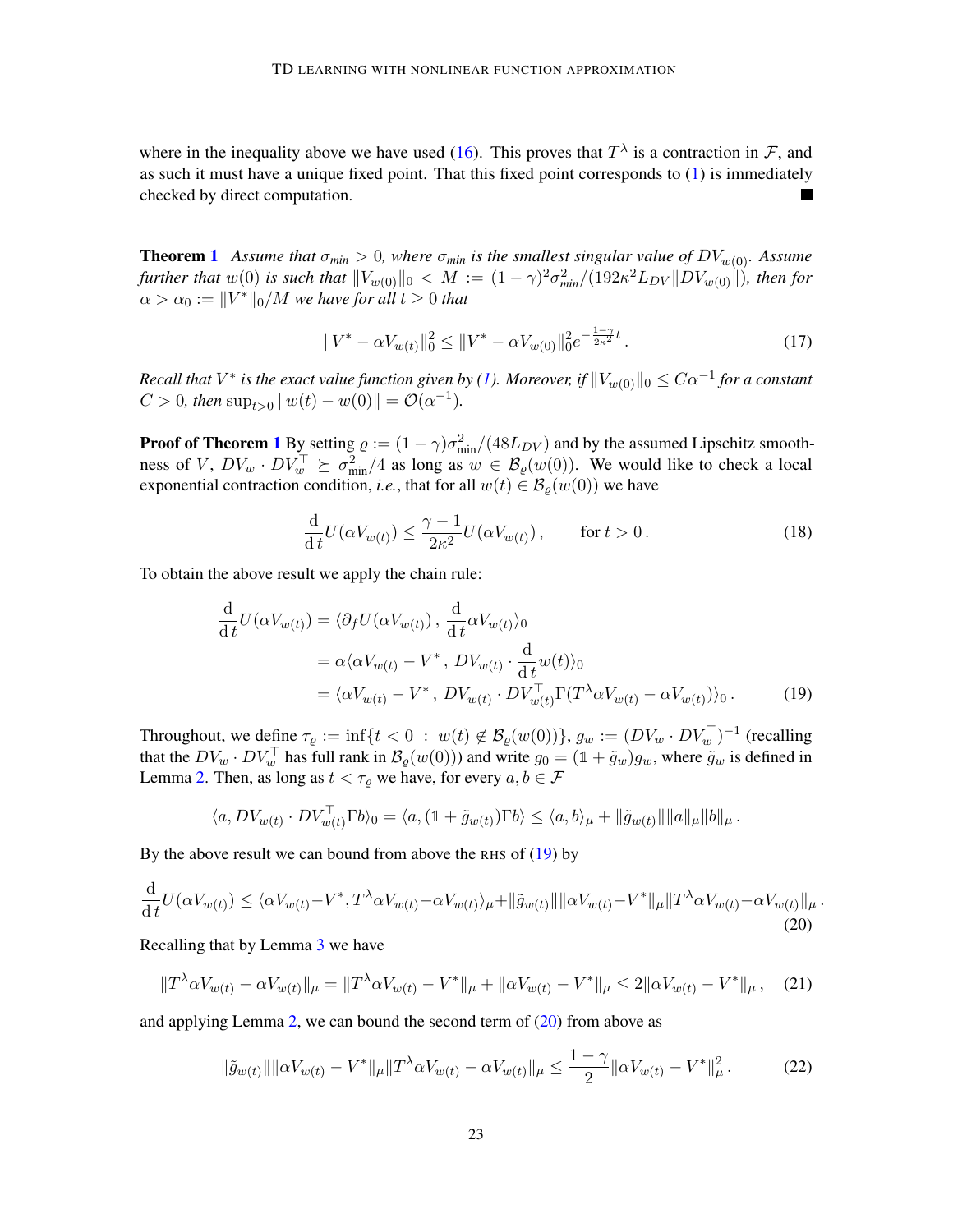On the other hand, for the first term we have by Cauchy-Schwartz inequality and [\(15\)](#page-21-1) that

$$
\langle \alpha V_{w(t)} - V^*, T^{\lambda} \alpha V_{w(t)} - \alpha V_{w(t)} \rangle_{\mu} = \langle \alpha V_{w(t)} - V^*, (T^{\lambda} \alpha V_{w(t)} - V^*) - (\alpha V_{w(t)} - V^*) \rangle_{\mu},
$$
  
\n
$$
\leq ||\alpha V_{w(t)} - V^*||_{\mu} ||T^{\lambda} \alpha V_{w(t)} - V^*||_{\mu} - ||\alpha V_{w(t)} - V^*||_{\mu}^2
$$
  
\n
$$
\leq (\gamma - 1) ||\alpha V_{w(t)} - V^*||_{\mu}^2,
$$
\n(23)

where  $\gamma$  is the contraction rate of the TD difference in F, see [\(15\)](#page-21-1). Finally, combining [\(22\)](#page-22-2) and [\(23\)](#page-23-0) we obtain

<span id="page-23-1"></span><span id="page-23-0"></span>
$$
\frac{\mathrm{d}}{\mathrm{d}t}U(\alpha V_{w(t)}) \le \frac{\gamma - 1}{2} \|\alpha V_{w(t)} - V^*\|_{\mu}^2 \le \frac{\gamma - 1}{2\kappa^2} \|\alpha V_{w(t)} - V^*\|_0^2, \tag{24}
$$

and the last inequality results from the equivalence of norms  $\|\cdot\|_0$  and  $\|\cdot\|_{\mu}$  (both have full support on a finite set). The desired result  $(17)$  follows directly from the above by Grönwall's inequality for all  $t < \tau_o$ .

It now only remains to show that under the given choice of  $\alpha$ , we have  $\tau_{\varrho} = \infty$ . By the contraction of  $T^{\lambda}$  Lemma [3](#page-7-4) and our choice of  $\varrho < \sigma_{min}/(2L_{DV})$  we write

$$
\left\|\frac{\mathrm{d}}{\mathrm{d}t}w(t)\right\|_2 \leq \frac{1}{\alpha}\|DV_{w(t)}\|\|T^{\lambda}\alpha V_{w(t)} - \alpha V_{w(t)}\|_{\mu} \leq \frac{2}{\alpha}\|DV_{w(0)}\|\|\alpha V_{w(t)} - V^*\|_{\mu}.
$$

Integrating the above and combining with the result from [\(24\)](#page-23-1) in the previous paragraph we have

<span id="page-23-2"></span>
$$
||w(t) - w(0)||_2 \le \frac{2}{\alpha} ||DV_{w(0)}|| ||\alpha V_{w(0)} - V^*||_0 \int_0^t \exp\left[\frac{\gamma - 1}{2\kappa^2} s\right] ds
$$
  

$$
\le \frac{4\kappa^2}{\alpha(1 - \gamma)} ||DV_{w(0)}|| ||\alpha V_{w(0)} - V^*||_0.
$$
 (25)

Given that  $\|\alpha V_{w(0)} - V^*\|_0 \leq 2\alpha M$ , the above quantity is bounded by  $\varrho$  and therefore  $\tau_{\varrho} = \infty$ , as desired.

Finally, from [\(25\)](#page-23-2) we see that if  $||V_{w(0)}||_0 \leq C\alpha^{-1}$  then  $||w(t)-w(0)||_2 \leq \frac{4\kappa^2}{\alpha(1-\alpha)}$  $\frac{4\kappa^2}{\alpha(1-\gamma)}\|DV_{w(0)}\|(C+$  $M\alpha_0$ ) =  $\mathcal{O}(\alpha^{-1})$  for all  $t > 0$ .

#### A.2. Under-parametrized regime

**Lemma [6](#page-9-3)** There exists  $\delta > 0$  and  $\alpha_0 > 0$  such that the ball  $\mathcal{B}^0_\delta(0) \subseteq \overline{\mathcal{F}}_0$  is forward invariant and *forward complete* WRT *the dynamics of [\(8\)](#page-5-0) for all*  $\alpha > \alpha_0$ *.* 

**Proof of Lemma [6](#page-9-3)** We define the Lyapunov function  $\bar{U}(f) := \frac{1}{2} ||f||_0^2$ , whose sublevel sets are  $\mathcal{B}_\delta^0(0)$ . We prove forward invariance of such sets by showing that, on their boundary (*i.e.*, on the sphere  $S_{\delta}^{r-1} \subset \bar{\mathcal{F}}_0$  of radius  $\delta$ ),  $\bar{U}(f)$  decreases along trajectories of [\(8\)](#page-5-0) for  $\alpha$  large enough.

Noting that  $S_\delta^{r-1}\subset \overline{\mathcal{F}}_0$  upon taking  $\delta$  small enough, we differentiate  $\bar{U}(\overline{V}_{w(t)})$  wrt time for  $w(t)$  obeying [\(8\)](#page-5-0) at points  $\overline{V} := \overline{V}_{w(t)} \in S_{\delta}^{r-1}$  $\frac{r-1}{\delta}$ :

$$
\frac{\mathrm{d}}{\mathrm{d}t}\bar{U}(\overline{V}) = \frac{1}{\alpha}\langle \overline{V}, \bar{g}_{w(t)}^{-1}D\psi_{\overline{V}}^{-1}\Gamma(T^{\lambda}\alpha\psi^{-1}(\overline{V}) - \alpha\psi^{-1}(\overline{V})))\rangle_0
$$
\n
$$
= \frac{1}{\alpha}\langle \overline{V}, (D\psi_{\overline{V}}^{-1})^{\top}\Gamma(T^{\lambda}\alpha\psi^{-1}(\overline{V}) - \alpha\psi^{-1}(\overline{V}))) + R_g(\overline{V})
$$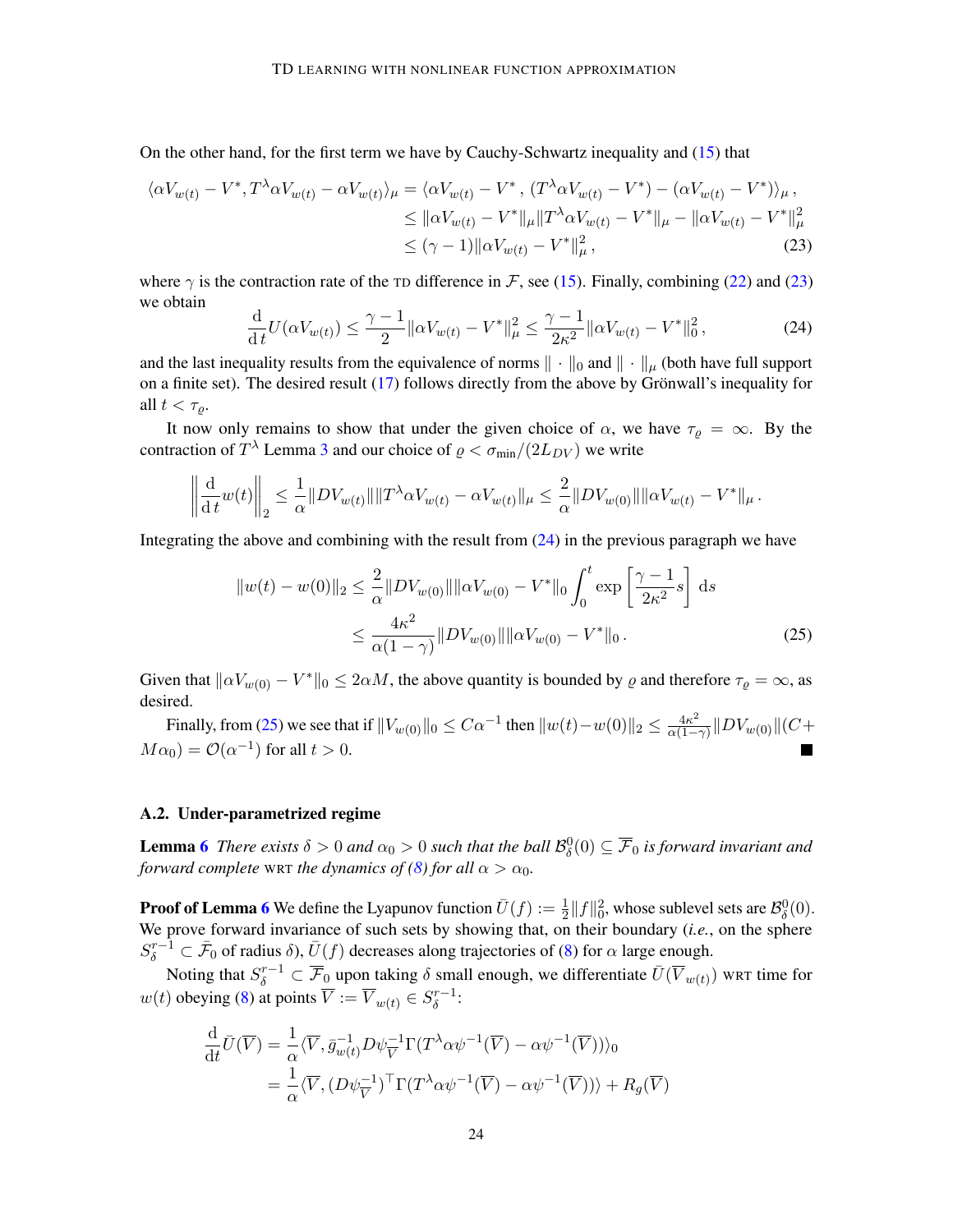<span id="page-24-0"></span>
$$
= \frac{1}{\alpha} \langle D\psi_V^{-1} \overline{V}, \overline{r}^\lambda + \alpha (\gamma P^\lambda - \mathbb{1}) \psi^{-1} (\overline{V}) \rangle_\mu + R_g(\overline{V})
$$
  
\$\leq \langle D\psi\_V^{-1} \overline{V}, (\gamma P^\lambda - \mathbb{1}) \psi^{-1} (\overline{V}) \rangle\_\mu + \frac{1}{\alpha} ||D\psi\_V^{-1} \overline{V}||\_\mu ||\overline{r}^\lambda||\_\mu + |R\_g(\overline{V})|\$. (26)

where we have defined  $R_g(\overline{V}) := \frac{1}{\alpha} \langle \overline{V}, \tilde{g}_{w(t)}(D\psi^{-1}_{\overline{V}})^{\top} \Gamma(T^{\lambda} \alpha \psi^{-1}(\overline{V}) - \alpha \psi^{-1}(\overline{V})) \rangle$  for  $\tilde{g}_w$  from Lemma [2.](#page-6-3) We now proceed to bound the last two terms on the RHS from above. The second term is of order  $\alpha^{-1}$  and therefore goes to 0 for  $\alpha \to \infty$  while for the last one we have that, by the equivalence of the norms  $\|\cdot\|_{\mu}$  and  $\|\cdot\|_{2}$ ,

$$
|R_g(\overline{V})| \leq \frac{1}{\alpha} \|\overline{V}\|_2 \|\tilde{g}_{w(t)}\| \|(D\psi_V^{-1})^\top \Gamma \left[\bar{r}^\lambda + (\gamma P^\lambda - \mathbb{1})\alpha \psi^{-1}(\overline{V})\right] \|_2
$$
  
\n
$$
\leq \frac{1}{\alpha} \|\overline{V}\|_2 \|\tilde{g}_{w(t)}\| \|(D\psi_V^{-1})^\top \Gamma \bar{r}^\lambda \| + \|\overline{V}\|_2 \|\tilde{g}_{w(t)}\| \|(D\psi_V^{-1})^\top \Gamma (\gamma P^\lambda - \mathbb{1})\psi^{-1}(\overline{V})\|_2
$$
  
\n
$$
\leq \alpha^{-1}C + \varepsilon_R(\delta) \|\overline{V}\|_\mu^2.
$$
\n(27)

for a constant C bounded by the norm of all operators and, by Lemma [2](#page-6-3) a positive function  $\varepsilon_R(\delta)$ with  $\lim_{\delta \to 0} \varepsilon_R(\delta) = 0$ . By the bounds established above and the fact that  $\|\overline{V}\|_{\mu} \geq \kappa^{-1}\delta$  for  $\overline{V} \in S_\delta^{r-1} \subset \overline{\mathcal{F}}_0$  it is sufficient to show that the first term in [\(26\)](#page-24-0) satisfies

<span id="page-24-6"></span><span id="page-24-5"></span><span id="page-24-3"></span><span id="page-24-2"></span><span id="page-24-1"></span>
$$
\langle D\psi_{\overline{V}}^{-1}\overline{V}, (\gamma P^{\lambda} - 1)\psi^{-1}(\overline{V})\rangle_{\mu} \le -\varepsilon \|\overline{V}\|_{\mu}^{2},\tag{28}
$$

for  $\delta$  small enough and a constant  $\varepsilon > 0$  independent of  $\delta$ . We Taylor-expand  $\psi^{-1}$  around the origin, denoting the second order remainder of that expansion by  $R_2(\cdot, \cdot)$ , and since  $\psi^{-1}(\overline{V}_0) = 0$  we have,

$$
\langle D\psi_{\overline{V}}^{-1}\overline{V}, (\gamma P^{\lambda} - \mathbb{1})\psi^{-1}(\overline{V})\rangle_{\mu} = \langle D\psi_{\overline{V}}^{-1}\overline{V}, (\gamma P^{\lambda} - \mathbb{1})D\psi_{0}^{-1}\overline{V}\rangle_{\mu} + \langle D\psi_{\overline{V}}^{-1}\overline{V}, (\gamma P^{\lambda} - \mathbb{1})R_{2}(\overline{V}, \overline{V})\rangle_{\mu}, \qquad (29)
$$

where we have introduced the short hand notation  $D\psi_0^{-1} = D\psi_{\overline{V}_0}^{-1}$ . By the Lipschitz smoothness of  $\psi^{-1}(\cdot)$  [\(Lee,](#page-17-8) [2003\)](#page-17-8) we can bound the norm of the second term from above as

$$
\langle D\psi_{\overline{V}}^{-1}\overline{V}, (\gamma P^{\lambda} - \mathbb{1})R_2(\overline{V}, \overline{V})\rangle_{\mu} \leq 2||D\psi_{\overline{V}}^{-1}\overline{V}||_{\mu}||R_2(\overline{V}, \overline{V})||_{\mu} \leq 2L_{D\psi^{-1}}||D\psi_{\overline{V}}^{-1}||||\overline{V}||_{\mu}^3. (30)
$$

For the first term in [\(29\)](#page-24-1) we can also expand  $D\psi^{-1}_{\overline{V}} = D\psi^{-1}_0 + \tilde{R}_2(\overline{V}, \cdot)$ , and by applying a similar bound as  $(30)$  we obtain that

$$
\langle D\psi_{\overline{V}}^{-1}\overline{V}, (\gamma P^{\lambda}-1)D\psi_0^{-1}\overline{V} \rangle_{\mu} \le \langle D\psi_0^{-1}\overline{V}, (\gamma P^{\lambda}-1)D\psi_0^{-1}\overline{V} \rangle_{\mu} + 2L_{D\psi^{-1}} ||D\psi_0^{-1}|| ||\overline{V}||_{\mu}^3. (31)
$$

The second term of the above equation being  $\mathcal{O}(\Vert \overline{V} \Vert^3)$ , we now consider the first one. By the nonexpansion of P in  $\|\cdot\|_{\mu}$  proven in Lemma [3](#page-7-4) we have

$$
\langle D\psi_0^{-1}\overline{V}, (\gamma P^{\lambda} - 1)D\psi_0^{-1}\overline{V} \rangle_{\mu} \le \gamma \| D\psi_0^{-1}\overline{V} \|_{\mu} \| P^{\lambda}D\psi_0^{-1}\overline{V} \|_{\mu} - \| D\psi_0^{-1}\overline{V} \|_{\mu}^2
$$
  

$$
\le (\gamma - 1) \| D\psi_0^{-1}\overline{V} \|_{\mu}^2 \le (\gamma - 1) (\sigma_{\min}^{D\psi^{-1}})^2 \| \overline{V} \|_{\mu}^2, \qquad (32)
$$

where  $\sigma_{\min}^{D\psi^{-1}}$  denotes the smallest singular value of  $D\psi^{-1}$  in  $\mathcal{B}_{\delta}^0(0)$ . Combining [\(30\)](#page-24-2), [\(31\)](#page-24-3) and [\(32\)](#page-24-4) we finally obtain

<span id="page-24-7"></span><span id="page-24-4"></span>
$$
\langle D\psi_{\overline{V}}^{-1}\overline{V}, (\gamma P^{\lambda} - \mathbb{1})\psi^{-1}(\overline{V})\rangle_{\mu} \leq \|\overline{V}\|_{\mu}^{2}((\gamma - 1)(\sigma_{\min}^{D\psi^{-1}})^{2} + C'\kappa^{-1}\|\overline{V}\|_{0}),\tag{33}
$$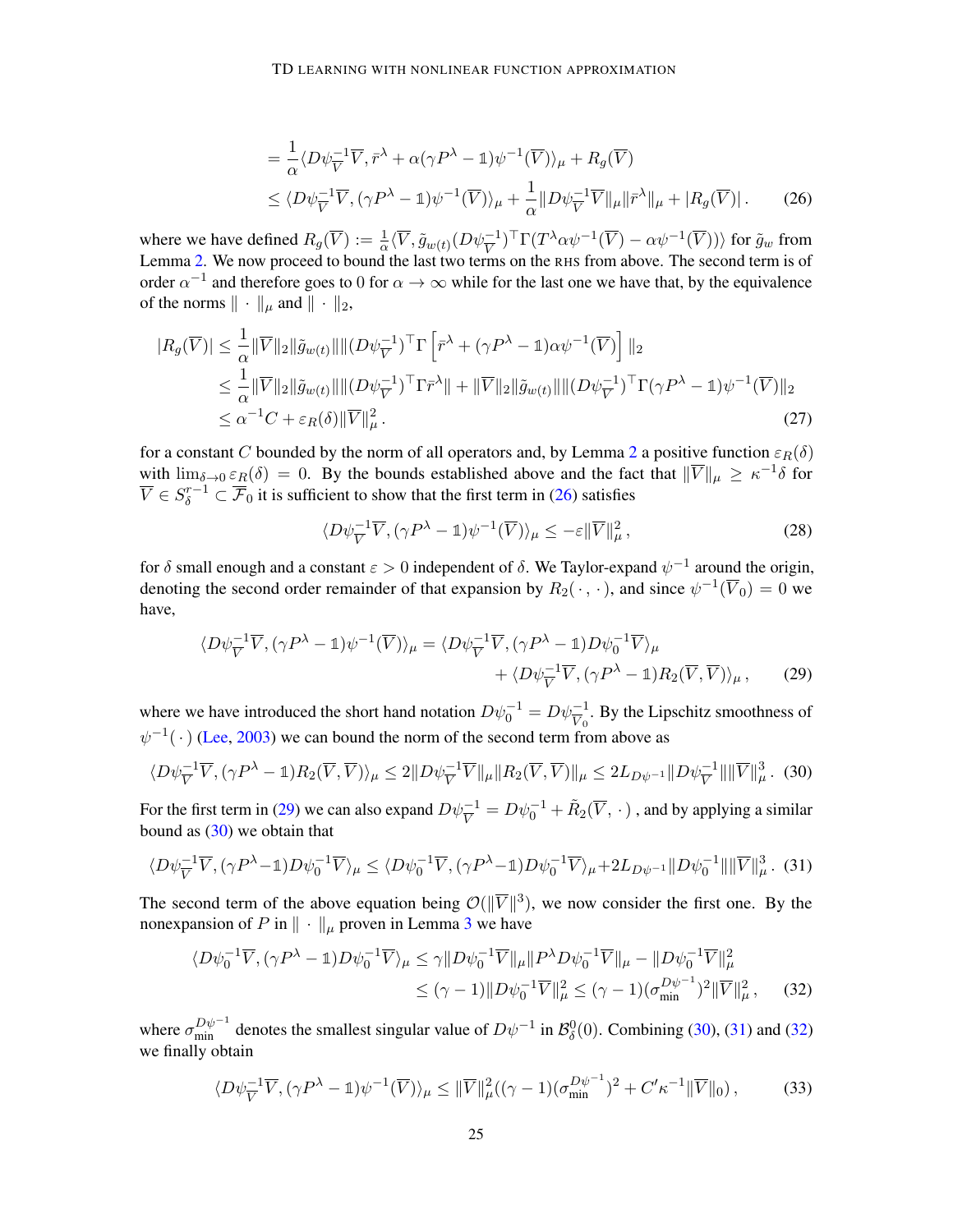for  $C' = 2L_{D\psi^{-1}}(\|D\psi_0^{-1}\| + \|D\psi_V^{-1}\|)$  and recalling that  $\kappa$  is the equivalence constant between the norms  $\|\cdot\|_{\mu}$  and  $\|\cdot\|_{0}$  in  $\overline{\mathcal{F}}_0$ . <sup>[2](#page-25-0)</sup> Therefore, choosing  $\delta$  small enough we obtain [\(28\)](#page-24-5) and conclude the proof of forward invariance.

By boundedness of  $\mathcal{B}_{\delta}^0(0)$  in  $\overline{\mathcal{F}}_0$ , forward completeness follows directly from forward invariance. L.

**Lemma [7](#page-9-4)** *There exists*  $\ell > 0$ ,  $\delta > 0$  *and*  $\alpha_0 > 0$  *such that for all*  $\alpha > \alpha_0$  *and all geodesics*  $\gamma(s)$ contained in the ball  $\mathcal{B}^0_\delta(0) \subseteq \overline{\mathcal{F}}_0$ , the function

<span id="page-25-1"></span>
$$
\langle \gamma'(s), X(\gamma(s)) \rangle_0 - \ell s \langle \gamma'(0), \gamma'(0) \rangle_0,
$$

*is strictly decreasing in* s*.*

**Proof of Lemma [7](#page-9-4)** To simplify the notation and the forthcoming computation, we prove the differential version of the desired result, *i.e.*, we show that there exists  $\ell > 0$  such that

$$
\frac{\mathrm{d}}{\mathrm{d}\,s}\left[\langle\gamma'(s), X(\gamma(s))\rangle_0 - \ell s \langle\gamma'(0), \gamma'(0)\rangle_0\right] < 0. \tag{34}
$$

The above expression exists almost everywhere by Lipschitz continuity of the terms to be differentiated. When this is not the case, we must interpret this derivative in the sense of distributions. We will highlight the steps where this could be necessary as we go along the proof.

In our case, X is the RHS of [\(12\)](#page-9-0) mapped through  $\psi$  onto  $\overline{\mathcal{F}}_0$ , *i.e.*,

$$
X(\gamma(s)) = -\frac{1}{\alpha} \bar{g}_{\gamma(s)}^{-1} (D\psi_{\gamma(s)}^{-1})^{\top} \Gamma(T^{\lambda} \alpha \psi^{-1}(\gamma(s)) - \alpha \psi^{-1}(\gamma(s))).
$$

We are going to consider the "flattened" manifold obtained by the maps  $\phi$  and  $\psi$  equipped with the metric  $\bar{g}_0$ . In this space, geodesics have the form  $\gamma(s) = v_1 + s\Delta v$  where  $\Delta v := v_2 - v_1$  for  $v_1, v_2 \in \overline{\mathcal{F}}_0$  and their derivative is  $\gamma'(s) = \Delta v$ . Consequently [\(34\)](#page-25-1) reads

<span id="page-25-3"></span><span id="page-25-2"></span>
$$
\langle \Delta v, \frac{\mathrm{d}}{\mathrm{d}s} X(\gamma(s)) \rangle_0 < \ell \| \Delta v \|_0^2 \,, \tag{35}
$$

where defining  $\tilde{g}_{\gamma(s)} := \bar{g}_0 \bar{g}_{\gamma(s)}^{-1} - \mathbb{1}$  as in Lemma [2](#page-6-3) we have

$$
\frac{\mathrm{d}}{\mathrm{d}s}X(\gamma(s)) = \frac{\mathrm{d}}{\mathrm{d}s}\bar{g}_0\bar{g}_{\gamma(s)}^{-1}(D\psi_{\gamma(s)}^{-1})^\top \Gamma(T^\lambda(\alpha\psi^{-1}(\gamma(s))) - \alpha\psi^{-1}(\gamma(s))) \n= \frac{\mathrm{d}}{\mathrm{d}s}\bar{X}(\gamma(s)) + \tilde{g}_{\gamma(s)}\frac{\mathrm{d}}{\mathrm{d}s}\bar{X}(\gamma(s)) + D\tilde{g}_{\gamma(s)}(\bar{X}(\gamma(s)), \gamma'(s)).
$$
\n(36)

for

$$
\bar{X}(\gamma(s)) := (D\psi_{\gamma(s)}^{-1})^{\top} \Gamma(T^{\lambda}(\alpha \psi^{-1}(\gamma(s))) - \alpha \psi^{-1}(\gamma(s))).
$$

<span id="page-25-0"></span><sup>2.</sup> We recall that by the construction of the mappings  $\psi$ ,  $\phi$ ,  $\pi_r$  and by our assumption in Theorem [5](#page-8-0) the metric tensor  $\bar{g}_t$  has full rank on  $\mathcal{F}_0$  and being the latter set compact its eigenvalues are uniformly bounded from below. At the same time, we can equip  $\overline{\mathcal{F}}_0$  with the metric induced by Γ by restricting it to its first r elements, which are uniformly bounded from below. Hence, the two metrics are equivalent on this space for some equivalence constant  $\kappa$ .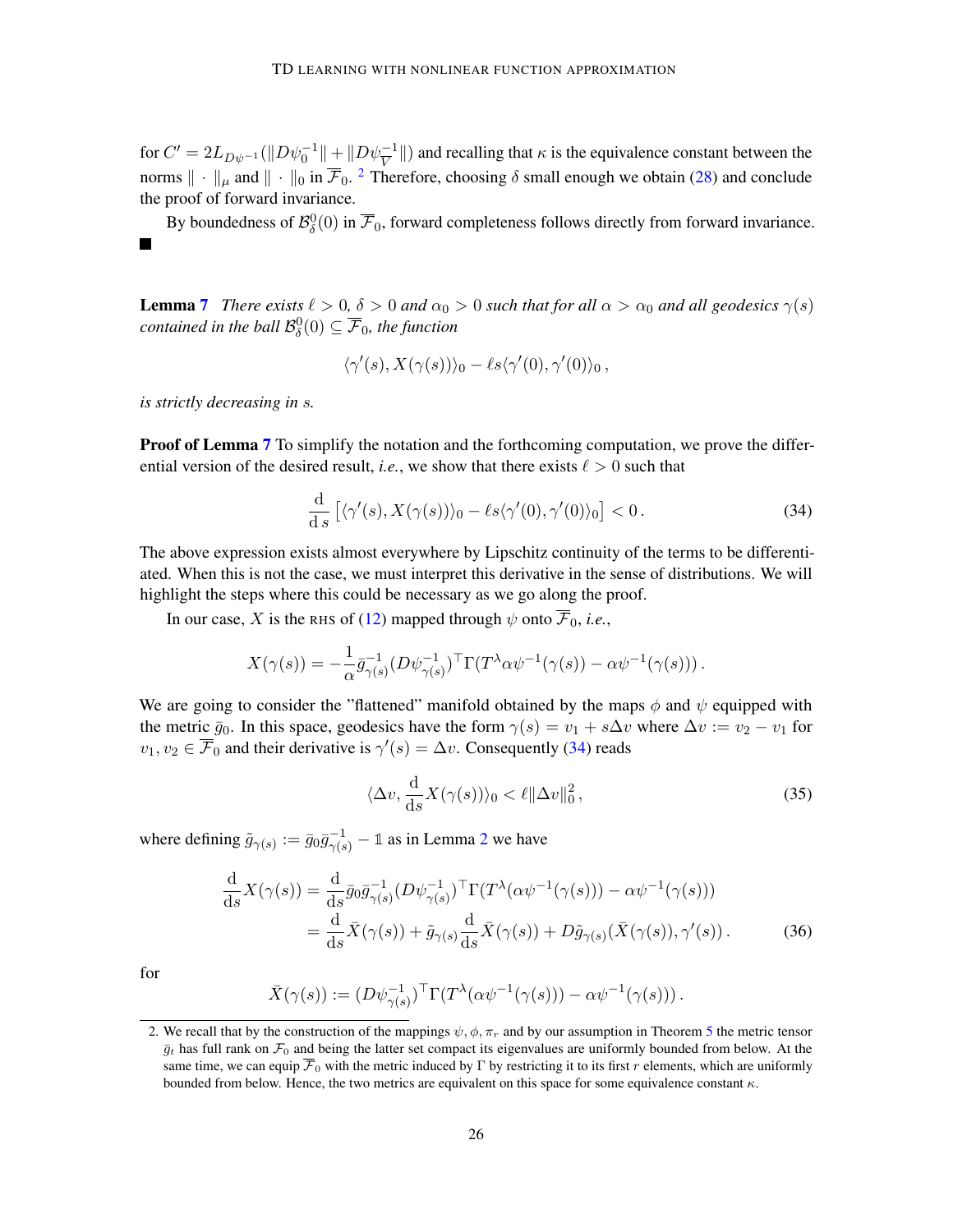We proceed by analyzing the first term in the above equation and leave the task of bounding the last two for later. Using  $\partial_s \alpha \psi^{-1}(\gamma(s)) = \alpha D \psi_{\gamma(s)}^{-1} \gamma'(s) = \alpha D \psi_{\gamma(s)}^{-1} \Delta v$  we have that

<span id="page-26-0"></span>
$$
\frac{\mathrm{d}}{\mathrm{d}s}\bar{X}(\gamma(s)) = \frac{1}{\alpha} (D^2 \psi_{\gamma(s)}^{-1})^\top (\Gamma(T^\lambda \alpha \psi^{-1}(\gamma(s)) - \alpha \psi^{-1}(\gamma(s))), \Delta v) \n+ (D \psi_{\gamma(s)}^{-1})^\top \Gamma [DT^\lambda D \psi_{\gamma(s)}^{-1} \Delta v - D \psi_{\gamma(s)}^{-1} \Delta v],
$$
\n(37)

where  $(D^2 \psi_{\gamma/s}^{-1})$  $\frac{-1}{\gamma(s)}$  denotes the inversion of the last two indices of the Hessian. We now proceed to consider the two terms in the sum above separately (multiplied by the scalar product of  $(35)$ ), defining throughout  $(TD)_s := \Gamma(T^{\lambda} \alpha \psi^{-1}(\gamma(s)) - \alpha \psi^{-1}(\gamma(s))$ ). For the first term we have:

$$
\frac{1}{\alpha} \langle \Delta v, D^2 \psi_{\gamma(s)}^{-1} (TD_s, \Delta v) \rangle_0 \le ||\Delta v||_0^2 ||D^2 \psi_{\gamma(s)}^{-1} \left( \alpha^{-1} \bar{r}^\lambda + (\gamma P^\lambda - \mathbb{1}) \psi^{-1} \gamma(s) \right) || \le \varepsilon' ||\Delta v||_0^2,
$$
\n(38)

for any  $\varepsilon' > 0$  by using the linearity of the Hessian and bounding its operator norm of  $\psi^{-1}$  on a compact space in  $\mathcal{F}_0$  while choosing  $\alpha$  large enough and  $\delta$  small enough, since  $\gamma(s) \in \mathcal{B}_{\delta}^0(0)$ . Note that if  $D\psi^{-1}$  is not differentiable, the above computation is to be understood in the sense of distributions.

We now focus on the second term of [\(37\)](#page-26-0). In this case we incorporate the operator  $\Gamma$  in the inner product and write this term as

<span id="page-26-1"></span>
$$
\langle D\psi_{\gamma(s)}^{-1} \Delta v, D T^{\lambda} D\psi_{\gamma(s)}^{-1} \Delta v \rangle_{\mu} - ||D\psi_{\gamma(s)}^{-1} \Delta v||_{\mu}^{2}.
$$

Now, by the contraction property of  $T^{\lambda}$  onto the tangential space  $\mathcal{T}_{\psi_{\gamma(s)}}^{\perp}$   $\mathcal{F}$  in the norm  $\|\cdot\|_{\mu}$  we can write

$$
\langle D\psi_{\gamma(s)}^{-1} \Delta v, D T^{\lambda} D\psi_{\gamma(s)}^{-1} \Delta v \rangle_{\mu} \leq \| D\psi_{\gamma(s)}^{-1} \Delta v \|_{\mu} \| P^{\lambda} D\psi_{\gamma(s)}^{-1} \Delta v \|_{\mu} \leq \gamma \| D\psi_{\gamma(s)}^{-1} \Delta v \|_{\mu}^{2},
$$

so that

$$
\langle D\psi_{\gamma(s)}^{-1} \Delta v, D T^{\lambda} D\psi_{\gamma(s)}^{-1} \Delta v \rangle_{\mu} - \| D\psi_{\gamma(s)}^{-1} \Delta v \|_{\mu}^{2} \le (\gamma - 1) \| D\psi_{\gamma(s)}^{-1} \Delta v \|_{\mu}^{2}.
$$
 (39)

Denoting by  $\sigma_{\max}^{D\psi^{-1}}$ ,  $\sigma_{\min}^{D\psi^{-1}}$  the largest and smallest, respectively, singular values of the map  $D\psi^{-1}$ in  $\mathcal{B}_{\delta}^{0}(0)$  (which are bounded away from 0 upon possibly making this set smaller), by nondegeneracy of  $D\psi^{-1}$  and by the equivalence of the  $\|\cdot\|_{\mu}$  and  $\|\cdot\|_0$  norms on  $\overline{\mathcal{F}}_0$  we have that

$$
\kappa^{-1}\sigma_{\min}^{D\psi^{-1}}\|\Delta v\|_0 \le \|\Delta v\|_{\mu}\sigma_{\min}^{D\psi^{-1}} \le \|D\psi_{\gamma(s)}^{-1}\Delta v\|_{\mu} \le \|\Delta v\|_{\mu}\sigma_{\max}^{D\psi^{-1}} \le \kappa\|\Delta v\|_0\sigma_{\max}^{D\psi^{-1}}.
$$

Thus we have

$$
||D\psi_{\gamma(s)}^{-1}\Delta v||_{\mu}^{2} \geq \kappa^{-2} \left(\sigma_{\min}^{D\psi^{-1}}\right)^{2} ||\Delta v||_{0}^{2}.
$$
 (40)

Getting back to the last two terms in [\(26\)](#page-24-0), we immediately see from Lemma [2](#page-6-3) that  $\tilde{g}_{\gamma(s)}$  is a small, Lipschitz continuous perturbation. Hence, the product

<span id="page-26-3"></span><span id="page-26-2"></span>
$$
\langle \gamma'(s), \tilde{g}_{\gamma(s)} \bar{X}'(\gamma(s)) \rangle
$$

can be bounded from above similarly to [\(27\)](#page-24-6), while the second order derivative in the third term of [\(36\)](#page-25-3) can be dealt with analogously to what is done in [\(38\)](#page-26-1), giving terms  $\varepsilon'' ||\Delta v||_0^2$  and  $\varepsilon^{(3)} ||\Delta v||_0^2$ respectively, both going to 0 as  $\delta \rightarrow 0$ .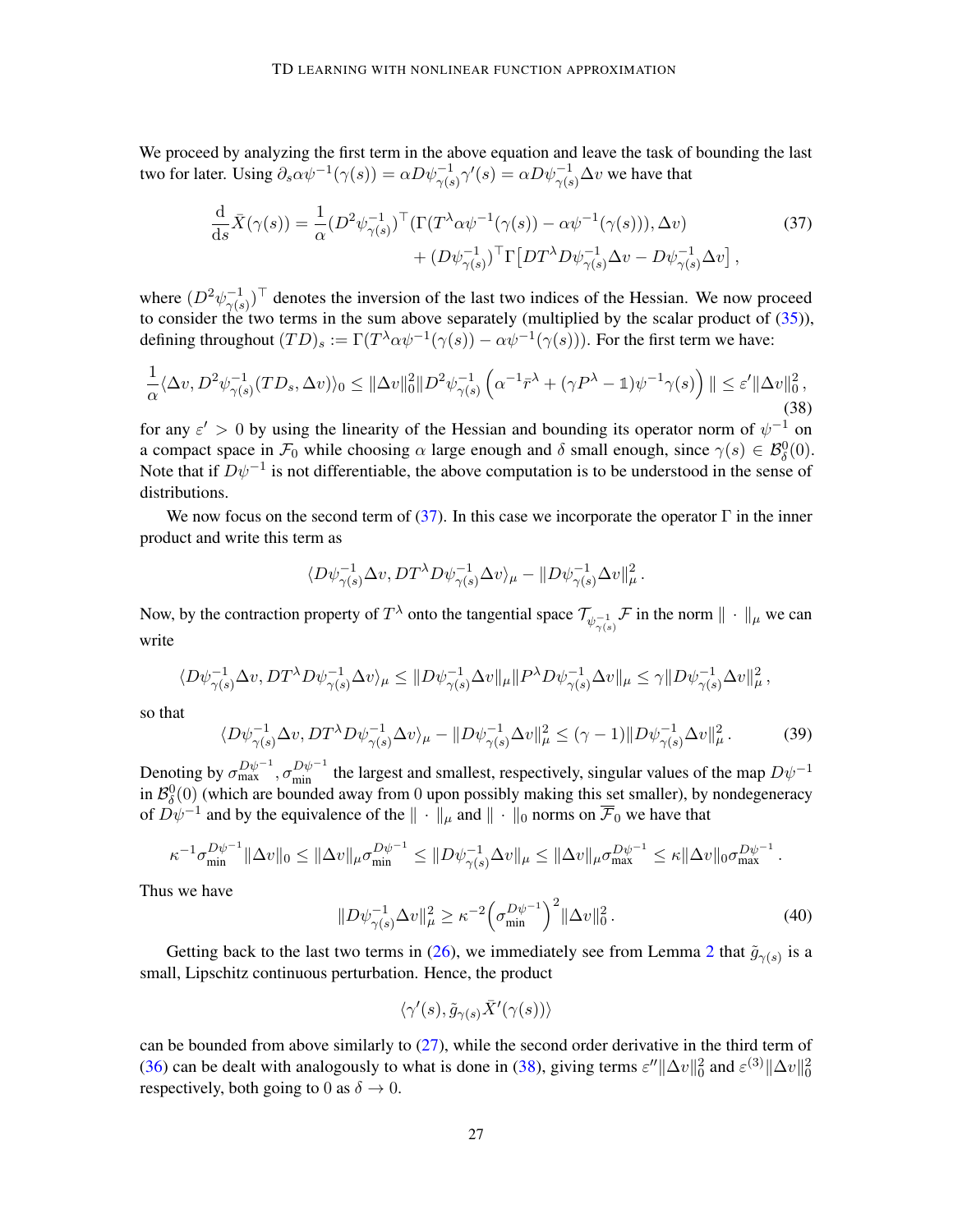Therefore, combining the above with  $(38)$ ,  $(39)$  and  $(40)$  we have

$$
\langle \Delta v, \frac{\mathrm{d}}{\mathrm{d}t} \bar{X}(\gamma(s)) \rangle_0 \leq \frac{\gamma - 1}{\kappa^2} \left( \sigma_{\min}^{D\psi^{-1}} \right)^2 \|\Delta v\|_0^2 + \left( \sum_i^3 \varepsilon^{(i)}(\delta) \right) \|\Delta v\|_0^2
$$
  

$$
\leq \frac{\gamma - 1}{2\kappa^2} \left( \sigma_{\min}^{D\psi^{-1}} \right)^2 \|\Delta v\|_0^2.
$$

This directly gives [\(35\)](#page-25-2) by choosing  $\ell$  large enough.

The next lemma estimates the distance between the fixed point  $\tilde{V}^*$  of the dynamics [\(8\)](#page-5-0) and  $V^*$ given by [\(1\)](#page-3-2), showing that it is close, for large values of  $\alpha$  to the best linear model in the tangent space of  $\mathcal{F}_{W}$  at  $V_{w(0)}$ , given by  $\Pi_0 V^*$ . We recall that the projection operator  $\Pi_0$  onto the linear space spanned by the columns of  $DV$  is given by [\(Tsitsiklis and Van Roy,](#page-19-0) [1997,](#page-19-0) Eq. (1))

$$
\Pi_0 W := \underset{\{DV_{w(0)}\Delta w : \Delta w \in \mathbb{R}^p\}}{\arg \min} \|DV_{w(0)}\Delta w - W\|_{\mu} = DV_{w(0)} (DV_{w(0)}^\top \Gamma DV_{w(0)})^{-1} DV_{w(0)}^\top \Gamma W,
$$

for all  $W \in \mathcal{F}$  where, if necessary, we interpret  $(DV_{w(0)}^{\top} \Gamma D V_{w(0)})^{-1}$  as a pseudo-inverse.

<span id="page-27-0"></span>**Lemma 12** Let  $\tilde{V}^*$  be the fixed point of [\(8\)](#page-5-0) and  $V^*$  be the global fixed point of the TD operator, given by [\(1\)](#page-3-2). Then under the assumptions of Theorem [5](#page-8-0) there exists constants  $\alpha_0 > 0$  and  $C^* > 0$ *(independent of*  $\alpha_0$ *), such that* 

$$
\|\tilde{V}^* - V^*\|_{\mu} < \frac{1 - \lambda\gamma}{1 - \gamma} \|\Pi_0 V^* - V^*\|_{\mu} + C^*\alpha^{-1} \,,\tag{41}
$$

 $\blacksquare$ 

*where*  $\Pi_0$  *is the projection operator onto*  $\mathcal{T}_{V(w(0))} \mathcal{F}_{\mathcal{W}}$ .

To prove the above result we compare the dynamics  $(8)$  to the dynamics of the model V when *linearized* at  $w(0)$ . In this case, the dynamics of the parameters is given by

$$
\frac{\mathrm{d}}{\mathrm{d}t}\bar{w}(t) = DV_{w(0)}^{\top}\Gamma(T^{\lambda}\mathcal{V}_{\bar{w}(t)} - \mathcal{V}_{\bar{w}(t)}),\tag{42}
$$

where  $V \in \mathcal{F}$  is the linear, tangent model of V at  $w(0)$  defined as

<span id="page-27-2"></span><span id="page-27-1"></span>
$$
\mathcal{V}_w := V_{w(0)} + DV_{w(0)}(w - w(0)).\tag{43}
$$

We can also write the dynamics of the linear model as

$$
\frac{\mathrm{d}}{\mathrm{d}t} \mathcal{V}_{\bar{w}(t)} := DV_{w(0)} \cdot DV_{w(0)}^{\top} \Gamma(T^{\lambda} \mathcal{V}_{\bar{w}(t)} - \mathcal{V}_{\bar{w}(t)}).
$$
\n(44)

Scaling the model as  $V \to \alpha V$  and  $t \to \alpha^{-1}t$  we obtain the analogue of [\(8\)](#page-5-0):

$$
\frac{\mathrm{d}}{\mathrm{d}t}\bar{w}(t) := \frac{1}{\alpha}DV_{w(0)}^{\top}\Gamma(T^{\lambda}\alpha V_{\bar{w}(t)} - \alpha V_{\bar{w}(t)}).
$$
\n(45)

which in  $F$  reads

$$
\frac{\mathrm{d}}{\mathrm{d} t} \alpha \mathcal{V}_{\bar{w}(t)} := DV_{w(0)} \cdot DV_{w(0)}^{\top} \Gamma(T^{\lambda} \alpha \mathcal{V}_{\bar{w}(t)} - \alpha \mathcal{V}_{\bar{w}(t)}).
$$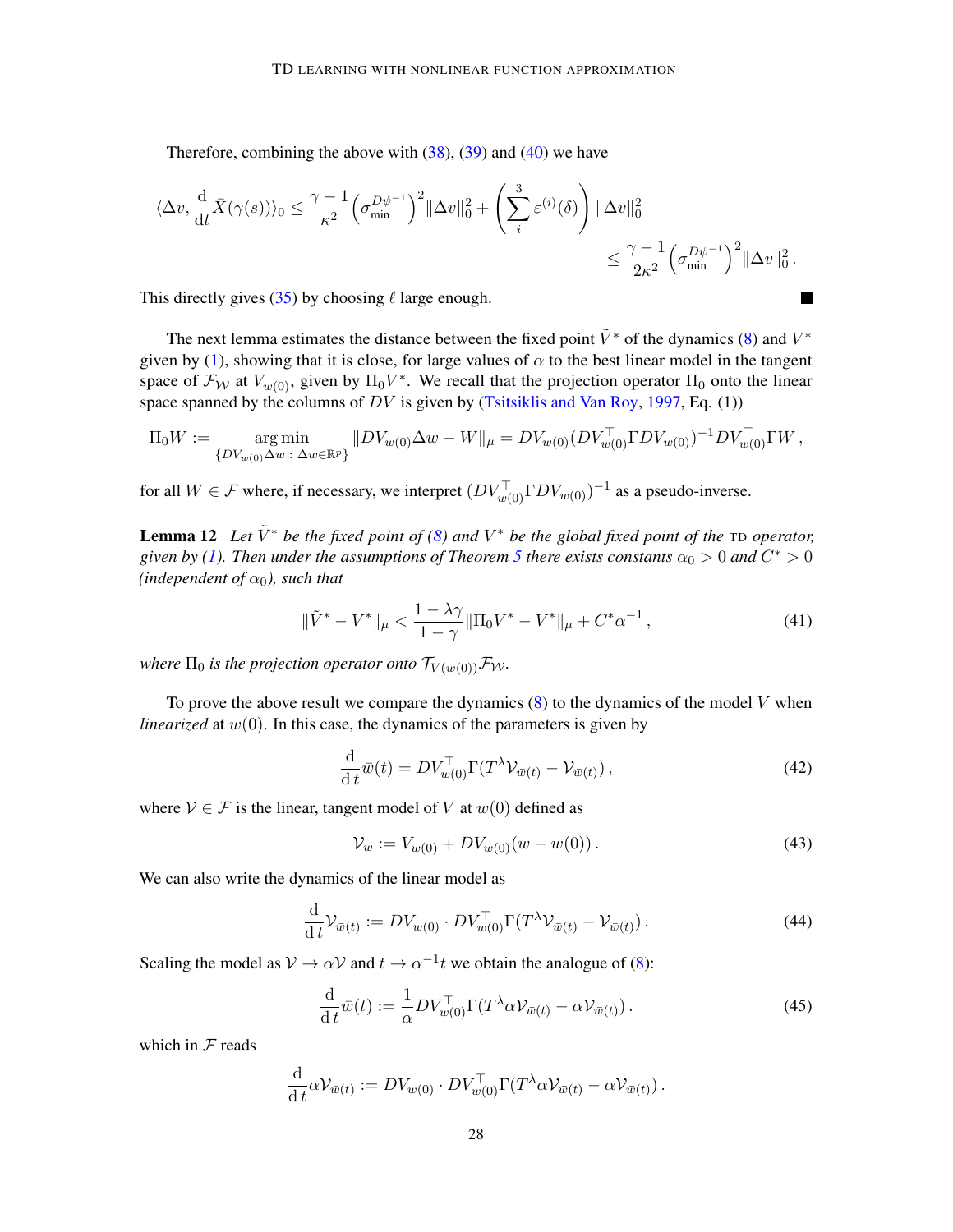Proof of Lemma [12](#page-27-0) Recall from [\(Tsitsiklis and Van Roy,](#page-19-0) [1997,](#page-19-0) Lemma 6) that for the linear value function approximation one has

<span id="page-28-4"></span>
$$
\|\mathcal{V}^* - \mathcal{V}^*\|_{\mu} < \frac{1 - \lambda\gamma}{1 - \gamma} \|\Pi_0 \mathcal{V}^* - \mathcal{V}^*\|_{\mu} \,,\tag{46}
$$

where  $\Pi_0$  is the projection on  $\mathcal{T}_{V(w(0))}$   $\mathcal{F}_{W}$  and  $V^*$  is the unique fixed point of the dynamics [\(44\)](#page-27-1) on that space. In light of this result, our task reduces to bounding the distance between the trajectories of the original (*i.e.*, dynamics [\(8\)](#page-5-0)) and the linearized model (*i.e.*, dynamics [\(45\)](#page-27-2)) by  $C\alpha^{-1}$  for C large enough. We do so in 3 main steps. First of all, we bound the maximal excursion of the models  $V$  and  $V$ . Mapping both dynamics onto a common coordinate space, we then bound from above the distance between the two trajectories in this space by  $\mathcal{O}(\alpha^{-1})$ . Finally, we map the dynamics back to the embedding space and show that the correction is again of the same order  $\mathcal{O}(\alpha^{-1})$ .

**Bounding the maximal excursion.** To compare the dynamics of  $\alpha V_{w(t)}$  and  $\alpha V_{\bar{w}(t)}$  we map them to a common space. Recalling the definition of the maps  $\phi, \pi_r, \psi$  from the proof of Theorem [5](#page-8-0) we note that the first order expansion of  $\psi$ , maps  $\mathcal{T}_{V(w(0))} \mathcal{F}_{W}$  to  $\overline{\mathcal{F}}_0$ . Explicitly, for  $\overline{V} \in \overline{\mathcal{F}}_0$  and for  $\Delta V \in \mathcal{T}_{V(w(0))} \mathcal{F}_{\mathcal{W}}$  with  $\|\Delta V\|_0$  small enough we have

$$
\bar{\psi}(V_{w(0)} + \Delta \mathcal{V}) := D\psi_0 \Delta \mathcal{V} \quad \text{and} \quad \bar{\psi}^{-1}(\overline{V}) = V_{w(0)} + D\psi_0^{-1} \overline{V} \in \mathcal{T}_{V(w(0))} \mathcal{F}_{\mathcal{W}}.
$$
 (47)

Now, we proceed to show that the dynamics of [\(8\)](#page-5-0) and [\(45\)](#page-27-2), mapped to  $\mathcal{F}_0$ , do not exit a ball  $\mathcal{B}^0_\delta(0)$ , when choosing  $\delta = C/\alpha$  for C large enough. We show this with the same strategy used for the proof of Lemma [6,](#page-9-3) *i.e.*, we show that  $\bar{U}(f) := \frac{1}{2} ||f||_0^2$  decreases on  $S_\delta^{r-1}$  $\delta^{r-1}(0)$  along the trajectories of interest (note that  $\delta$  is now much smaller than that used in Lemma [6\)](#page-9-3). We will start with the curved dynamics [\(8\)](#page-5-0) and will then show that the same result follows, in a simpler setting, for [\(45\)](#page-27-2). For  $\overline{V} := \overline{V}_{w(t)} \in S^{r-1}_{\delta}$  $\delta^{r-1}(0)$  we start by bounding, as in [\(26\)](#page-24-0), the derivative

$$
\frac{\mathrm{d}}{\mathrm{d}t}\bar{U}(\overline{V}) \le \langle D\psi_{\overline{V}}^{-1}\overline{V}, (\gamma P^{\lambda} - \mathbb{1})\psi^{-1}(\overline{V})\rangle_{\mu} + \frac{1}{\alpha} \|D\psi_{\overline{V}}^{-1}\overline{V}\|_{\mu} \|\overline{r}^{\lambda}\|_{\mu} + |R_g(\overline{V})|.
$$
 (48)

Before bounding the above terms we recall that by Lipschitz smoothness of  $\psi$  we have that

<span id="page-28-3"></span><span id="page-28-0"></span>
$$
\|\psi^{-1}(\overline{V})\| < \|V_{w(0)}\| + \|D\psi_0^{-1}\overline{V}\| + L_{D\psi^{-1}}\|\overline{V}\|^2. \tag{49}
$$

Then, since  $V_{w(0)} = 0$ , similarly to [\(26\)](#page-24-0) we have for the last term in [\(48\)](#page-28-0) that, for  $\alpha$  large enough,

$$
|R_g(\overline{V})| \le ||\tilde{g}_w|| \|\overline{V}\|_2 \Big( \|\overline{V}\|_2 \|(D\psi_V^{-1})^\top \Gamma (\gamma P^\lambda - \mathbb{1}) \| (\|D\psi_0^{-1}\| + L_{DV} \|\overline{V}\|_2) + \frac{1}{\alpha} \| (D\psi_V^{-1})^\top \Gamma \overline{r}^\lambda \|_2 \Big).
$$

By the equivalence of the norms  $\|\cdot\|_{\mu}$ ,  $\|\cdot\|_{2}$  and  $\|\cdot\|_{0}$  on  $\Pi_{r}$  and since  $\delta = C/\alpha$  we have that

<span id="page-28-2"></span><span id="page-28-1"></span>
$$
|R_g(\overline{V})| \le ||\tilde{g}_w|| \|\overline{V}\|_0^2(K+1) + \mathcal{O}(\alpha^{-3}), \qquad (50)
$$

upon increasing C if necessary and defining  $K = \kappa_2^2 ||(D\psi_V^{-1})^\top \Gamma(\gamma P^\lambda - \mathbb{1})|| ||D\psi_0^{-1}||$  for  $\kappa_2$  the equivalence constant between  $\|\cdot\|_2$  and  $\|\cdot\|_0$  on  $\Pi_r$ . The second term in [\(48\)](#page-28-0) can be bounded similarly to the above by the equivalence of norms:

$$
\frac{1}{\alpha} \|D\psi_{\overline{V}}^{-1} \overline{V}\|_{\mu} \|\bar{r}^{\lambda}\|_{\mu} \le \|\overline{V}\|_{0}^{2} \frac{\kappa^{2} \|D\psi_{\overline{V}}^{-1}\| \|\bar{r}^{\lambda}\|_{\mu}}{C}.
$$
\n(51)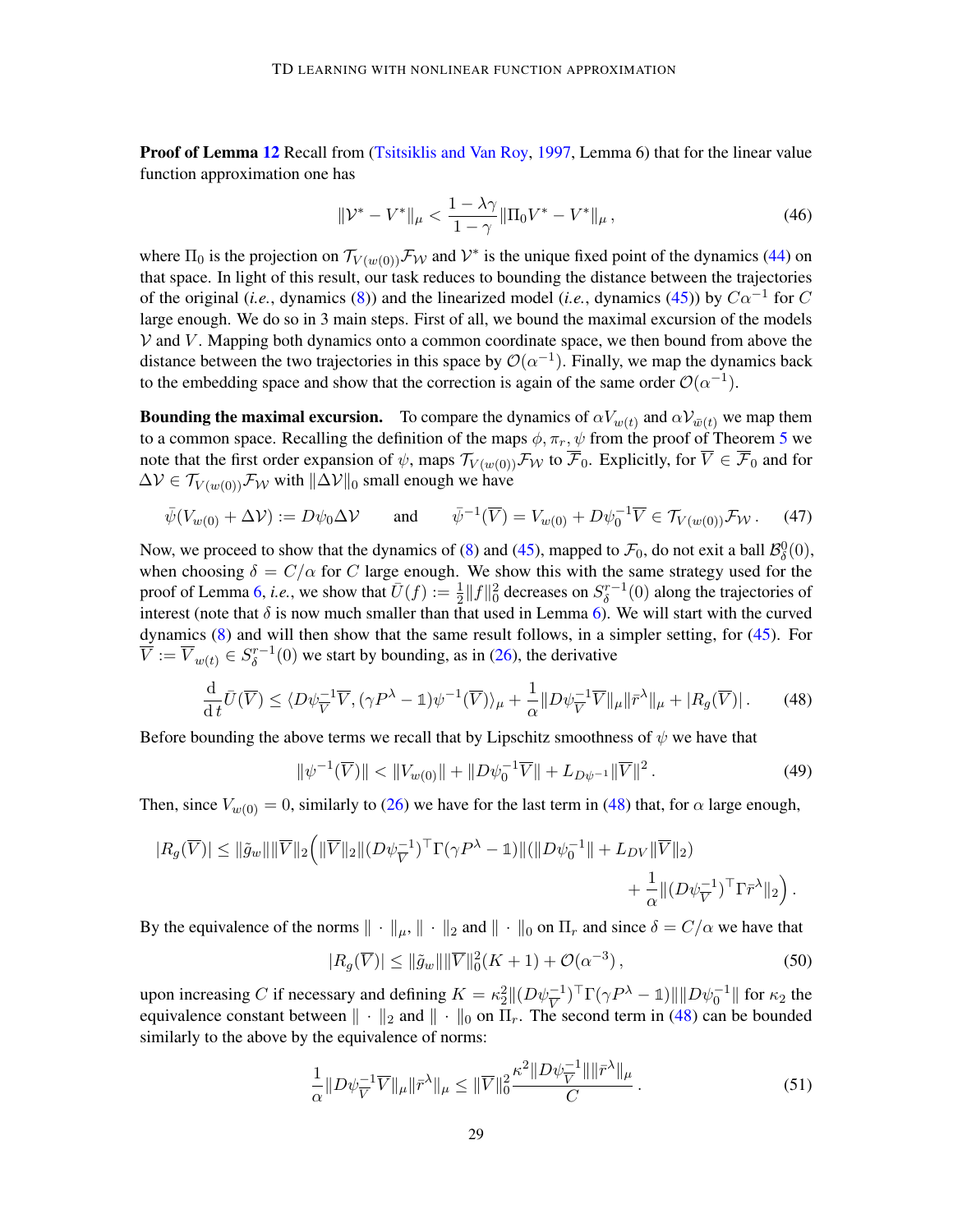The first term in [\(48\)](#page-28-0) can be treated identically to the proof of Lemma [6](#page-9-3) to obtain [\(33\)](#page-24-7). Changing the norm in  $(33)$  and combining it with  $(50)$  and  $(51)$  gives

$$
\frac{\mathrm{d}}{\mathrm{d} t} \bar{U}(\overline{V}) \leq \|\overline{V}\|_0^2 \left( \frac{\gamma - 1}{2\kappa^2} (\sigma_{\min}^{D\psi^{-1}})^2 + \frac{\kappa^2 \|D\psi_V^{-1}\| \|\bar{r}^\lambda\|_\mu}{C} + \|\tilde{g}_w\|(K+1) \right) + \mathcal{O}(\alpha^{-3}).
$$

Since  $\gamma - 1 < 0$ , we can choose C large enough to make the second term in brackets smaller than  $(\gamma - 1)/12\kappa^2(\sigma_{\min}^{D\psi^{-1}})^2$ . The same holds for the third term in brackets by [\(11\)](#page-7-3), and for the higher order term by taking  $\alpha$  large enough, showing that

<span id="page-29-1"></span>
$$
\frac{\mathrm{d}}{\mathrm{d}t}\bar{U}(\overline{V}) \le \frac{\gamma - 1}{4\kappa^2} (\sigma_{\min}^{D\psi^{-1}})^2 \|\overline{V}\|_0^2 < 0,
$$

as desired. We note that the same reasoning with  $L_{DV} = 0$  and  $D\psi_V^{-1} \equiv D\psi_0^{-1}$  yields an identical conclusion for the dynamics of V in a ball of radius  $\delta = C/\alpha$  for  $C, \alpha$  large enough. Also, we note that combining the above computation with  $(30)$  yields

$$
||D\psi_{\overline{V}}^{-1}\Gamma(T^{\lambda}\alpha\psi^{-1}(\overline{V}) - \alpha\psi^{-1}(\overline{V}))|| \le ||D\psi_{\overline{V}}^{-1}\Gamma\|(||\bar{r}^{\lambda}|| + \alpha(\gamma + 1)||D\psi_{0}^{-1}\overline{V}|| + \alpha L_{D\psi_{\overline{V}}^{-1}}||\overline{V}||^{2})
$$
  
\n
$$
\le (\gamma + 1)||D\psi_{\overline{V}}^{-1}\Gamma\|(||D\psi_{0}^{-1}||C + ||\bar{r}^{\lambda}|| + \mathcal{O}(\alpha^{-1}))
$$
  
\n
$$
\le C_{0}, \qquad (52)
$$

for  $C_0$  large enough, where  $D\psi_V^{-1}\Gamma$  is considered as an operator mapping  $\mathcal{F}_0 \to \bar{\mathcal{F}}_0$ .

**Bounding the distance of trajectories.** The distance between two trajectories with the same initial condition can be bounded by  $\mathcal{O}(\alpha^{-2})$  using a similar argument as in [\(Chizat et al.,](#page-16-7) [2019,](#page-16-7) Lemma B2) for the present framework. We include the proof of this lemma here as the assumptions are not identical and to make the paper self-contained, while we do not claim any improvement on that result. To enounce this result, we recall that  $\sigma_{\min}^{D\psi^{-1}}$  denotes the smallest singular eigenvalue of  $D\psi^{-1}$  in a ball  $\mathcal{B}_{\delta}^{0}(0)$ , which is bounded away from 0 for  $\delta$  small enough. Similarly, we recall that  $\bar{g}_{t}^{-1} \succeq \sigma_{\min}^{g} \mathbb{1}$ for  $\sigma_{\min}^g > 0$  in  $\mathcal{B}_\delta^0(0)$  for  $\delta$  small enough.

**Lemma 13** Let  $V_t$ ,  $\overline{V_t}$  in  $\overline{F_0}$  be solutions of

<span id="page-29-0"></span>
$$
\frac{\mathrm{d}}{\mathrm{d}t}\overline{V}_t = \overline{g}_t^{-1} (D\psi_{\overline{V}_t}^{-1})^\top \Gamma(T^\lambda \alpha \psi^{-1} (\overline{V}_t) - \alpha \psi^{-1} (\overline{V}_t)),
$$
  

$$
\frac{\mathrm{d}}{\mathrm{d}t}\overline{V}_t = \overline{g}_0^{-1} (D\psi_0^{-1})^\top \Gamma(T^\lambda \alpha \overline{\psi}^{-1} (\overline{V}_t) - \alpha \overline{\psi}^{-1} (\overline{V}_t)).
$$

Then defining  $K := \sup_{t>0} ||(\bar{g}_t^{-1} - \bar{g}_0^{-1})(D\psi_{\overline{V}_t}^{-1})^{\top} \Gamma(T^{\lambda} \alpha \psi^{-1}(\overline{V}_t) - \alpha \psi^{-1}(\overline{V}_t))||$  and  $\beta :=$  $\frac{1-\gamma}{\kappa^2}(\sigma_{min}^{D\psi^{-1}})^2$  we have that

$$
\sup_{t>0} \|\overline{V}_t - \overline{\mathcal{V}}_t\|_0 \leq \frac{1}{\alpha} \frac{2K}{\beta}.
$$

**Proof of Lemma [13](#page-29-0)** We define the function  $h(t) := \frac{1}{2} \|\overline{V}_t - \overline{V}_t\|_0^2$ , take its time derivative

$$
h'(t) = \langle \overline{V}'_t - \overline{\mathcal{V}}'_t, \overline{V}_t - \overline{\mathcal{V}}_t \rangle_0,
$$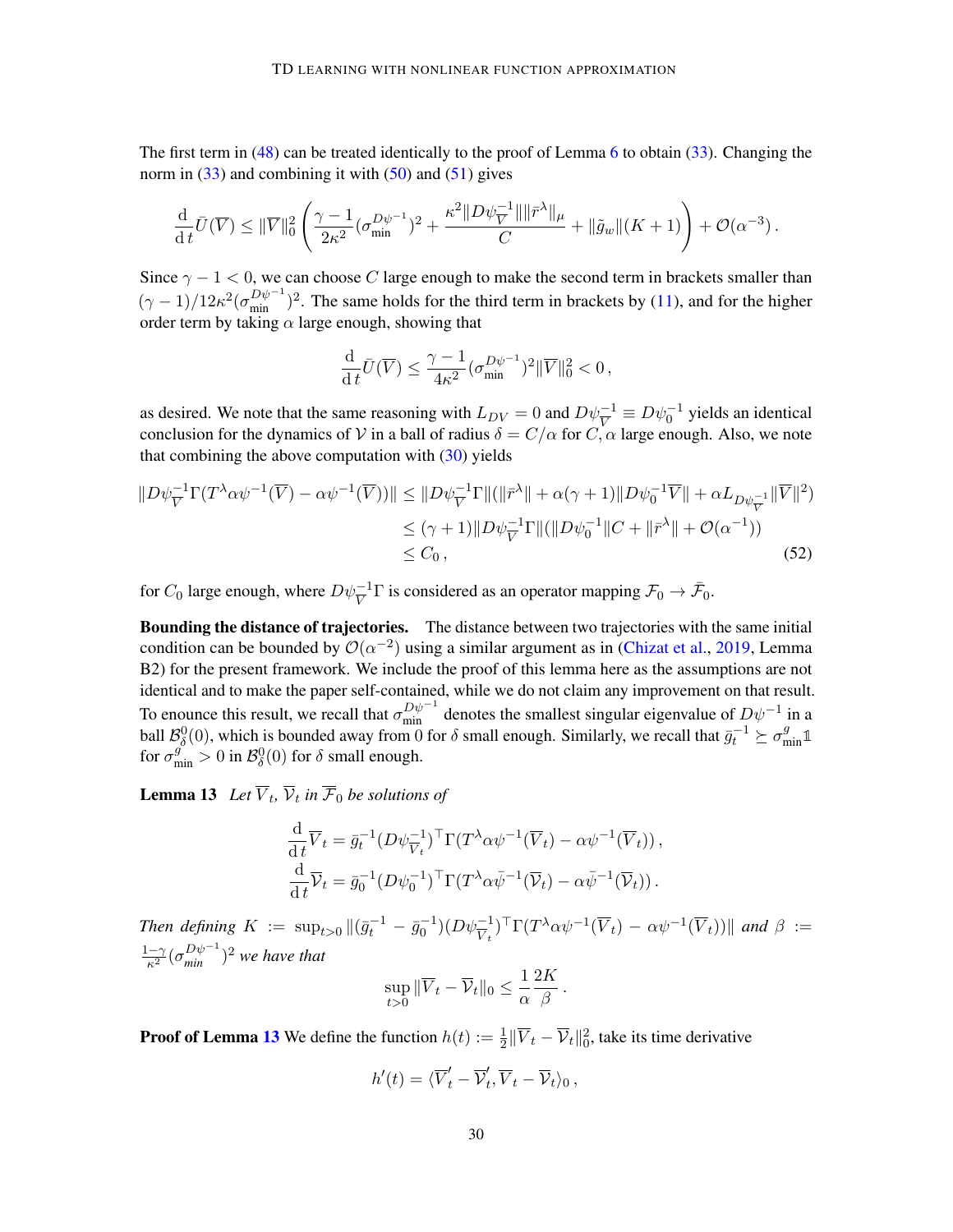and defining

$$
(TD)_t := T^{\lambda} \alpha \psi^{-1}(\overline{V}_t) - \alpha \psi^{-1}(\overline{V}_t),
$$
  

$$
(\mathcal{T}D)_t := T^{\lambda} \alpha \overline{\psi}^{-1}(\overline{\mathcal{V}}_t) - \alpha \overline{\psi}^{-1}(\overline{\mathcal{V}}_t),
$$

we evaluate (for simplicity of notation, we introduce the short hand  $D\psi_t^{-1} := D\psi_{\overline{V}_t}^{-1}$  for the rest of the proof)

$$
\overline{V}'_t - \overline{V}'_t = \frac{1}{\alpha} \bar{g}_t^{-1} (D\psi_t^{-1})^\top \Gamma(TD)_t - \frac{1}{\alpha} \bar{g}_0^{-1} (D\psi_0^{-1})^\top \Gamma(TD)_t \n\leq \frac{1}{\alpha} \left[ \bar{g}_0^{-1} (D\psi_t^{-1})^\top \Gamma(TD)_t - \bar{g}_0^{-1} (D\psi_0^{-1})^\top \Gamma(TD)_t \right]
$$
\n(53)

<span id="page-30-7"></span><span id="page-30-0"></span>
$$
+\frac{1}{\alpha} \left[ \bar{g}_t^{-1} (D\psi_t^{-1})^\top \Gamma(TD)_t - \bar{g}_0^{-1} (D\psi_t^{-1})^\top \Gamma(TD)_t \right]. \tag{54}
$$

We look at the two terms on the RHS separately and obtain, for  $(53)$ 

$$
\frac{1}{\alpha} \langle \bar{g}_0^{-1} (D\psi_t^{-1})^{\top} \Gamma(TD)_t - \bar{g}_0^{-1} (D\psi_0^{-1})^{\top} \Gamma(TD)_t, \overline{V}_t - \overline{V}_t \rangle_0
$$
\n
$$
= \frac{1}{\alpha} \langle (D\psi_t^{-1})^{\top} \Gamma(TD)_t - (D\psi_0^{-1})^{\top} \Gamma(TD)_t, \overline{V}_t - \overline{V}_t \rangle
$$
\n(55)

$$
=\frac{1}{\alpha}\langle (TD)_t - (\mathcal{TD})_t, D\psi_0^{-1}(\overline{V}_t - \overline{V}_t) \rangle_{\mu}
$$
\n(56)

<span id="page-30-6"></span><span id="page-30-3"></span><span id="page-30-2"></span><span id="page-30-1"></span>
$$
+\frac{1}{\alpha}\langle (D\psi_t^{-1} - D\psi_0^{-1})^{\top} \Gamma(TD)_t, \overline{V}_t - \overline{V}_t \rangle. \tag{57}
$$

We immediately see that by Lipschitz smoothness of  $\psi^{-1}$  and the equivalence of  $\|\cdot\|_2$  and  $\|\cdot\|_0$ norms on  $\Pi_r$  and [\(52\)](#page-29-1), for [\(57\)](#page-30-1) we have

$$
\frac{1}{\alpha} \langle (D\psi_t^{-1} - D\psi_0^{-1})^{\top} \Gamma(TD)_t, \overline{V}_t - \overline{V}_t \rangle \le \frac{1}{\alpha} L_{D\psi^{-1}} \|\overline{V}_t\|_2 \|\Gamma(TD)_t\| \|\overline{V}_t - \overline{V}_t\|_2 \le \frac{C_1}{\alpha^2} \sqrt{2h(t)},
$$
\n(58)

by choosing  $C_1$  large enough. For [\(56\)](#page-30-2) by the definition of  $\psi$  we have

$$
(TD)_t - (\mathcal{T}D)_t = T^{\lambda} \alpha \psi^{-1} (\overline{V}_t) - T^{\lambda} \alpha \overline{\psi}^{-1} (\overline{V}_t) - \alpha (\psi^{-1} (\overline{V}_t) - \overline{\psi}^{-1} (\overline{V}_t))
$$
  
=  $\alpha (P^{\lambda} - \mathbb{1}) (\psi^{-1} (\overline{V}_t) - \overline{\psi}^{-1} (\overline{V}_t)),$ 

and hence, by [\(49\)](#page-28-3) we have

$$
\frac{1}{\alpha} \langle (TD)_t - (\mathcal{TD})_t, D\psi_0^{-1} (\overline{V}_t - \overline{\mathcal{V}}_t) \rangle_{\mu} \le \langle (P^{\lambda} - \mathbb{1})(\psi^{-1} (\overline{V}_t) - \bar{\psi}^{-1} (\overline{\mathcal{V}}_t)), D\psi_0^{-1} (\overline{V}_t - \overline{\mathcal{V}}_t) \rangle_{\mu} \le \langle (P^{\lambda} - 1)D\psi_0^{-1} (\overline{V}_t - \overline{\mathcal{V}}_t), D\psi_0^{-1} (\overline{V}_t - \overline{\mathcal{V}}_t) \rangle_{\mu} + L_{D\psi^{-1}} ||\overline{V}_t||_{\mu}^2 ||D\psi_0^{-1}||||\overline{V}_t - \overline{\mathcal{V}}_t||_{\mu} .
$$

Defining  $\beta := \frac{1-\gamma}{\kappa^2} (\sigma_{\min}^{D\psi^{-1}})^2$ , the first term from above can be bounded as in [\(32\)](#page-24-4) to obtain  $\langle (P^{\lambda} - 1)D\psi_0^{-1}(\overline{V}_t - \overline{V}_t), D\psi_0^{-1}(\overline{V}_t - \overline{V}_t) \rangle_{\mu} \leq -\beta h(t),$  (59)

while for the second by our choice of  $\delta = C/\alpha$  we have

<span id="page-30-5"></span><span id="page-30-4"></span>
$$
L_{D\psi^{-1}} \|\overline{V}_t\|_{\mu}^2 \|D\psi_0^{-1}\| \|\overline{V}_t - \overline{\mathcal{V}}_t\|_{\mu} \le \frac{C^2}{\alpha^2} \kappa L_{D\psi^{-1}} \|D\psi_0^{-1}\| \sqrt{2h(t)} \,. \tag{60}
$$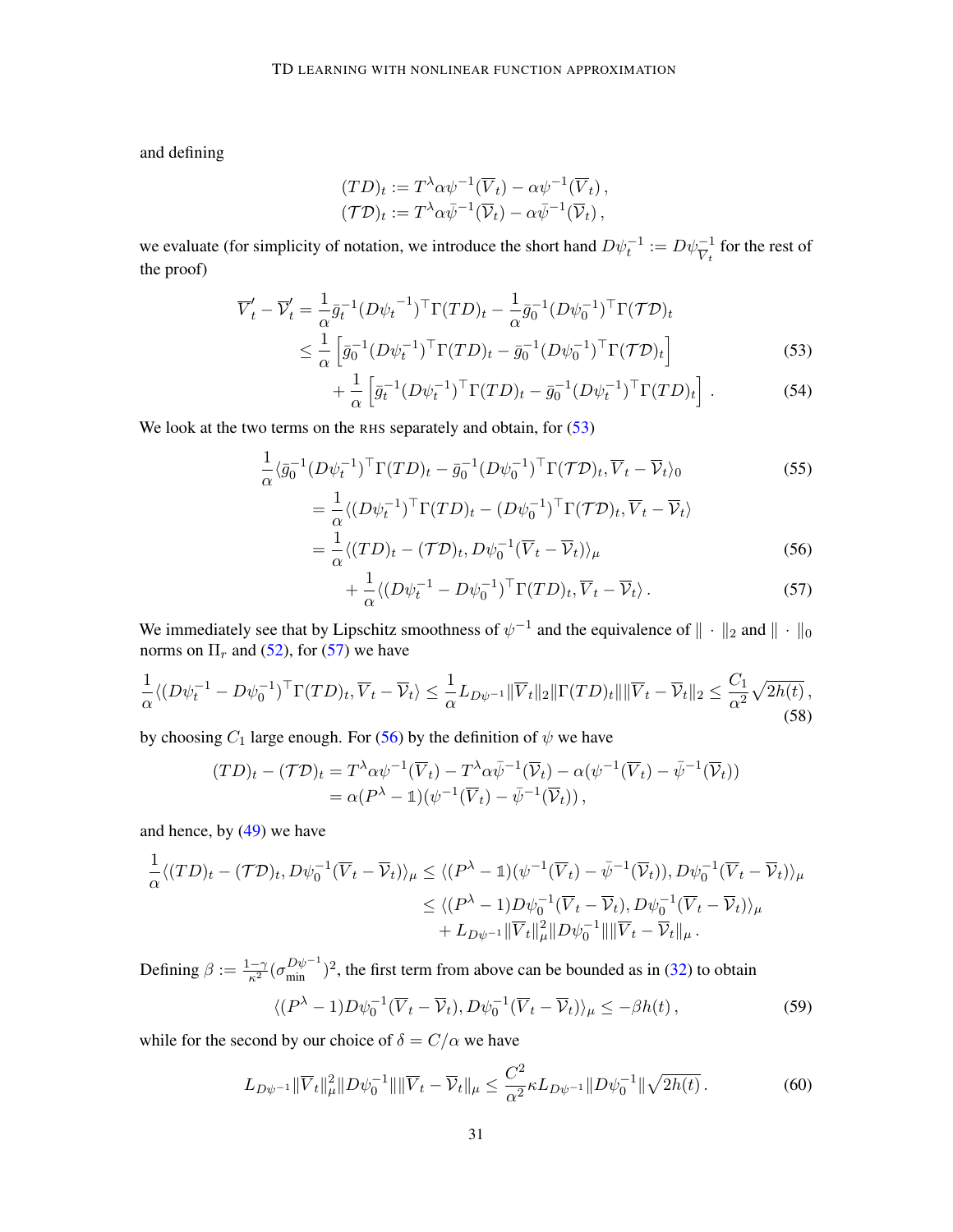Finally, combining  $(58)$ ,  $(59)$  and  $(60)$  we have

$$
(55) \le -\beta h(t) + \frac{C_2}{\alpha^2} \sqrt{2h(t)},
$$
\n(61)

where  $C_2 := C_1 + C^2 \kappa L_{D\psi^{-1}} ||D\psi_0^{-1}||.$ 

We now consider  $(54)$ . Here by the definition of K we have

$$
\frac{1}{\alpha} \langle (\bar{g}_t^{-1} - \bar{g}_0^{-1}) D \psi_t^{-1} \Gamma(TD)_t, \overline{V}_t - \overline{V}_t \rangle_0 \le \frac{K}{\alpha} ||\overline{V}_t - \overline{V}_t||_0 = \frac{K}{\alpha} \sqrt{2h(t)}.
$$

Combining the above with  $(61)$  we finally obtain

$$
h'(t) \leq -\beta h(t) + \frac{K}{\alpha} \sqrt{2h(t)} + \frac{C_2}{\alpha^2} \sqrt{2h(t)} \leq -\beta h(t) + \frac{2K}{\alpha} \sqrt{h(t)},
$$

for  $\alpha$  large enough. The above expression is negative as soon as  $h(t) > 4K^2/(\alpha\beta)^2$ . Therefore, because  $h(0) = 0$ , we must have that  $h(t) \le 4K^2/(\alpha \beta)^2$  for all  $t > 0$ , *i.e.*,

$$
\|\overline{V}_t - \overline{\mathcal{V}}_t\|_0 < \frac{1}{\alpha} \frac{2K}{\beta} \qquad \text{for all } t > 0 \,,
$$

as claimed.

To achieve the claimed  $\mathcal{O}(\alpha^{-2})$  bound, we observe that K in the above Lemma can be chosen  $\mathcal{O}(\alpha^{-1})$  by the Lipschitz continuity of  $\bar{g}_t^{-1}$ . Indeed, since we chose  $\|\overline{V}\|_0 = C/\alpha$ , by [\(52\)](#page-29-1) we have that

$$
K \leq \sup_{t>0} \|\Gamma(TD)_t\| \|D\psi_{\overline{V}_t}^{-1}\| L_{\overline{g}_0^{-1}}\|\overline{V}\|_0 \leq C_0 \sigma_{\max}^{D\psi^{-1}} L_{\overline{g}_0^{-1}} \frac{C}{\alpha} \leq \frac{\beta}{2} \frac{K'}{\alpha},
$$

for  $K'$  large enough, and therefore

$$
\|\overline{V}_t - \overline{\mathcal{V}}_t\|_0 < \frac{K'}{\alpha^2} \qquad \text{for all } t > 0. \tag{62}
$$

<span id="page-31-1"></span><span id="page-31-0"></span> $\blacksquare$ 

■

Mapping to the embedding space. We conclude the proof by mapping back to the original space, where we have

$$
\sup_{t>0} \|\mathcal{V}_t - V_t\|_{\mu} = \sup_t \|\alpha \psi^{-1}(\overline{V}_t) - \alpha \bar{\psi}^{-1}(\overline{V}_t)\|_{\mu}
$$
  
\n
$$
\leq \sup_t \alpha \left( \|D\psi_0^{-1}(\overline{V}_t - \overline{V}_t)\|_{\mu} + L_{D\psi^{-1}} \|\overline{V}_t\|_{\mu}^2 \right)
$$
  
\n
$$
\leq \alpha \left( \kappa \|D\psi_0^{-1}\| \sup_t \|\overline{V}_t - \overline{V}_t\|_0 + \kappa^2 L_{D\psi^{-1}} \sup_t \|\overline{V}_t\|_0^2 \right).
$$

Then, letting  $V^*$  be the fixed point of [\(44\)](#page-27-1) (unique and attracting by [Tsitsiklis and Van Roy](#page-19-0) [\(1997\)](#page-19-0)), by our choice of  $\delta = C/\alpha$ , [\(46\)](#page-28-4) and [\(62\)](#page-31-1) we have that

$$
\begin{aligned} \|\tilde{V}^* - V^*\|_{\mu} &\leq \|\mathcal{V}^* - V^*\|_{\mu} + \sup_{t>0} \|\mathcal{V}_t - V_t\|_{\mu} \\ &\leq \frac{1 - \gamma\lambda}{1 - \gamma} \|\Pi_0 V^* - V^*\|_{\mu} + \frac{1}{\alpha} (\kappa \|D\psi_0^{-1}\|K' + \kappa^2 L_{D\psi^{-1}} C^2) \,, \end{aligned}
$$

as claimed.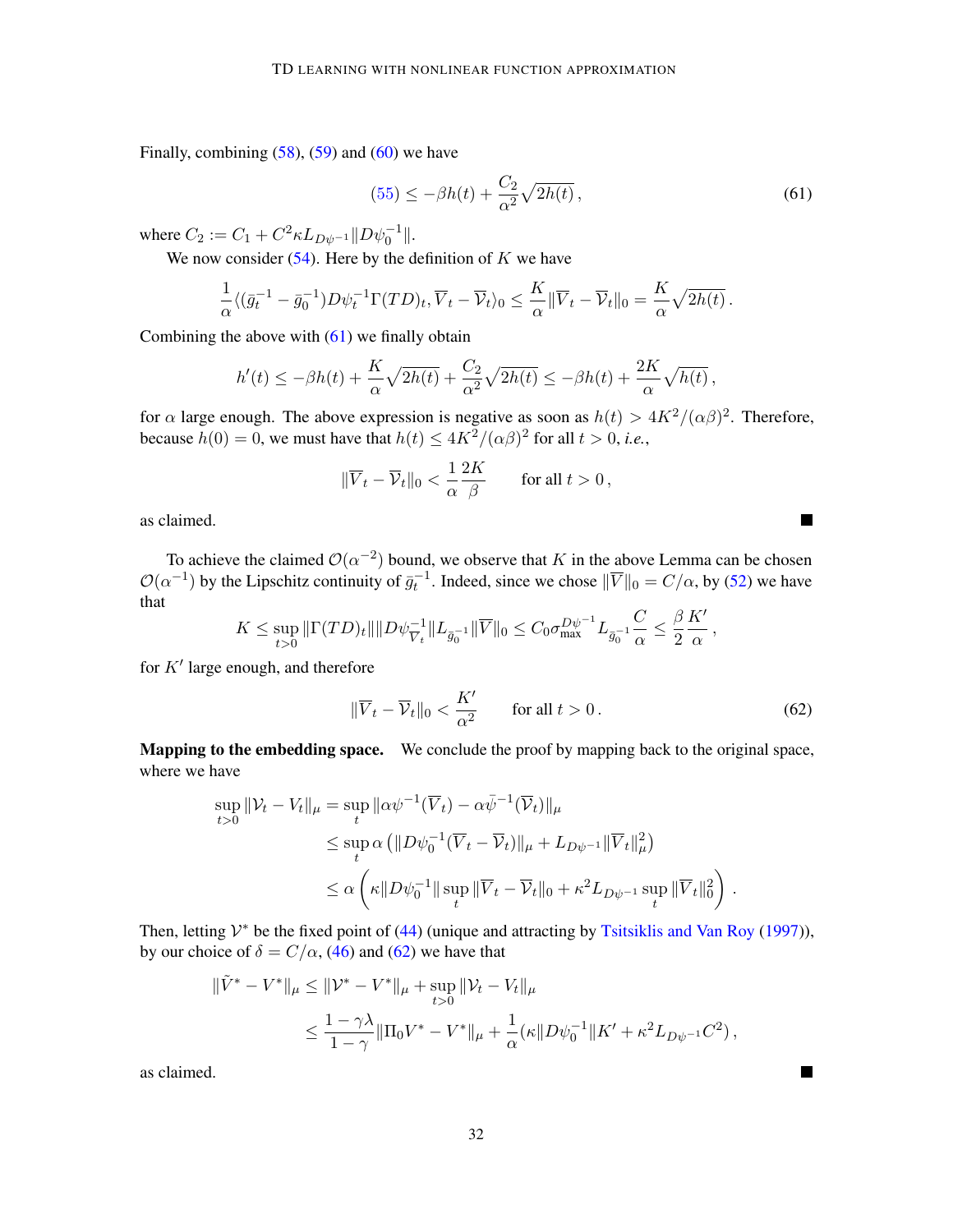# Appendix B. Supplementary proofs in the mean field regime

# B.1. Proof of convergence of the particle system

**Proposition [9](#page-11-1)** Let Assumption [3](#page-10-1) hold and let  $w_t^{(N)}$ t *be a solution of [\(4\)](#page-4-1) with initial condition*  $w_0^{(N)} \in \mathcal{W} = \Omega^N$ . If  $\nu_0^{(N)}$  $O_0^{(N)}$  converges to  $\nu_0 \in \mathcal{P}_2(\Omega)$  in Wasserstein distance  $W_2$  as  $N \to \infty$  then  $\nu_t^{(N)}$ *c*<sup>(*xv*</sup>) converges, for every  $t > 0$ , to the unique solution  $\nu_t$  of [\(14\)](#page-10-0).

**Proof** As anticipated in the main text, the proof of this result is mainly standard. Therefore, we refer to [\(Chizat and Bach,](#page-16-3) [2018,](#page-16-3) Theorem 2.6) for a detailed proof of an analogous result in the supervised setting and we proceed to highlight the steps that need to be adapted in that proof to cover the given setting. The key estimate needed to prove propagation of chaos concern the Lipschitz continuity of the transport vector field in [\(14\)](#page-10-0), which yields the desired result by Gronwall inequality. We note that, in order to establish such estimates, the authors combine the assumed regularity of the nonlinearity  $\psi$  with the ones of the energy functional  $R : \mathcal{F} \to \mathbb{R}$ . Therefore, since our assumptions on  $\psi$ coincide with those of [Chizat and Bach](#page-16-3) [\(2018\)](#page-16-3), it is sufficient to recover the desired result to show that the TD error  $\delta(\nu)$ , playing the role of dR from [Chizat and Bach](#page-16-3) [\(2018\)](#page-16-3) in the present context, is Lipschitz continuous on bounded sets and bounded on sets that are forward invariant with respect to the dynamics. The former property, however, follows immediately by the *linearity* of  $\delta(\nu)$  in  $\nu$ , and the assumed regularity of the nonlinearity  $\psi$ .

We conclude the proof by establishing the latter property, corresponding to "boundedness of  $dR$ on sublevel sets" in [Chizat and Bach](#page-16-3) [\(2018\)](#page-16-3) used to prove Lipschitz continuity of the vector field in v. This directly results from Lemma [10](#page-11-2) since boundedness of  $||V_{\nu}||_{\mu}$  implies, by compactness of S, the boundedness of  $\delta(\nu)$  along the trajectories of [\(14\)](#page-10-0) as required.

**Lemma [10](#page-11-2)** For any  $\nu_0$  with  $\int \omega_0^2 \nu_0(d\omega) \leq \infty$  there exists  $C_V > 0$  such that, for any  $t > 0$  we *have*  $||V_{\nu_{t}}||_{\mu} < C_{V}$ *.* 

**Proof** We consider the evolution of the quantity

<span id="page-32-0"></span>
$$
\|(\nu_t)_0\|_2^2 := \int_{\Omega} \omega_0^2 \nu_t(\mathrm{d}\omega),
$$

for which we have, by homogeneity of  $\psi$  and integrating by parts,

$$
\frac{1}{2}\frac{\mathrm{d}}{\mathrm{d}t} \|(\nu_t)_0\|_2^2 = \frac{1}{2} \int_{\Omega} \omega_0^2 \frac{\mathrm{d}}{\mathrm{d}t} \nu_t(\mathrm{d}\omega) = \int_{\Omega} \int_{\mathcal{S}} \omega_0 \phi(s; \bar{\omega}) \delta(\nu_t) \nu_t(\mathrm{d}\omega) \mu(\mathrm{d}s) = \int_{\mathcal{S}} V(s) \delta(\nu_t) \mu(\mathrm{d}s) .
$$

Now, recalling the definition of the metric tensor  $\Gamma$  induced by the measure  $\mu$  we define throughout the positive definite operator  $A := \Gamma(1 - \gamma P)$ . Then, whenever

$$
||V_{\nu}||_{\mu} > (1 - \gamma)^{-1} ||(1 - \gamma P)V^*||_{\mu} + \varepsilon =: B + \varepsilon
$$
 (63)

we have

$$
|V_{\nu}AV^*| \le ||V_{\nu}||_{\mu} ||(1 - \gamma P)V^*||_{\mu} < (1 - \gamma) ||V_{\nu}||_{\mu}^2 - \varepsilon (1 - \gamma) ||V_{\nu}||_{\mu} < ||V_{\nu}||_{\mu}^2 - \gamma ||V_{\nu}||_{\mu}^2 - C_A \le V_{\nu}AV_{\nu} - C_A
$$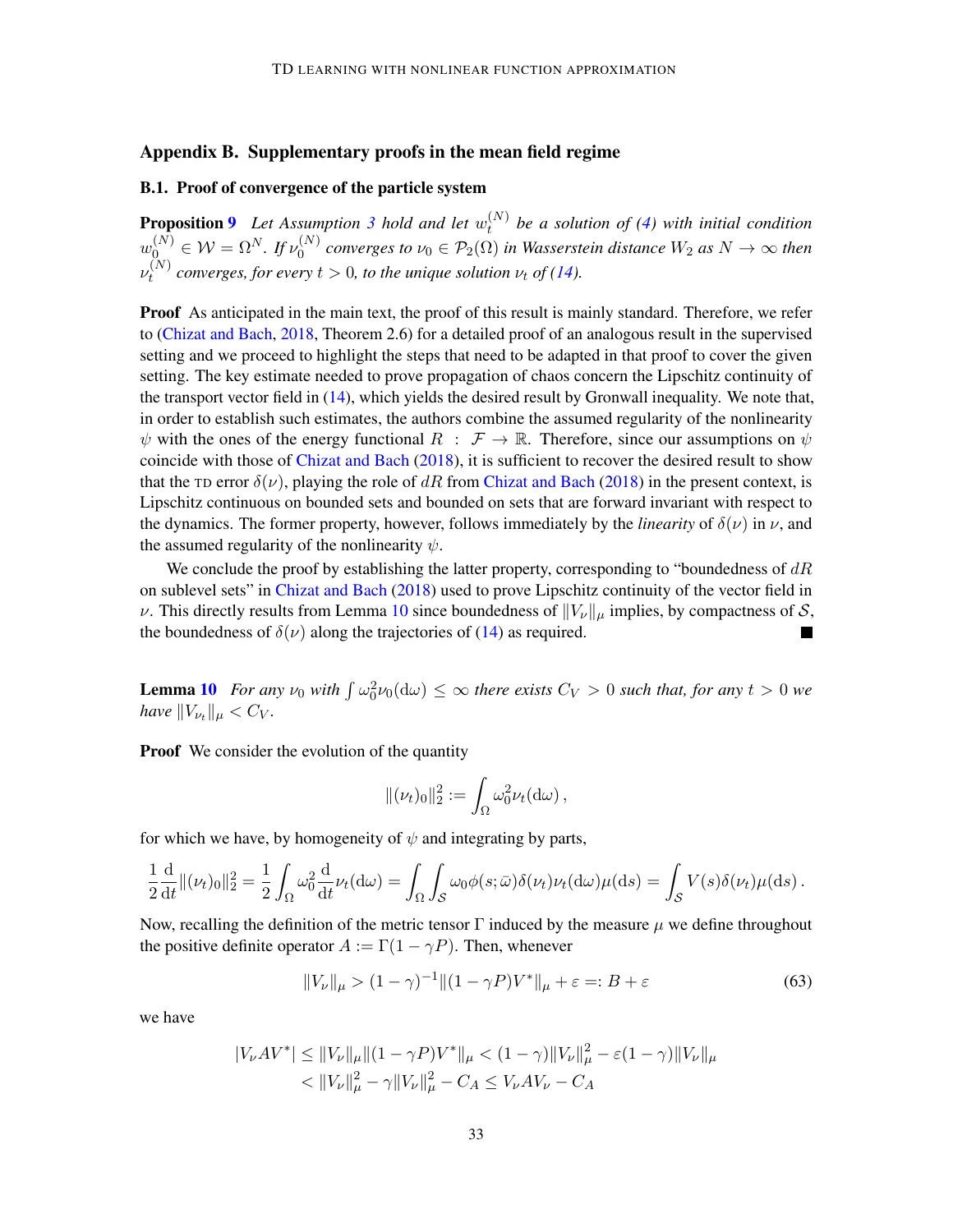for  $C_A = \varepsilon (1 - \gamma)((1 - \gamma)^{-1}||AV^*||_{\mu} + \varepsilon)$ , where in the last inequality we have combined  $||PV_v||_u \le ||V_v||_u$  from [\(Tsitsiklis and Van Roy,](#page-19-0) [1997,](#page-19-0) Lemma 1) with Cauchy-Schwarz inequality. In light of the above, writing  $\delta(t) = (r - (1 - \gamma P)V_{\nu}) = (1 - \gamma P)(V^* - V_{\nu})$  we have

<span id="page-33-1"></span><span id="page-33-0"></span>
$$
\frac{1}{2}\frac{\mathrm{d}}{\mathrm{d}t} \Vert (\nu_t)_0 \Vert_2^2 < -\left( V_\nu A V_\nu - |V_\nu A V^*| \right) < -C_A < 0 \,, \tag{64}
$$

so that the norm  $\|(\nu_t)_0\|_2^2$  must decrease whenever [\(63\)](#page-32-0) holds, for any  $\varepsilon > 0$ . Furthermore, we note that by the boundedness of  $\phi$ , *i.e.*, by  $\phi(s; \bar{\omega}) < C_{\phi}$  we have

$$
||V_{\nu}||_{\mu}^{2} = \int_{\mathcal{S}} \left( \int_{\Omega} \omega_{0} \phi(s; \bar{\omega}) \nu(\mathrm{d}\omega) \right)^{2} \mu(\mathrm{d}s) \le C_{\phi}^{2} \int_{\Omega} \omega_{0}^{2} \nu(\mathrm{d}\omega) = C_{\phi}^{2} ||(\nu_{t})_{0}||_{2}^{2}, \quad (65)
$$

Combining [\(64\)](#page-33-0) and [\(65\)](#page-33-1) directly implies that the space  $\{v : ||(v)_0||_2 \leq (B + \varepsilon)/C_{\phi}\}\$  (which contains  $\{v : ||V_v|| \leq B + \varepsilon\}$ ) is globally attractive with respect to the dynamics [\(14\)](#page-10-0). In other words, this means on one hand that if  $\|(\nu_0)_0\|_2 > (B + \varepsilon)/C_{\phi}$  then we must have  $\|V_{\nu_t}\|_{\mu} <$  $C_{\phi}$  $\|\mu(t_0)\|_2 < C_{\phi}$  $\|\mu(t_0)\|_2$  for all  $t \geq 0$ . On the other hand if  $\|\mu(t_0)\|_2 \leq (B+\varepsilon)/C_{\phi}$  there cannot exist  $t \ge 0$  such that  $\|(\nu_t)_0\|_2 = 2(B + \varepsilon)/C_\phi$ , directly implying that  $\|V_{\nu_t}\|_{\mu} < 2(B + \varepsilon)$ . Therefore, for any  $V^*$ , resulting from the chosen reward function  $r$  and transition operator  $P$ , setting  $C_V = \max\{2(B + \varepsilon), C_\phi || (\nu_0)_0||_2\}$  we must have  $||V_{\nu_t}||_\mu \leq C_V$  for all  $t \geq 0$  as required.  $\blacksquare$ 

## <span id="page-33-5"></span>B.2. Proof of Theorem [11](#page-11-0)

**Theorem [11](#page-11-0)** Let Assumption [3](#page-10-1) hold and  $\nu_t$  given by [\(14\)](#page-10-0) converge to  $\nu^*$ , then  $V_{\nu^*} = V^* \mu$ -a.e.

Before proceeding to prove Theorem [11,](#page-11-0) we state the alternative form of Assumption [3](#page-10-1) a) in the case where  $\Theta \neq \mathbb{R}^{m-1}$ .

**Assumption B** Assume that  $\omega = (\omega_0, \bar{\omega}) \in \mathbb{R} \times \Theta$  for  $\Theta \subset \mathbb{R}^{m-1}$  which is the closure of an *bounded open convex set. Furthermore*  $\psi(s; \omega) = \omega_0 \phi(s; \bar{\omega})$  *where*  $\phi$  *is bounded, differentiable and*  $D\phi$  *is Lipschitz. Also, for all*  $f \in \mathcal{F}$  *the regular values of the map*  $\bar{\omega} \mapsto q_f(\bar{\omega}) := \langle f, \phi(\cdot; \bar{\omega}) \rangle$  *are dense in its range and*  $g_f(\bar{\omega})$  *satisfies Neumann boundary conditions (i.e., for all*  $\bar{\omega} \in \partial \Theta$  *we have*  $dg_f(\bar{\omega})(n_{\bar{\omega}}) = 0$  where  $n_{\bar{\omega}} \in \mathbb{R}^{m-1}$  is the normal of  $\partial\Theta$  at  $\bar{\omega}$ ).

The proof of Theorem [11](#page-11-0) is carried out in two steps. We first show in Section [B.2.1](#page-33-2) that as a consequence of the expressivity of the activation function Assumption [3](#page-10-1) b), the suboptimality of a fixed point is reflected in a nonvanishing transport vector field of  $(14)^3$  $(14)^3$  $(14)^3$ . Then, in Section [B.2.2](#page-34-2) we use this partial result to bring the assumption of convergence towards a local minimizer to a contradiction.

#### <span id="page-33-2"></span>B.2.1. THE RELATION BETWEEN VECTOR FIELD AND TD ERROR

To state the first lemma towards the proof of the above result, we observe that the  $\omega_0$ -component of the transport vector field in  $(14)$  reads:

<span id="page-33-4"></span>
$$
\left(\int_{\mathcal{S}\times\mathcal{S}}\nabla_{\omega}\psi(s;\omega)\delta(s,s',\nu_t)P(s,\mathrm{d}s')\mu(\mathrm{d}s)\right)_0 = \int_{\mathcal{S}}\phi(s;\omega)\int_{\mathcal{S}}\delta(s,s',\nu_t)P(s,\mathrm{d}s')\mu(\mathrm{d}s). \tag{66}
$$

<span id="page-33-3"></span><sup>3.</sup> We remind that this could still result in a fixed point if the measure  $\nu$  loses support where the transport vector field is nonzero.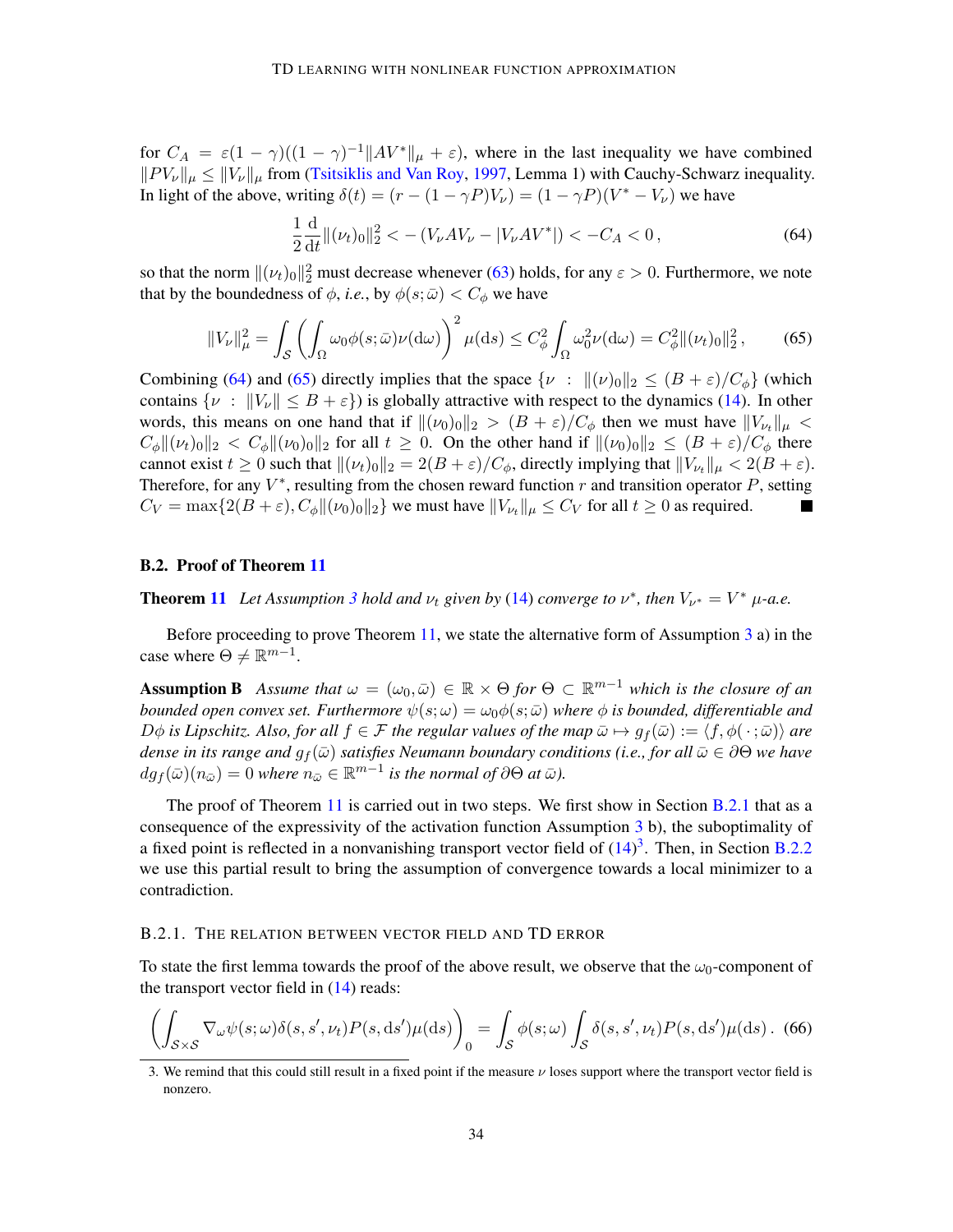<span id="page-34-0"></span>We note that the above is a function of  $\bar{\omega}'$  only. In the following lemma we relate the optimality of a fixed point of  $(14)$  to  $(66)$ .

**Lemma 14** Let Assumption [3](#page-10-1) hold and  $\nu$  be such that the first component of the vector field in [\(14\)](#page-10-0) *vanishes a.e., i.e., the condition*

$$
\int_{S^2} \left( r(s, s') + \gamma \int_{\Omega} \psi(s'; \omega) \nu(\omega) d\omega - \int_{\Omega} \psi(s; \omega) \nu(\omega) d\omega \right) \phi(s, \bar{\omega}') P(s, ds') \mu(ds) = 0 \quad (67)
$$

*holds*  $\bar{\omega}'$ -almost everywhere in  $\Theta$ . Then we have  $V_{\nu} = V^*$   $\mu$ -a.e..

**Proof of Lemma [14](#page-34-0)** The result follows immediately by Assumption  $3$  a)-b): Assuming that [\(67\)](#page-34-3) holds Lebesgue-a.e. in  $\Theta$ , by the assumed continuity of  $\phi$  in  $\bar{\omega}'$  combined with the expressivity of  $\phi$ Assumption [3](#page-10-1) b) we must have that

<span id="page-34-3"></span>
$$
\int_{\mathcal{S}} \left( r(s,s') + \gamma \int_{\Omega} \psi(s';\omega) \nu(\omega) d\omega - \int_{\Omega} \psi(s;\omega) \nu(\omega) d\omega \right) P(s,\mathrm{d}s') = 0 \qquad \mu\text{-a.e.}.
$$

Because the operator  $T^{\lambda}$  is a contraction in  $L^2(\mathcal{S}, \mu)$ , this condition can only be satisfied if  $V_{\nu} = V^*$  $\mu$ -a.e.. **In the Second** 

Consequently, suboptimal fixed points of the dynamics  $(14)$  cannot satisfy  $(67)$  Lebesgue-a.e. in  $\Theta$ .

#### <span id="page-34-2"></span>B.2.2. INSTABILITY OF LOCAL MINIMA

We prove below that spurious local minima are avoided by the dynamics as discussed in the main text. More specifically, we lead the assumption of convergence of the dynamics to a suboptimal fixed point  $\tilde{\nu}$  to a contradiction by combining it with the approximate gradient structure of the TD vector field when  $\nu_t$  is close to one of such stationary points. This proof leverages two important facts: that by Lemma [14](#page-34-0) suboptimal fixed points  $\tilde{\nu}$  with  $V_{\tilde{\nu}} \neq V^*$  imply the existence of regions in parameter space where the transport vector field does not vanish and that the solution to  $(14)$  does not lose (projected) support for any finite time, as summarized in Lemma [15](#page-34-1) below. These facts are finally combined in Lemma [16,](#page-35-0) leading the assumption of convergence to a suboptimal fixed point to the desired contradiction.

By the assumed structure of the approximator we note that all measures with the same expectation in the homogeneous component result in the same approximator, *i.e.*, if  $\nu$ ,  $\nu'$  are such that  $\int \omega_0 \nu(\mathrm{d}\omega_0, \mathrm{d}\bar{\omega}) = \int \omega_0 \nu'(\mathrm{d}\omega_0, \mathrm{d}\bar{\omega})$  a.e. then clearly

$$
V_{\nu}(\cdot) = \int \omega_0 \phi(\cdot;\bar{\omega}) \nu(\mathrm{d}\omega_0,\mathrm{d}\bar{\omega}) = \int \omega_0 \phi(\cdot;\bar{\omega}) \nu'(\mathrm{d}\omega_0,\mathrm{d}\bar{\omega}) = V_{\nu'}(\cdot).
$$

We therefore introduce the quantity

<span id="page-34-4"></span><span id="page-34-1"></span>
$$
h^1_{\nu}(\bar{\omega}) := \int \omega_0 \nu(\mathrm{d}\omega_0, \mathrm{d}\bar{\omega}) \tag{68}
$$

which will play an important role in the proof of Theorem [11](#page-11-0) below.

We now proceed to state and prove the main lemmas of the section: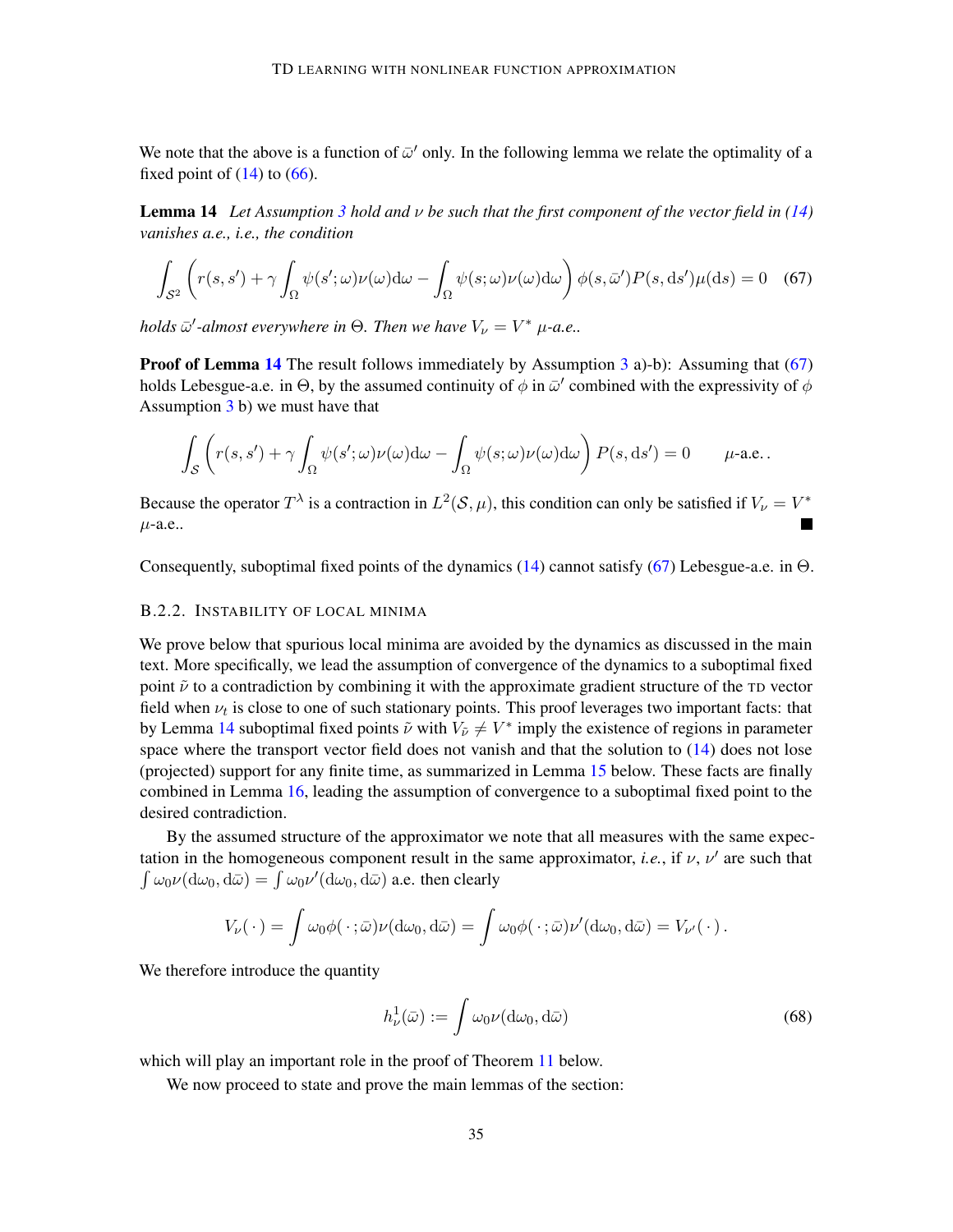**Lemma 15** Let Assumption [3](#page-10-1) *a*) hold and let  $\nu_0$  *satisfy Assumption* 3 *c*), then  $\nu_t$  *solving* [\(14\)](#page-10-0) *with initial condition*  $\nu_0$  *satisfies* Assumption [3](#page-10-1) *c*) for every  $t > 0$ .

Defining throughout  $\|\cdot\|_{BL}$  as the bounded Lipschitz norm, we further prove that

**Lemma 16** Let Assumption [3](#page-10-1) hold and  $\tilde{\nu}$  be a fixed point of [\(14\)](#page-10-0) such that [\(67\)](#page-34-3) does not hold a.e.. *There exists*  $\varepsilon > 0$  such that if  $||h_{\tilde{\nu}}^1 - h_{\nu_{t_1}}^1||_{BL} < \varepsilon$  for a  $t_1 > 0$  there exists  $t_2 > t_1$  such that  $||h_{\tilde{\nu}}^1 - h_{\nu_{t_2}}^1||_{BL} > \varepsilon.$ 

Proof of Lemma [15](#page-34-1) This result corresponds to [\(Chizat and Bach,](#page-16-3) [2018,](#page-16-3) Lemma C.13) about the stability of the separation property Assumption [3](#page-10-1) c) under pushforwards of the initial condition  $\nu_0$ under the integrated gradient flow map  $X_t$  defined as

<span id="page-35-0"></span>
$$
\partial_t X(t, u) = v_t(X(t, u)) \qquad \text{with} \qquad X(0, \cdot) = \text{id} \tag{69}
$$

where id:  $\Omega \to \Omega$  denotes the identity and  $v_t$  is the vector field of the transport partial differential equation [\(14\)](#page-10-0). We note that in its original form [Chizat and Bach](#page-16-3) [\(2018\)](#page-16-3) this result does *not* leverage the gradient flow structure of the dynamics, but only the *continuity* of the map  $X_t$ , proven in [\(Chizat](#page-16-3) [and Bach,](#page-16-3) [2018,](#page-16-3) Lemma B.4) under assumptions Assumption [3](#page-10-1) a) or, alternatively, Assumption [B.2.](#page-33-5) It is therefore sufficient for our purposes to establish such continuity property for the map  $X_t$  in the present setting, *i.e.*, when  $v_t$  is the vector field of the transport equation  $(14)$ . The continuity of the above map results immediately from the one-sided Lipschitz property from Assumption [3](#page-10-1) a) enjoyed by  $v_t$  on the sets  $Q_r = [-r, r] \times \Theta$  uniformly on compact time intervals, as mentioned in [\(Chizat and](#page-16-3) [Bach,](#page-16-3) [2018,](#page-16-3) Proof of Lemma B.4). This regularity is in turn guaranteed by the Lipschitz continuity and Lipschitz smoothness of  $\psi$  from Assumption [3](#page-10-1) and bundedness of r.

Proof of Lemma [16](#page-35-0) By Lemma [14,](#page-34-0) the key quantity

$$
g_{\tilde{\nu}}(\bar{\omega}) := \langle \partial_{\omega_0} \psi(\cdot; \omega), \delta(\tilde{\nu}) \rangle = \langle \psi(\cdot; (1, \bar{\omega})), \delta(\tilde{\nu}) \rangle = \langle \phi(\cdot; \bar{\omega}), \delta(\tilde{\nu}) \rangle \tag{70}
$$

cannot vanish a.e. on Θ. Then, by Assumption [3](#page-10-1) there exists a nonzero regular value  $-\eta$  of  $g_{\tilde{\nu}}(\bar{\omega})$ , which without loss of generality we assume to be negative, so that  $\eta > 0$  (else invert the signs of  $\omega_0$  in the rest of the proof). To conclude the proof we introduce the (nonempty) sublevel set  $\mathcal{A} := \{(\omega_0, \bar{\omega}) \in \Omega : g_{\tilde{\nu}}(\bar{\omega}) < -\eta \}$  and define

<span id="page-35-2"></span>
$$
A_{+} = \{(\omega_0, \bar{\omega}) \in \mathcal{A} : \omega_0 > 0\}.
$$
 (71)

Further denoting by  $\overline{A} \subseteq \Theta$  the projection of  $\overline{A}$  onto  $\Theta$ , we note that the level set  $\partial \overline{A}$  is an orientable manifold of dimension  $m - 2$  and is by definition orthogonal to the gradient field of  $g_{\tilde{\nu}}(\bar{\omega})$ . By continuity of  $\nabla q_{\tilde{\nu}}(\bar{\omega})$  when  $\bar{A}$  is compact (which is *e.g.*, automatic when  $\Theta$  is bounded as in Assumption  $B(2)$  there exists

$$
\beta := \min_{\bar{\omega} \in \partial \bar{A}} n_{\bar{\omega}} \cdot \nabla_{\bar{\omega}} g_{\tilde{\nu}}(\bar{\omega}) > 0,
$$

where  $n_{\bar{\omega}}$  denotes the normal unit vector to  $\partial \bar{A}$  in the outward direction.<sup>[4](#page-35-1)</sup>

<span id="page-35-1"></span><sup>4.</sup> when  $\bar{A}$  is not compact we must choose  $\eta$  so that it is also a regular value of the function on  $\{\bar{\omega} \in \mathbb{R}^{m-1} : \|\bar{\omega}\|_2 = 1\}$ to which g converges as  $\bar{\omega}$  goes to infinity.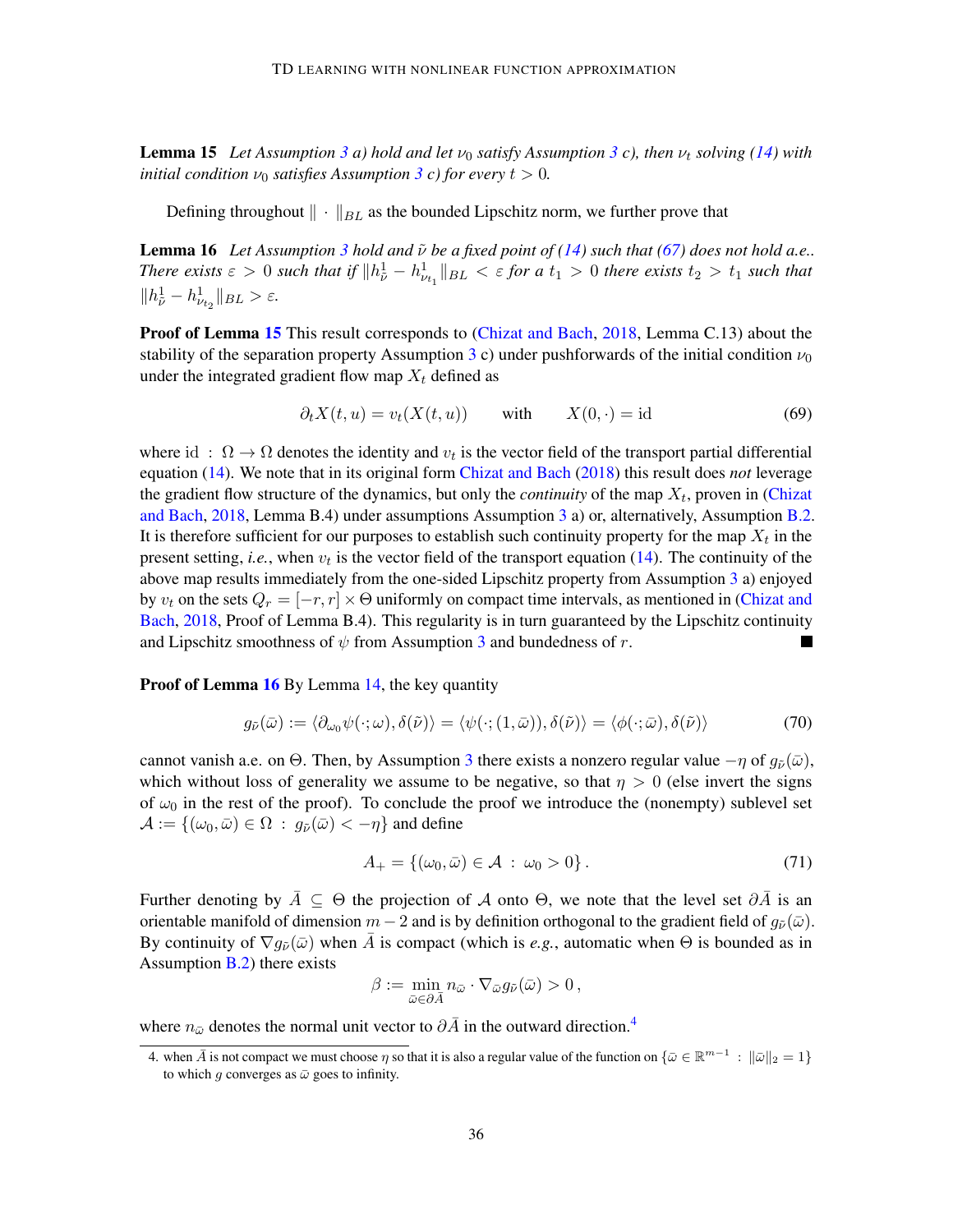We now choose  $\varepsilon$  small enough that assuming

<span id="page-36-0"></span>
$$
||h_{\tilde{\nu}}^1 - h_{\nu_t}^1||_{BL} < \varepsilon \qquad \text{for all } t > t_1 ,
$$
\n<sup>(72)</sup>

leads to a contradiction. More specifically, by Lemma [18](#page-37-1) we choose  $\varepsilon(\alpha, \eta, \beta)$  small enough so that for all  $\nu_t$  such that [\(72\)](#page-36-0) holds we have  $g_{\nu_t}(\bar{\omega}) < -\eta/2$  on  $\bar{A}$  and  $n_{\bar{\omega}} \cdot \nabla_{\bar{\omega}} g_{\nu_t} > \beta/2$  on  $\partial \bar{A}$ . Then, the two inequalities above combined with  $\partial_{\omega_0}\psi(\omega_0,\bar{\omega}) = \psi(1,\bar{\omega})$  imply that the set  $A_+$  defined above is forward invariant and therefore hat  $\partial_t \nu_t(A_+) \geq 0$  as long as [\(72\)](#page-36-0) holds. Furthermore, by similar arguments we notice that no trajectories enter the set  $A \setminus A_+$  after  $t_1$ .

We now distinguish two cases: either (i)  $\nu_{t_1}(A_+) > 0$  or (ii)  $\nu_{t_1}(A_+) = 0$ . We treat these two cases separately by mimicking the arguments of the proofs of [\(Chizat and Bach,](#page-16-3) [2018,](#page-16-3) Lemmas C.4, C.18), respectively.

1. Assume that  $\nu_{t_1}(A_+) > 0$ . We note that, besides the forward invariance of the set  $A_+$ , under our assumptions the first component of the velocity field in A is lower bounded by  $\eta/2$ , so that  $\omega_0(t) = \omega_0(0) + t\eta/2$  is a subsolution to the  $\omega_0$ -component of the trajectory of a test mass with initial condition with  $\omega(0) \in \mathcal{A}$ , as long as  $\bar{\omega}(t) \in \bar{A}$ . In particular, by the forward invariance of  $A_+$ , if  $\omega(0) \in A_+$  we have  $\omega_0(t) > t\eta/2$ . Therefore, assuming that  $\text{supp}(\nu_t) \subset (-M, M) \times \Theta$  we must have for every  $t > t_1$ 

$$
h^1_{\nu_t}(\bar{A}) \ge \eta/2(t-t_1)\nu_{t_1}(A_+) + \min\{0,(t-t_1)\eta/2 - M\}\nu_{t_1}(A \setminus A_+).
$$

In particular, for  $t > t_1 + 2M/\eta$  the above quantity grows linearly in time, contradicting the assumption made above that  $||h_{\tilde{\nu}}^1 - h_{\nu_{t_1}}^1||_{BL} < \varepsilon$  for all  $t > t_1$ .

2. Assume now that  $\nu_{t_1}(A_+) = 0$ . We show that there exists  $t_2 > t_1$  such that  $\nu_{t_2}(A_+) > 0$ , so that the proof is completed by applying part i) above from  $t_2$ . Indeed let  $\omega^* \in \text{supp}(\nu_{t_1})$  be such that  $\bar{\omega}^* \in \bar{A}$  is a local minimum of  $g_{\tilde{\nu}}$ , *i.e.*, for which  $\nabla g_{\tilde{\nu}} = 0$ . Then choosing  $\tilde{\varepsilon}$  such that  $\mathcal{B}_{\tilde{\varepsilon}}(\bar{\omega}^*) \subset \bar{A}$ , and choosing M large enough such that supp  $(\nu_{t_1}) \subseteq [-M, M] \times \Theta$ , we know by Lemma [17](#page-36-1) that there exists  $t_2 > t_1$  such that the image at  $t_2$  of  $\omega(t_1) := \omega^*$  under the flow of the TD vector field is contained in  $A_{+}$ . By continuity of pushforward map of such vector field, this must also hold for a neighborhood of  $\omega^*$ , to which  $\nu_{t_1}$  assigns positive mass.

Defining by  $\|\cdot\|_{C^1}$  the maximum of the supremum norm of a function and the supremum norm of its gradient and recalling the structure of the temporal difference vector field:

$$
v_t(\omega) = -\langle \nabla \omega_0 \phi(\bar{\omega}), \delta(s, s', \nu_t) P(s, \mathrm{d}s' \rangle \mu(\mathrm{d}s) \rangle = -\nabla(\omega_0 g_{\nu_t}(\bar{\omega})) \tag{73}
$$

<span id="page-36-1"></span>where  $\nu_t$  solves [\(14\)](#page-10-0) we are ready to state the lemma needed to prove part ii).

**Lemma 17** Let  $\tilde{\nu} \in \mathcal{M}_+(\Omega)$  and  $\bar{\omega}^*$  satisfy  $|\nabla g_{\tilde{\nu}}(\bar{\omega}^*)| = 0$ ,  $g_{\tilde{\nu}}(\bar{\omega}^*) < -\eta < 0$  for some  $\eta > 0$ . *Then for every*  $M, \tilde{\varepsilon} > 0$  *there exists*  $\varepsilon, t_2 > 0$  *such that if for all*  $t \in (0, t_2)$  *we have*  $||g_{\tilde{\nu}} - g_{\nu_t}||_{C^1} < \varepsilon$ and  $\omega_0^* \in [-M, 0]$ , then at time  $t_2$  the point  $\omega^*$  is mapped, under the flow of the TD vector field [\(73\)](#page-36-2) *to a subset of*  $\mathcal{B}_{\tilde{\varepsilon}}((1,\bar{\omega}^*)).$ 

<span id="page-36-2"></span> $\blacksquare$